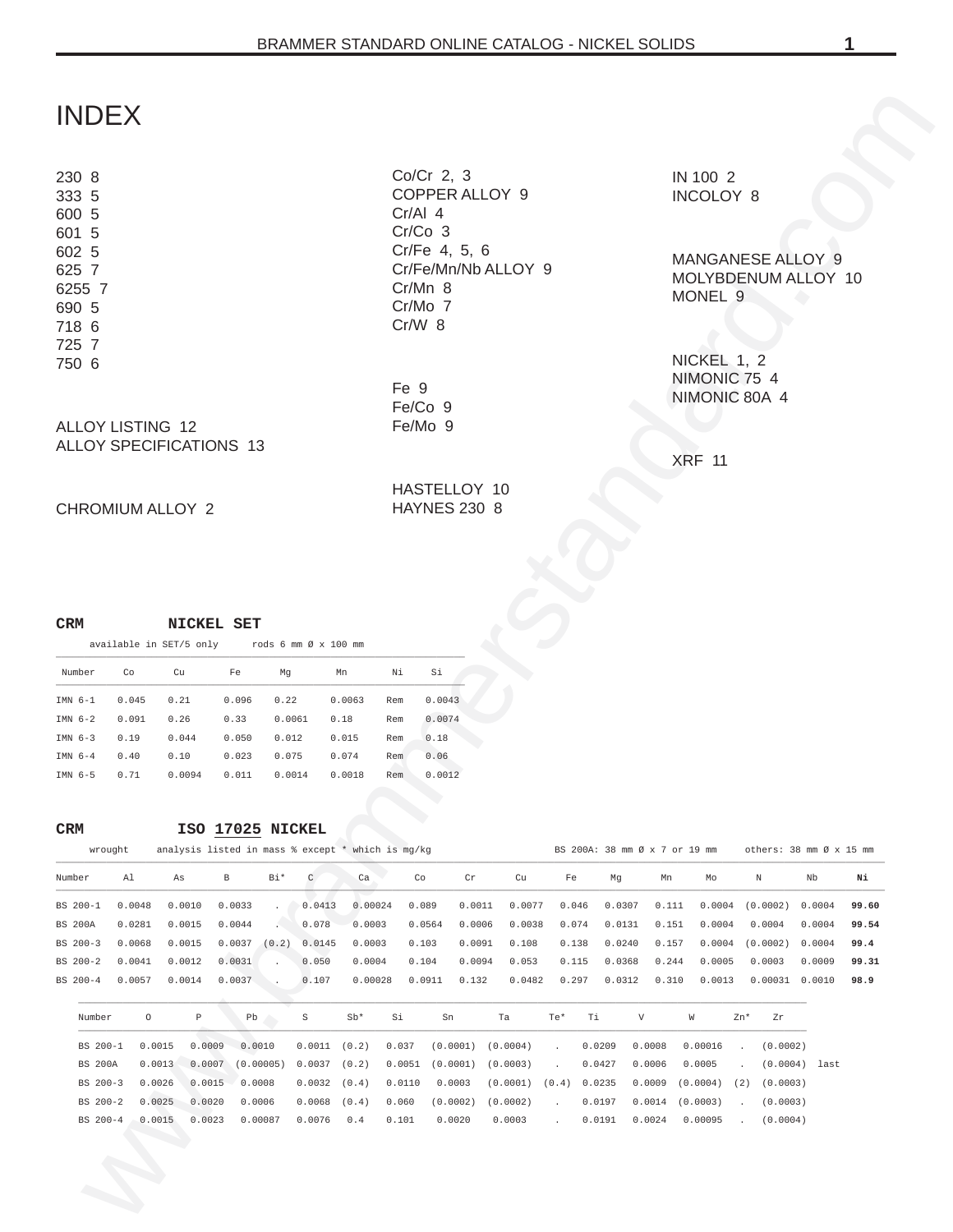<span id="page-1-0"></span>

|                                           | $#$ = class, where 1 = CRM and 2 = RM |                                |                               |                                   |                                 |                                  |                               |                                   | * center of IARM 189A has a few mm crack, not intended for XRF |                                   |                               |                         | 31 mm Ø x 2 or 18 mm            |         |
|-------------------------------------------|---------------------------------------|--------------------------------|-------------------------------|-----------------------------------|---------------------------------|----------------------------------|-------------------------------|-----------------------------------|----------------------------------------------------------------|-----------------------------------|-------------------------------|-------------------------|---------------------------------|---------|
| # Number                                  | Αq                                    | Al                             | As                            | Bi                                | C                               | Cd                               | Co                            | Cr                                | Cu                                                             | Fe                                | Mn                            | N                       | Νi                              | $\circ$ |
| 1 IARM<br>50C<br>IARM 190A<br>2 IARM 189A | 0.00109<br>0.00024<br>$\ast$          | (0.004)<br>0.0050<br>0.0044    | 0.0028<br>0.00007             | B:0.0027<br>0.00111<br>0.00026    | 0.015<br>0.0022<br>0.0023       | 0.0005<br>0.00008                | (0.011)<br>0.0008<br>0.00031  | (0.005)<br>(0.0001)<br>(0.0010)   | 0.028<br>0.0017<br>0.00090                                     | 0.084<br>0.0099<br>0.0038         | 0.22<br>0.00018<br>0.00019    | trace<br>trace<br>trace | 99.4<br>Rem<br>Rem              |         |
| 2 IARM 188A<br>2 IARM 191A<br>2 IARM 187A | 0.00011<br>0.00001<br>0.00001         | 0.0024<br>0.00015<br>0.0011    | 0.00007<br>0.0013<br>0.00001  | 0.00009<br>0.00001<br>< 0.00001   | 0.0022<br>0.0014<br>0.0013      | 0.00002<br>< 0.0001<br>< 0.00001 | 0.00017<br>0.0545<br>0.00010  | (0.0006)<br>0.00021<br>(0.0003)   | 0.00018<br>0.00042<br>0.00022                                  | 0.0019<br>0.00079<br>0.0019       | 0.00023<br>0.00031<br>0.00030 | trace<br>trace<br>trace | Rem<br>Rem<br>Rem               |         |
| Number                                    | P                                     | Pb                             | S                             | Sb                                | Se                              | Si                               | Sn                            | Te                                | Ti                                                             | T1                                | V                             | W                       | Zn                              | Zr      |
| IARM 50C<br>IARM 190A<br>IARM 189A *      | (0.0014)<br>0.0034<br>0.00037         | 0.00093<br>0.00029             | 0.0012<br>0.00033<br>0.00018  | 0.0011<br>0.00039                 | 0.00065<br>0.00021              | 0.031<br>0.0028<br>0.0019        | 0.00062<br>0.00022            | 0.00089<br>0.00017                | 0.026<br>(0.0006)<br>(0.0003)                                  | 0.00058<br>0.00023                |                               | Mq:0.005                | 0.00081<br>0.00028              |         |
| IARM 188A<br>IARM 191A<br>TARM 187A       | 0.00014<br>< 0.00010<br>< 0.00010     | 0.00010<br>0.00003<br>0.000015 | 0.00018<br>0.00021<br>0.00019 | 0.00011<br>< 0.00005<br>< 0.00005 | 0.00007<br>0.00019<br>< 0.00001 | 0.0018<br>(0.0005)<br>(0.0018)   | 0.00011<br>0.00004<br>0.00004 | 0.00008<br>< 0.00001<br>< 0.00001 | (0.0002)<br>( < 0.0001)<br>(0.0003)                            | (0.00009)<br>0.00002<br>< 0.00002 |                               |                         | 0.00023<br>0.00019<br>< 0.00005 |         |

#### $\ensuremath{\mathsf{CRM}}$

### Co/Cr NICKEL ALLOY TYPE IN 100

| wrought | analysis listed in mass % |  |  |
|---------|---------------------------|--|--|
|         |                           |  |  |

**NICKEL** 

| Number | Co | Cr Al |  | Mo Ti V B C |  | 7r | Units                                                                              |
|--------|----|-------|--|-------------|--|----|------------------------------------------------------------------------------------|
|        |    |       |  |             |  |    | SS 346A (15) (10) (5.5) (3) (5) (1) . (0.15) . 38 mm $\emptyset \times 13$ mm      |
| SS 345 |    |       |  |             |  |    | $14.70$ 9.93 5.58 3.01 (5) 1.00 0.019 0.153 0.044 35 mm $\varnothing \times 13$ mm |

| continued |     |     | analysis listed in mg/kg |      |               |      |      |     |     |          |       |    |       |       |       |
|-----------|-----|-----|--------------------------|------|---------------|------|------|-----|-----|----------|-------|----|-------|-------|-------|
| Number    | Aα  | As  | Вi                       | Ca   | Cd            | Ga   | In   | Mq  | Pb  | Sb       | Se    | Sn | Te    | T1    | Zn    |
| SS 346A   | 42  | 51  | 10                       | (20) | 0.4           | (50) | (20) | 130 | 22  | 45       | 6     | 93 | 9     | (2)   | 29    |
| SS 345    | 0.2 | (2) | < 0.2                    |      | $(<5)$ $<0.1$ | 8    |      | 5   | 0.2 | $\leq$ 2 | < 0.5 | 6  | < 0.2 | < 0.2 | < 0.5 |

| <b>CRM</b>                                      |                              |                               |                                  | CHROMIUM NICKEL ALLOY |                                    |                              |                               | $219X: ~ -40$ mm $\emptyset$ x $\sim$ 15 mm |         |                                |      | IARM: 31 mm Ø x 2 or 18 mm               |                                       |                               |                               | VS: $\sim$ 40 mm Ø x $\sim$ 28 mm |
|-------------------------------------------------|------------------------------|-------------------------------|----------------------------------|-----------------------|------------------------------------|------------------------------|-------------------------------|---------------------------------------------|---------|--------------------------------|------|------------------------------------------|---------------------------------------|-------------------------------|-------------------------------|-----------------------------------|
| Number                                          | Cr                           | Al                            | C                                | Co                    | Cu                                 | Fe                           | Mn                            | Mo                                          | N       | Nb                             | Νi   | P                                        | S                                     | Si                            | Ti                            | V                                 |
| IARM 372A<br>VS $NG4/3$<br>VS NG3/3<br>VS NG1/3 | 28.3<br>18.5<br>17.8<br>17.3 | 3.28<br>0.38<br>0.116<br>1.76 | 0.030<br>0.011<br>0.009<br>0.051 | 0.009                 | (0.004)<br>0.043<br>0.094<br>0.068 | 3.12<br>0.93<br>1.86<br>1.32 | 0.285<br>0.40<br>0.28<br>1.23 | (0.006)<br>0.120<br>0.100<br>0.16           | (0.011) | 0.71<br>0.62<br>(0.1)<br>0.41  | 63.6 | (0.003)<br>(0.004)<br>(0.004)<br>(0.004) | 0.0016<br>0.0017<br>0.0020<br>0.0014  | 0.020<br>0.38<br>1.00<br>0.25 | 0.486<br>0.86<br>1.18<br>0.31 | (0.008)<br>0.019<br>0.059<br>0.46 |
| VS NG5/3<br>VS NG2/3<br>VS NG6/3<br>VS NG7/3    | 17.3<br>17.0<br>15.4<br>15.3 | 0.93<br>0.106<br>0.30<br>0.14 | 0.013<br>0.040<br>0.026<br>0.027 |                       | 0.243<br>0.148<br>0.092<br>0.151   | 2.10<br>0.42<br>2.77<br>3.40 | 0.23<br>2.22<br>0.23<br>0.42  | 0.36<br>0.120<br>2.00<br>0.90               |         | (0.1)<br>(0,1)<br>1.53<br>1.08 |      | (0.004)<br>(0.004)<br>(0.004)<br>(0.004) | 0.0016<br>0.0021<br>(0.002)<br>0.0022 | 0.65<br>(0.3)<br>0.25<br>0.37 | 0.46<br>1.84<br>0.47<br>0.214 | 0.30<br>0.11<br>0.97<br>1.66      |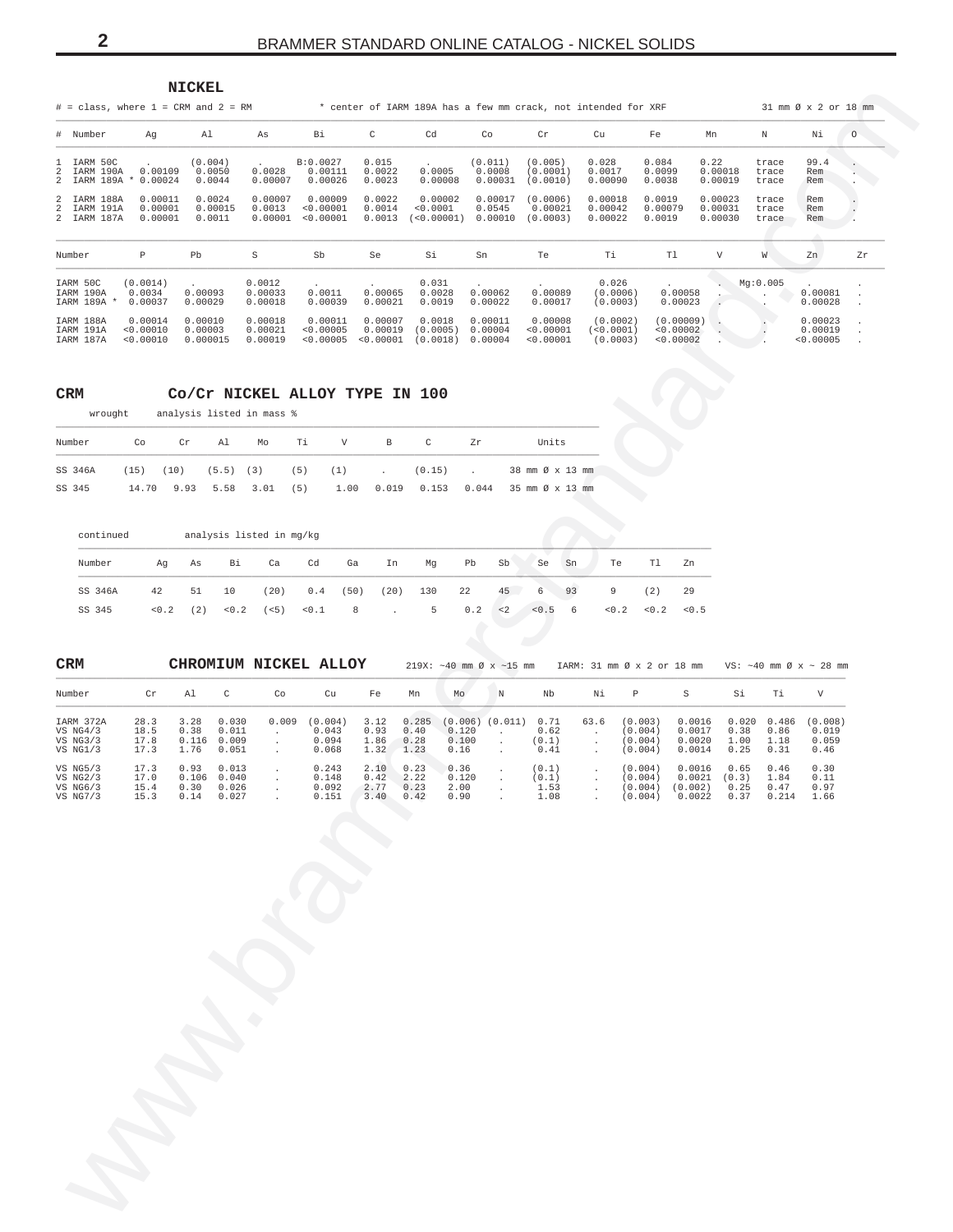#### $Co/Cr$  and  $Cr/Co$  NICKEL ALLOYS

<span id="page-2-0"></span> $#$  = class, where 1 = CRM and 2 = RM

\* Provisional Analysis

|              | # Number                                                                             | $\operatorname{Cr}$                       | Co                                      | Al                                         | Fe                                             | Mo                                     | Ta                                                              | Ti                                      | W                                                         | C                                         | Cu                                                                             | Mn                                                                                         | P                                                              | S                                                                        | Si                                          | V                                                                |
|--------------|--------------------------------------------------------------------------------------|-------------------------------------------|-----------------------------------------|--------------------------------------------|------------------------------------------------|----------------------------------------|-----------------------------------------------------------------|-----------------------------------------|-----------------------------------------------------------|-------------------------------------------|--------------------------------------------------------------------------------|--------------------------------------------------------------------------------------------|----------------------------------------------------------------|--------------------------------------------------------------------------|---------------------------------------------|------------------------------------------------------------------|
| 2            | 1 IARM 358A<br>IMZ 186<br>BS 617<br>IARM 272A<br>1 IARM Ni617-18 21.9                | 24.6<br>23.14<br>22.44<br>21.98           | 20.1<br>Rem<br>12.42<br>12.89<br>11.81  | 1.33<br>0.28<br>1.20<br>1.16<br>1.08       | 0.122<br>0.10<br>1.76<br>1.10<br>1.45          | 0.310<br>9.64<br>9.34<br>9.33          | $\cdot$<br>3.78<br>$\sim$<br>(0.01)<br>$\sim$                   | 1.36<br>0.19<br>0.28<br>0.50<br>0.32    | (0.002)<br>7.17<br>0.06<br>0.061<br>(0.02)                | 0.026<br>0.59<br>0.079<br>0.082<br>0.079  | (0.005)<br>$\sim$<br>0.062<br>0.015<br>(0.009)                                 | 0.259<br>$\cdot$<br>0.057<br>0.067<br>0.24                                                 | (0.004)<br>$\ddot{\phantom{0}}$<br>0.007<br>(0.003)<br>(0.004) | 0.0018<br>< 0.001<br>0.0002<br>(0.0007)                                  | 0.145<br>$\sim$<br>0.14<br>0.07<br>0.21     | 0.009<br><b>Contract Contract</b><br>0.022<br>(0.005)<br>(0.006) |
|              | 2 27X 14184F<br>BS 617A *<br>27X 14188D<br>IARM NiN155<br>1 SRM 1775                 | 21.8<br>21.5<br>21.17<br>20.9<br>20.472   | 10.5<br>12.3<br>10.4<br>19.2<br>33.352  | 0.02<br>1.08<br>< 0.01<br>0.153<br>(0.024) | 0.40<br>1.5<br>0.44<br>31.4<br>0.91            | 10.7<br>9.3<br>10.3<br>2.87<br>9.508   | $\sim$<br>0.004<br>$\ddot{\phantom{0}}$<br>$\ddot{\phantom{0}}$ | 0.02<br>0.41<br>0.03<br>0.0026<br>0.730 | $\sim$<br>0.022<br>$\ddot{\phantom{0}}$<br>2.42<br>(0.02) | 0.07<br>0.116                             | 0.09<br>0.006<br>(0.003)<br>0.039<br>$(0.0051)$ $(0.0046)$                     | 0.40<br>0.15<br>0.30<br>1.46<br>0.0121                                                     | $\sim$<br>0.003<br>$\sim$ $-$<br>0.008<br>(0.0006)             | $\sim$<br>< 0.005<br><b>Contract Contract</b><br>(0.0009)<br>0.0013      | 0.41<br>0.15<br>0.33<br>0.55<br>(0.02)      | $\mathcal{L}$<br>0.005<br>$\sim$ $\sim$<br>0.0236<br>0.0095      |
| $\mathbf{1}$ | 2 27X 14387E<br>2 22X 904C<br>1 IARM NiWasp18 19.7<br>1 24X 07001C<br><b>BS 199B</b> | 20.2<br>19.9<br>19.62<br>19.46            | 10.0<br>16.9<br>13.13<br>13.20<br>12.41 | < 0.005<br>1.29<br>1.36<br>1.476<br>1.37   | 1.11<br>0.25<br>0.69<br>1.023<br>1.17          | 10.8<br>0.21<br>4.28<br>4.31<br>3.87   | $\sim$<br>$\sim$<br>(0.005)<br>(0.001)                          | < 0.005<br>2.26<br>3.01<br>3.14<br>3.00 | $\bullet$<br>$\mathcal{L}$<br>0.030<br>0.041<br>0.048     | 0.08<br>0.038<br>0.0360<br>0.041          | < 0.005<br>0.10<br>0.009<br>0.0118<br>0.015                                    | 0.27<br>0.50<br>0.022<br>0.024<br>0.0240                                                   | 0.0032<br>0.0023<br>0.0031                                     | $\sim$<br>(0.0004)<br>0.0005<br>0.0005                                   | 0.28<br>0.52<br>0.028<br>0.042<br>0.034     | (0.023)<br>0.041<br>0.071                                        |
|              | SRM 1243<br>IARM 287A<br>IMZ 183A<br>IMZ 184<br>1 IMZ 205                            | 19.05<br>18.47<br>15.99<br>14.16<br>10.07 | 12.39<br>16.99<br>8.23<br>14.32<br>5.35 | 1.23<br>3.02<br>3.45<br>4.37<br>4.97       | 0.776<br>0.086<br>0.063<br>0.013               | 4.226<br>3.51<br>1.63<br>4.30<br>0.015 | $(0.0003)$ 3.054<br>0.010<br>1.56<br>$\sim$<br>11.92            | 3.02<br>3.39<br>3.43<br>1.34            | 0.0139<br>0.013<br>2.62<br>$\sim$<br>4.13                 | 0.024<br>0.079<br>0.107<br>0.086<br>0.040 | (0.0063)<br>(0.001)<br>$\sim$                                                  | 0.00730<br>(0.002)<br>$\sim$<br>$(0.0007)$ 0.0020                                          | 0.00317<br>(0.001)<br>and a state of the<br>(0.001)            | 0.00217<br>0.0008<br>$\ddot{\phantom{a}}$<br>$(0.0002)$ $(0.0003)$       | 0.0192<br>0.02<br>0.021<br>(0.018)<br>0.009 | 0.1043<br>(0.004)<br>$\mathbf{r}$<br>$\mathbf{r}$                |
|              | 1 IMZ 185<br>1 IMZ 206<br>IMZ 187<br>IMZ 182<br>1 IMZ 202                            | 9.91<br>9.78<br>8.78<br>8.63<br>8.39      | 4.47<br>5.37<br>9.70<br>13.52<br>10.02  | 5.56<br>4.99<br>4.90<br>5.69<br>5.67       | (0.022)<br>0.036<br>0.053<br>(0.04)<br>(0.024) | 3.92<br>0.064<br>1.82<br>3.10<br>0.63  | 11.95<br>3.79<br>$\sim$<br>3.25                                 | 2.73<br>1.36<br>2.31<br>4.69<br>1.01    | 5.12<br>4.08<br>6.93<br>10.04                             | 0.152<br>0.035<br>0.109<br>0.169<br>0.152 | $\cdot$<br>$(0.0003)$ $(0.002)$<br><b>Service</b><br>$\mathbf{L}^{\text{max}}$ | $(0.001)$ $(0.0005)$<br><u>and the state of the state of the state</u><br>$\sim$ 100 $\pm$ | 0.0007                                                         | $(0.0004)$ 0.028<br>$(0.0006)$ $(0.0002)$ $(0.011)$<br>$\sim$<br>$\cdot$ | $\sim$ $\sim$<br>$(0.016)$ .                | 0.81                                                             |
|              | 1 IMZ 180                                                                            | 7.98                                      | 9.95                                    | 6.00                                       | 0.073                                          | 5.96                                   | 4.26                                                            | 1.02                                    | (0.048)                                                   | 0.107                                     | $\mathcal{L}^{\text{max}}$                                                     | $\ddot{\phantom{0}}$                                                                       | $(0.003)$ .                                                    |                                                                          | $(0.026)$ .                                 |                                                                  |
|              | # Number                                                                             | $\operatorname{Cr}$                       | Co                                      | Al                                         | Fe                                             | Mo                                     | Ta                                                              | Ti                                      | W                                                         | $\mathsf{C}$                              | Cu                                                                             | Mn                                                                                         | P                                                              | S                                                                        | Si                                          | V                                                                |

note: IMZ samples are "slice of pie" shaped 1/4 sections of large cylinders

| Number                                                                         | B                                                           | Hf                                      | Ma                                                                          | N                                                                         | Nb                                                 | Νi                                                    | $\circ$                       | Pb                                                                              | Sn                                                | Zr                                              | Units                                                                                                                                                                                                                      |               |
|--------------------------------------------------------------------------------|-------------------------------------------------------------|-----------------------------------------|-----------------------------------------------------------------------------|---------------------------------------------------------------------------|----------------------------------------------------|-------------------------------------------------------|-------------------------------|---------------------------------------------------------------------------------|---------------------------------------------------|-------------------------------------------------|----------------------------------------------------------------------------------------------------------------------------------------------------------------------------------------------------------------------------|---------------|
| IARM 358A<br>IMZ 186<br>BS 617<br>IARM 272A<br>IARM Ni617-18 0.0023            | $(0.0011)$ .<br>(0.007)<br>0.0020<br>0.003                  |                                         | 0.0019<br>$\sim$<br>(0.02)<br>(0.002)<br>(0.0011)                           | 0.0045<br>$\cdot$<br>0.0070<br>0.0049<br>0.0082                           | 1.51<br>$\cdot$<br>0.123<br>0.015<br>0.197         | 50.3<br>10.22<br>(51.6)<br>52.68<br>53.3              | (0.001)<br>0.0007<br>(0.0010) | <b>Service</b><br>$\sim$ $\sim$<br>0.0001<br>$\sim$<br><b>Contract Contract</b> | $\ddot{\phantom{0}}$<br>(0.0003)<br>$\sim$ $\sim$ | 0.022<br>0.40<br>(0.002)<br>(0.06)              | 31 mm Ø x 2 or 18 mm<br>1/4 of 78 mm Ø x 30 mm<br>$1/4$ of 100 mm $\varnothing$ x ~15 mm<br>31 mm Ø x 2 mm<br>31 mm Ø x 2 or 18 mm                                                                                         | last of stock |
| 27X 14184F<br>BS 617A *<br>27X 14188D<br>IARM NiN155<br>SRM 1775               | 0.004<br><b>Service</b><br>0.0024<br>0.0097                 |                                         | < 0.005<br>$\cdot$<br>$\mathbf{r}$                                          | 0.004<br><b>Contract Contract</b><br>0.12<br>(0.002)                      | 0.03<br><b>Contract Contract</b><br>1.00<br>(0.03) | [53.5]<br><b>Contract Contract</b><br>20.1<br>34.911  | < 0.005<br><b>Allen</b>       | $< 0.005$ $< 0.005$<br>$\sim$ $\sim$<br>$\sim$ $\sim$                           | FULL ID# IS IARM NiN155-18                        | 0.02<br>$\sim$                                  | 40 mm Ø x 15 mm<br>38 mm Ø x ~7 or 19+ mm As: 0.002<br>40 mm Ø x 15 mm<br>38 mm Ø x ~2 or 19 mm<br>35 mm Ø x 12 mm                                                                                                         |               |
| 27X 14387E<br>22X 904C<br>IARM NiWasp18 0.0061<br>24X 07001C<br><b>BS 199B</b> | 0.0062<br>0.0053                                            | $\mathcal{L}^{\pm}$<br>$\sim$<br>$\sim$ | $\sim$<br>0.005<br>(0.0018)<br><b>Contract Contract</b><br>0.0032           | $\sim$<br>0.0046<br>0.0038                                                | $\cdot$<br>$\cdot$<br>0.033<br>0.050<br>0.069      | $\cdot$<br>57.8<br>56.92<br>58.4                      | (0.0009)<br>0.0006            | $\ddot{\phantom{0}}$                                                            | 0.0006                                            | $\sim$<br>$\sim$ $-$<br>0.058<br>0.060<br>0.045 | 40 mm Ø x 15 mm<br>40 mm Ø x 15 mm<br>31 mm Ø x 2 or 18 mm<br>$\sim$ 32 mm Ø x $\sim$ 20 mm<br>38 mm Ø x ~7 or 19+ mm                                                                                                      | 17025         |
| SRM 1243<br>IARM 287A<br>IMZ 183A<br>IMZ 184<br>IMZ 205                        | $0.00494$ .<br>0.009<br>0.0108<br>0.016<br>$(0.0006)$ 0.007 | 0.020<br>$\sim$ 100 $\pm$               | <b>Allen</b><br>0.0023<br>0.0013<br>$\mathbf{r}$ and $\mathbf{r}$<br>$\sim$ | $\cdot$<br>0.0007<br>$\mathbf{r}$<br>$\ddot{\phantom{0}}$<br>$\mathbf{r}$ | 0.0286<br>0.022<br>0.747<br>(0.032)<br>0.013       | 58.782<br>54.8<br>$\sim$ 100 $\pm$<br>(62.44)         | 0.0005<br>$\sim$              | $\sim$<br>$\mathbf{r}$                                                          | (0.0001) 0.0002<br>$\sim$<br>$\mathbf{r}$         | 0.053<br>0.008<br>0.033                         | 34 mm Ø x 19 mm<br>31 mm Ø x 2 or 18 mm<br>$1/4$ of 88 mm $\varnothing$ x 20 mm<br>$(0.012)$ 1/4 of 80 mm $\emptyset$ x 30 mm<br>$0.003$ 1/4 of 88 mm $\varnothing$ x 20 mm                                                |               |
| IMZ 185<br>IMZ 206<br>IMZ 187<br>IMZ 182<br>IMZ 202                            | 0.015<br>(0.001)<br>0.0159<br>0.013<br>0.0152               | 0.36<br>1.50<br>1.42                    | (0.002)<br>$\sim$<br>$\mathbf{r}$                                           |                                                                           | $\sim$<br>0.023<br>0.004<br>$\sim$<br>0.028        | $\sim$<br>(62.24)<br>60.11<br>$\sim$ $\sim$<br>(59.7) |                               | $\sim$<br>$\mathbf{r}$<br>$\mathbf{r}$                                          | $\mathbf{r}$<br>$\mathbf{r}$<br>$\cdot$           | 0.029<br>0.031                                  | $(0.014)$ 1/4 of 64 mm $\varnothing$ x 45 mm<br>$0.004$ 1/4 of 88 mm $\varnothing$ x 20 mm<br>$1/4$ of 90 mm $\varnothing$ x 20 mm<br>$1/4$ of 64 mm $\varnothing$ x 45 mm<br>$0.031$ $1/4$ of 90 mm $\varnothing$ x 20 mm | last of stock |
| IMZ 180<br>Number                                                              | (0.017)<br>B                                                | $\sim$<br>Hf                            | $\ddot{\phantom{a}}$<br>Ma                                                  | $\ddot{\phantom{0}}$<br>N                                                 | 0.024<br>Nb                                        | $\sum$<br>Νi                                          | $\cdot$<br>$\circ$            | Pb                                                                              | $\ddot{\phantom{a}}$<br>Sn                        | Zr                                              | $0.075$ 1/4 of 80 mm $\emptyset$ x 30 mm<br>Units                                                                                                                                                                          |               |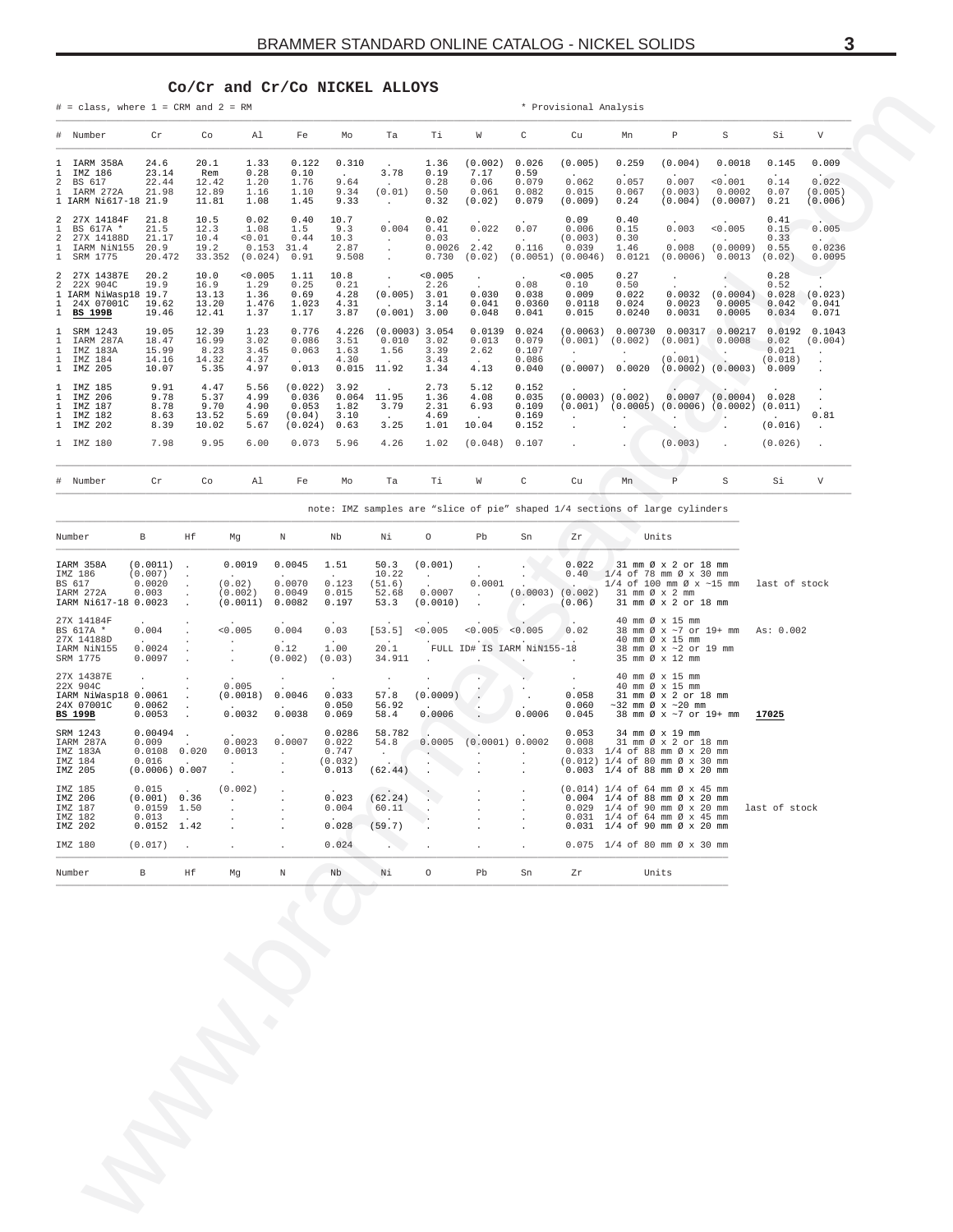<span id="page-3-0"></span>

| ## = class, where $1 = CRM$ and $2 = RM$                                                          |                                          |                                                 | Cr/Al NICKEL ALLOY                                                           |                                                               |                                                   |                                                       |                                                  |                                         | IMZ: $1/4$ section of 90 mm $\emptyset$ x 20 mm |                                                         |                                                     | HRT: $27 \text{ mm}$ $\emptyset$ x $20 \text{ mm}$             |                                              | SS: 50 mm Ø x 13 mm                                             |                                              |                                                                                                 |
|---------------------------------------------------------------------------------------------------|------------------------------------------|-------------------------------------------------|------------------------------------------------------------------------------|---------------------------------------------------------------|---------------------------------------------------|-------------------------------------------------------|--------------------------------------------------|-----------------------------------------|-------------------------------------------------|---------------------------------------------------------|-----------------------------------------------------|----------------------------------------------------------------|----------------------------------------------|-----------------------------------------------------------------|----------------------------------------------|-------------------------------------------------------------------------------------------------|
| #<br>Number                                                                                       |                                          | Cr<br>Al                                        | Co                                                                           | Fe                                                            | Mo                                                | Nb                                                    | Si                                               | Τi                                      | В                                               | C                                                       | Mn                                                  | Ν<br>Νi                                                        | Р                                            | S                                                               | Zr                                           |                                                                                                 |
| 2<br>HRT NI2017<br>1<br>SS 350<br>$\mathbf{1}$<br>IMZ 203                                         |                                          | 19.34<br>1.43<br>13.43<br>11.80                 | 0.018<br>5.97<br>0.338<br>6.13                                               | 0.59<br>1.50<br>$(0.024)$ 0.032                               | 4.29<br>4.32                                      | 0.34<br>2.17<br>2.04                                  | 0.17<br>0.110<br>(0.019)                         | 2.66<br>0.87<br>0.62                    | 0.0036<br>0.013<br>0.0077                       | 0.047<br>0.138<br>0.061                                 | 0.39<br>0.019<br>$\cdot$                            | 74.93<br>0.0091<br>$\cdot$                                     | 0.003<br>70.8 W:0.094                        | 0.002                                                           | 0.072<br>$(0.0006) - 0.059$                  |                                                                                                 |
|                                                                                                   |                                          |                                                 | Cr/Fe NICKEL ALLOY                                                           |                                                               |                                                   |                                                       |                                                  |                                         | $#$ = class, where $1$ = CRM and $2$ = RM       |                                                         |                                                     | underlined BS samples are ISO 17025 Accredited                 |                                              |                                                                 |                                              |                                                                                                 |
| # Number                                                                                          | Cr                                       | Fe                                              | Νi                                                                           | Al                                                            | C                                                 | Co                                                    | Cu                                               | Mn                                      | Mo                                              | Nb                                                      | Р                                                   | S                                                              | Si                                           | Тi                                                              | V                                            | W                                                                                               |
| IARM 357A<br>2<br>HRT Ni2021<br>1<br>IARM 282A<br>1<br>SRM 1247<br>$\mathbf{1}$<br><b>BS 825F</b> | 27.0<br>25.0<br>24.6<br>23.4<br>23.2     | 34.3<br>9.79<br>35.7<br>26.5<br>30.7            | 31.9<br>62.0<br>37.1<br>43.5<br>38.9                                         | 0.09<br>2.24<br>0.085<br>0.060<br>0.081                       | 0.0199<br>0.179<br>0.054<br>0.021<br>0.012        | 0.17<br>0.0242<br>0.12<br>0.089<br>0.064              | 0.81<br>0.0079<br>0.0615<br>1.75<br>1.78         | 1.63<br>0.082<br>0.81<br>0.38<br>0.521  | 3.48<br>(0.01)<br>0.210<br>2.73<br>3.19         | 0.089<br>0.0124<br>0.57<br>(0.46)<br>(0.02)             | 0.013<br>0.0056<br>0.016<br>0.018<br>0.018          | 0.0021<br>(0.0009)<br>0.0003<br>0.002<br>(0.005)               | 0.458<br>0.142<br>0.63<br>0.32<br>0.59       | 0.079<br>0.151<br>0.019<br>0.75<br>0.91                         | 0.091<br>0.0312<br>0.052<br>(0.048)<br>0.086 | 0.108<br>(0.0434)<br>0.043<br>(0.005)<br>0.015                                                  |
| PV 204/1<br>IARM Ni825-18 22.4<br>HRT NI2013 22.03<br>IARM NiX-18 22.0<br>1 219X 08825A 21.94     | 22.49                                    | 30.35<br>29.5<br>31.86<br>19.2<br>31.82         | 39.46<br>40.8<br>38.65<br>46.9<br>39.12                                      | 0.11<br>0.10<br>0.24<br>0.149                                 | 0.017<br>(0.006)<br>(0.018)<br>0.080<br>0.016     | 0.55<br>$\sim$<br>1.43<br>0.0646                      | 1.93<br>1.81<br>1.92<br>0.046<br>1.87            | 0.773<br>0.49<br>0.72<br>0.215<br>0.499 | 3.27<br>2.80<br>3.15<br>8.6<br>3.01             | 0.31<br>$\sim$<br>(0.024)<br>(0.007)                    | 0.014<br>0.013<br>0.0107<br>0.0189                  | (< 0.01)<br>$(0.013)$ $(0.004)$<br>(0.0050)<br>(0.0007)        | 0.268<br>0.17<br>0.30<br>0.49<br>0.232       | 0.96<br>1.00<br>$(0.017)$ $(0.037)$<br>1.192                    | 0.047<br>0.038                               | 0.230<br>0.55<br>$\sim$                                                                         |
| <b>BS 825E</b><br><b>BS 800B</b><br><b>BS 800A</b><br>BS 925<br>IARM 328B                         | 21.87<br>21.14<br>21.09<br>20.82<br>20.5 | 31.45<br>42.6<br>42.7<br>26.92<br>15.0          | 39.92<br>33.5<br>33.3<br>43.53<br>53.7                                       | 0.080<br>0.362<br>0.362<br>0.17<br>0.116                      | 0.010<br>0.076<br>0.075<br>0.011<br>0.010         | 0.26<br>0.068<br>0.069<br>0.34<br>0.063               | 1.72<br>0.247<br>0.244<br>1.74<br>2.0            | 0.51<br>0.88<br>0.883<br>0.50<br>0.077  | 2.74<br>0.121<br>0.117<br>3.00<br>3.12          | 0.19<br>(0.023)<br>0.021<br>0.23<br>3.99                | 0.015<br>(0.014)<br>0.013<br>0.016<br>(0.005)       | 0.0010<br>(0.005)<br>(0.0007)<br>0.0020<br>(0.0006)            | 0.24<br>0.37<br>0.361<br>0.11<br>(0.05)      | 0.82<br>0.56<br>0.526<br>2.20<br>1.53                           | 0.049<br>0.056<br>0.058<br>0.03<br>(0.014)   | 0.166<br>0.027<br>(0.030)<br>0.47<br>(0.04)                                                     |
| 1 BS 189A<br>IARMNi256Mo-18 20.3<br>$\mathbf{1}$<br>IARM 347A<br>1 IARMNi800-19 20.13<br>SRM 1246 | 20.4<br>20.14<br>20.1                    | [48.1]<br>44.0<br>47.4<br>47.04<br>46.2         | 23.8<br>25.5<br>24.88<br>30.9<br>30.8                                        | 0.0129<br>0.17<br>0.016<br>0.44<br>0.30                       | 0.0147<br>0.0182<br>0.023<br>0.079<br>0.082       | 0.100<br>(0.02)<br>0.083<br>(0.0027)(0.0039)<br>0.076 | 0.184<br>1.98<br>1.34<br>0.49                    | 0.639<br>0.83<br>1.24<br>0.662<br>0.91  | 6.04<br>6.63<br>4.16<br>(0.006)<br>0.36         | (0.13)<br>(0.010)<br>(0.01)<br>(0.09)                   | 0.019<br>(0.004)<br>0.023<br>0.0021<br>0.018        | (0.001)<br>0.0011<br>0.0009<br>0.0016<br>0.001                 | 0.30<br>0.41<br>0.56<br>0.34<br>0.18         | $0.0065$ 0.054<br>$(0.006)$ $(0.009)$<br>0.007<br>0.497<br>0.32 | 0.078<br>0.0083<br>$(0.040)$ $(<0.004)$      | 0.037<br>(0.010)<br>0.020<br>$\sim$                                                             |
| IARM 25D<br><b>BS 187D</b><br><b>BS 925A</b><br><b>BS 187B</b><br>23X 08811A 19.72                | 20.0<br>19.91<br>19.9<br>19.8            | 38.7<br>[39.6]<br>26.8<br>39.2<br>45.81         | 32.6<br>32.3<br>44.9<br>33.8<br>31.31                                        | 0.015<br>$0.0164$ 0.0337<br>0.20<br>$0.0033$ $0.013$<br>0.453 | 0.028<br>(0.010)<br>0.068                         | 0.14<br>0.089<br>0.23<br>0.191<br>0.082               | 3.46<br>3.52<br>1.96<br>3.13<br>0.247            | 1.14<br>0.938<br>0.137<br>0.77<br>1.009 | 2.1<br>2.17<br>3.11<br>2.07<br>0.242            | 0.66<br>0.621<br>0.291<br>0.335<br>0.009                | 0.019<br>0.0155<br>(0.007)<br>0.021<br>0.0212       | 0.0013<br>0.0021<br>0.0010<br>0.0021<br>(0.0004)               | 0.70<br>0.669<br>(0.07)<br>0.63<br>0.263     | 0.009<br>$0.0027$ 0.073<br>2.23<br>$0.0028$ 0.086<br>0.54       | 0.089<br>(0.037)<br>0.060                    | 0.13<br>0.086<br>0.039<br>0.047<br>0.027                                                        |
| IARM Ni800-18 19.38<br>2 HRT NI2018 18.64<br>IARM 7C<br>IARM NiH214-18 16.24<br>1 SS 387/1        | 18.4<br>11.35                            | 47.2<br>18.49<br>43.5<br>3.48<br>38.4           | 31.3<br>52.93<br>34.9<br>75.6<br>41.2                                        | 0.421<br>0.57<br>0.017<br>4.28<br>0.24                        | 0.070<br>0.017<br>0.064<br>0.036<br>0.033         | 0.023<br>(0.018)<br>0.041<br>(0.007)<br>0.020         | 0.068<br>0.04<br>0.031<br>0.0011<br>0.0076       | 0.61<br>0.06<br>1.32<br>0.185<br>0.025  | 0.033<br>2.93<br>0.095<br>(0.004)<br>5.83       | CRM<br>5.03<br>0.189<br>(0.003)<br>$\ddot{\phantom{0}}$ | 0.013<br>(0.004)<br>0.014<br>0.0033                 | 0.0012<br>(0.003)<br>0.0004<br>$(0.0017)$ $(0.0004)$<br>0.0028 | 0.42<br>0.12<br>1.21<br>0.020<br>0.06        | 0.520<br>1.00<br>0.022<br>$(0.003)$ $(0.003)$ $(0.02)$<br>3.00  | 0.028<br>0.060                               | CRM<br>(0.02)<br>$\cdot$                                                                        |
| IARM Ni244H-18 6.9                                                                                |                                          | 39.9                                            | 41.1                                                                         | 0.23                                                          | 0.052                                             | (0.005)                                               | 0.013                                            | 10.9                                    | (0.003)                                         | 0.70                                                    | (0.003)                                             | 0.0038                                                         | 0.16                                         | 0.20                                                            | (0.004)                                      |                                                                                                 |
| Number                                                                                            | As                                       | B                                               | Ca                                                                           | Ga                                                            | Mg                                                | Ν                                                     | $\circ$                                          |                                         | Pb                                              | Sb                                                      | Sn                                                  | Ta                                                             | Zr                                           | Type                                                            |                                              | Units mmØ x mmH                                                                                 |
| IARM 357A<br>HRT Ni2021<br>IARM 282A<br>SRM 1247<br><b>BS 825F</b>                                | $\sim$<br>(0.003)<br>(0.003)<br>(0.004)  | (0.0014)<br>0.0036<br>0.005<br>0.002<br>0.0023  | $< 0.003$<br>$\overline{a}$<br>(0.001)                                       | $\cdot$<br>$\sim$<br>(0.011)                                  | (0.005)<br>(0.004)<br>0.0013                      | (0.011)<br>0.0171<br>0.207<br>(0.017)<br>0.0085       | (0.005)<br>$\sim$<br>0.0023<br>(0.005)<br>0.0009 |                                         | (0.001)<br>(<0.0001)<br>(0.0008)                | Y: (0.069)<br>(0.0004)<br>$\sim$                        | (0.003)<br>$\sim$<br>(0.0036)                       | $(0.0086)$ 0.0682<br>$(0.005)$ $(0.002)$<br>(< 0.001)          | (0.002)                                      | 028<br>6025HT<br>$HR-120$<br>825<br>825                         | 35 x 20<br>35 x 19                           | 31 x 2 or 18<br>38 x 2 or 18<br>38 x ~7 or 19+                                                  |
| PV 204/1<br>IARMN1825-18<br>HRT NI2013<br>IARM NiX-18<br>219X 08825A                              |                                          | 0.0023<br>0.0038<br>0.0028                      | CRM<br>$\cdot$<br>$\ddot{\phantom{a}}$                                       |                                                               | 0.0030<br>(0.003)                                 | 0.0093<br>0.042<br>$\bullet$                          | (0.0020)<br>(0.0012)                             |                                         |                                                 | $\cdot$                                                 | 0.0023<br>$\cdot$<br>$\overline{\phantom{a}}$       | $(0.0011)$ $(0.002)$<br>$\cdot$<br>$\cdot$                     | 0.0021                                       | 825<br>825<br>825<br>HastX<br>825                               | 40 x 25<br>$30 \times 20$<br>~40 x ~15       | 31 x 2 or 18<br>31 x 2 or 18                                                                    |
| <b>BS 825E</b><br><b>BS 800B</b><br><b>BS 800A</b><br>BS 925<br>IARM 328B                         | 0.0025<br>(0.002)<br>$\cdot$             | 0.0025<br>0.0022<br>0.0018<br>0.002<br>(0.0010) | (0.0004)<br>(0.010)<br>(0.000006)<br>$\ddot{\phantom{1}}$                    |                                                               | 0.0027<br>0.0022<br>٠.<br>$\cdot$                 | 0.0105<br>0.0129<br>0.0126<br>0.0042<br>(0.006)       | (0.004)<br>(0.0012)<br>0.0014<br>(0.0075)        |                                         | < 0.001<br>(0.001)                              | 0.0006<br>(0.0005)<br>$\cdot$<br>$\cdot$                | 0.0042<br>0.0041<br>(0.002)<br>$\cdot$              | (0.005)                                                        | last<br>0.0009<br>(0.002)<br>last<br>$\cdot$ | 825<br>800<br>800<br>925<br>945X                                |                                              | 38 x $\sim$ 7 or $\sim$ 13<br>38 x ~7 or 19+<br>38 x ~7 or 19+<br>38 x ~7 to 19<br>31 x 2 or 18 |
| <b>BS 189A</b><br>IARMNi256Mo-18.<br>IARM 347A<br>IARMN1800-19<br>SRM 1246                        | 0.0039<br>0.006<br>(0.004)               | 0.0009<br>0.0020<br>0.0004<br>< 0.001           | $(0.0002)$ $(0.0004)$<br>0.0014<br>0.0029<br>$\ddot{\phantom{a}}$<br>$\cdot$ | (0.004)                                                       | 0.0008<br>(0.001)                                 | 0.198<br>0.022<br>0.062<br>0.0070<br>(0.018)          | 0.0024<br>0.0026<br>0.0041<br>(0.003)            |                                         | 0.0003<br>(<0.0001)                             | 0.0013                                                  | 0.0035<br>0.011<br>$\cdot$                          | (0.005)<br>(<0.001)                                            | (0.001)<br>(0.002)<br>(0.0014)               | AL6XN<br>$25 - 6$ Mo<br>904L<br>800                             | 35 x 19                                      | 38 x ~7 or 19+<br>31 x 2 or 18<br>31 x 2 or 18<br>31 x 2 or 18                                  |
| IARM 25D<br><b>BS 187D</b><br><b>BS 925A</b><br><b>BS 187B</b><br>23X 08811A                      | (0.0035)<br>0.0015<br>(0.0041)           | 0.0036<br>0.0026<br>0.0022<br>0.0013<br>0.0038  | 0.0063<br>(0.0008)<br>(0.0003)                                               |                                                               | 0.0016<br>(0.0009)<br>(0.0005)<br>0.002<br>0.0044 | 0.034<br>0.046<br>0.0039<br>0.0185<br>0.0096          | (0.005)<br>0.0026<br>0.0008<br>0.0019            |                                         | 0.0019<br>(0.0002)<br>0.0005<br>$\cdot$         | (0.0011)<br>(0.0003)<br>0.0009<br>$\cdot$               | 0.008<br>0.0085<br>(0.0022)<br>0.0042<br>0.0054     | 0.0008<br>$(0.0014)$ $(0.002)$<br>0.0008                       | (0.0012)<br>0.0015                           | 20<br>20<br>925<br>20<br>Incoloy                                | $~10 \times 15$                              | 31 x 2 or 18<br>38 x ~7 to 19+<br>38 x ~7 or 19+<br>38 x ~7 or 19+                              |
| IARM Ni800-18.<br>HRT NI2018<br>IARM 7C<br>IARM NiH214-18<br>SS 387/1                             |                                          | 0.0025<br>0.0034<br>0.0027<br>0.0033<br>0.017   | $\cdot$<br>CRM<br>$\cdot$                                                    |                                                               | $\cdot$<br>0.0015<br>0.0053<br>$\cdot$            | 0.0087<br>0.0098<br>0.034<br>0.0026<br>$\cdot$        | (0.002)<br>0.0021<br>$\cdot$                     |                                         | (0.0003)<br>(0.001)<br>$\cdot$<br>$\cdot$       | (0.0011)<br>last<br>Y: (0.008)<br>$\cdot$               | 0.0017<br>0.0020<br>$\ddot{\phantom{a}}$<br>$\cdot$ | (0.002)                                                        | (0.0013)<br>(0.001)<br>0.026<br>$\cdot$      | 800<br>330<br>HAY214<br>901                                     | 31 x 20<br>41 x 13                           | 38 x 2 or 19<br>31 x 2 or 18<br>31 x 2 or 18                                                    |
| IARMNi244H-18 0.0009 (0.002)                                                                      |                                          |                                                 | $\mathsf{CRM}$                                                               |                                                               | 0.0014                                            | 0.0087                                                | (0.0009)                                         |                                         |                                                 | 0.00012                                                 | (0.0003)                                            |                                                                | (0.0008)                                     | 244H                                                            |                                              | 31 x 2 or 18                                                                                    |
|                                                                                                   |                                          |                                                 |                                                                              |                                                               |                                                   |                                                       |                                                  |                                         |                                                 |                                                         |                                                     |                                                                | Need a larger size?                          | <b>Most BS items are</b>                                        |                                              |                                                                                                 |
| RM                                                                                                |                                          |                                                 | Cr/Fe NICKEL ALLOY TYPE 'NIMONIC 75 AND 80A'                                 |                                                               |                                                   |                                                       |                                                  |                                         |                                                 |                                                         |                                                     |                                                                | available in any height.                     |                                                                 |                                              |                                                                                                 |
| Number                                                                                            | Cr                                       | Fe                                              | Al<br>Mn                                                                     | Si                                                            | Τi                                                | С                                                     | Co                                               | Cu                                      | Mo                                              | $\boldsymbol{\mathrm{V}}$                               | Νi                                                  |                                                                |                                              |                                                                 |                                              |                                                                                                 |
| CT ISO122A                                                                                        | 19.89                                    | 1.42                                            | 1.71<br>0.007                                                                | 0.012                                                         | 2.49                                              | 0.061                                                 | 0.007                                            | 0.007                                   | 0.015                                           | 0.118                                                   | 74.07                                               |                                                                |                                              |                                                                 |                                              |                                                                                                 |
|                                                                                                   |                                          |                                                 |                                                                              |                                                               |                                                   |                                                       |                                                  |                                         |                                                 |                                                         |                                                     |                                                                |                                              |                                                                 |                                              |                                                                                                 |

#### **RM Cr/Fe NICKEL ALLOY TYPE 'NIMONIC 75 AND 80A'**

|                  |    |    |    |                                          |    |    |                |    |    |                 |       |       | available in any |
|------------------|----|----|----|------------------------------------------|----|----|----------------|----|----|-----------------|-------|-------|------------------|
| Number           | cr | Fe | Al | Mn                                       | Si | Ti | $\overline{C}$ | Co | Cu | Mo              | V     | Νi    |                  |
| CT ISO122A 19.89 |    |    |    | $1.42$ 1.71 0.007 0.012 2.49 0.061 0.007 |    |    |                |    |    | $0.007$ $0.015$ | 0.118 | 74.07 |                  |
| Number           | Αq |    | B  | Bi                                       | Nb | P  | Pb             |    | S. | Sn              | W     | Zr    | Units            |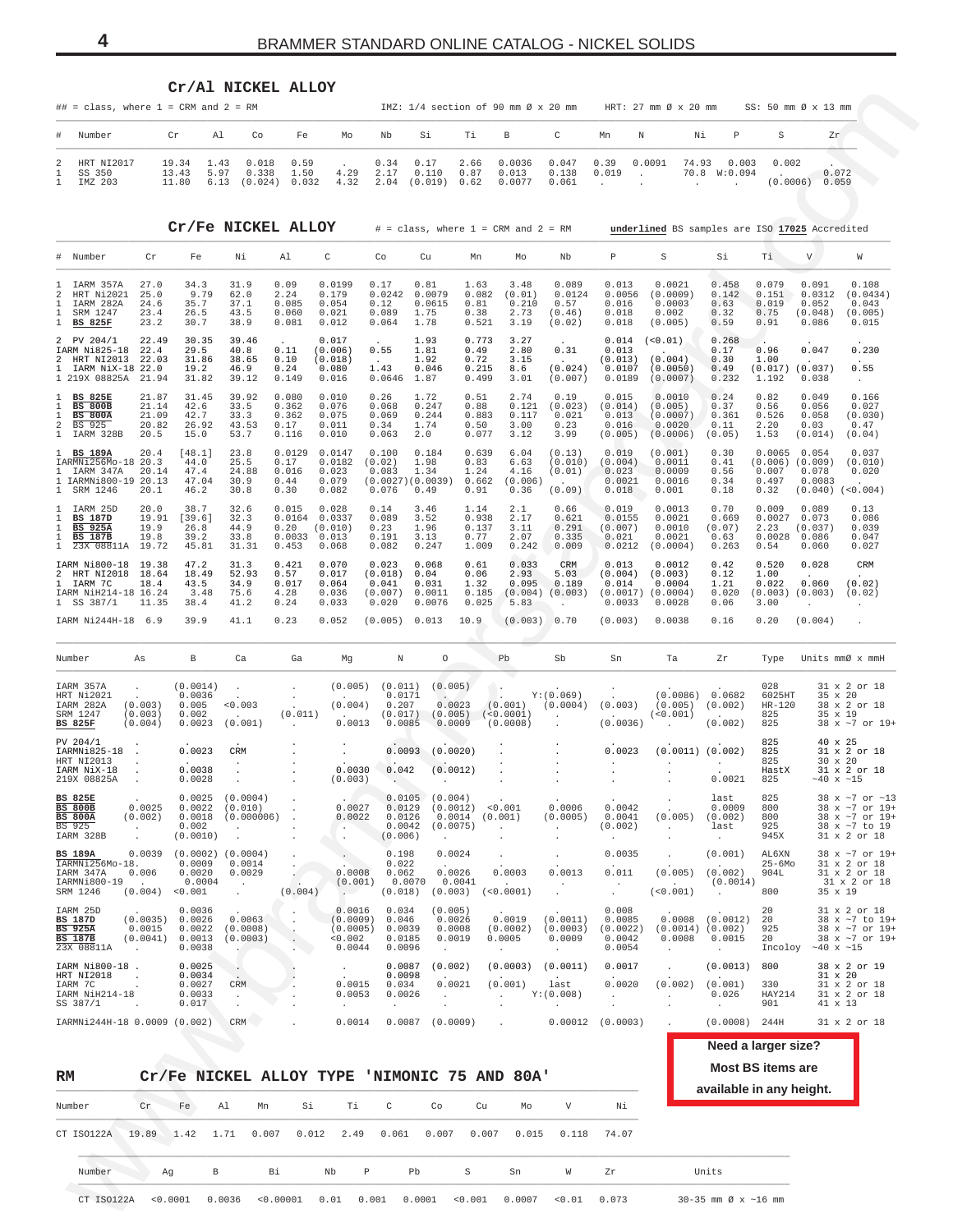<span id="page-4-0"></span>

| RM             |                |        | Cr/Fe TYPE 'RA 333' NICKEL ALLOYS |                  |        |         |       |          |        |         |                      |       |       |                                            |
|----------------|----------------|--------|-----------------------------------|------------------|--------|---------|-------|----------|--------|---------|----------------------|-------|-------|--------------------------------------------|
| Number         |                | Cr     | Fe                                | Al               | Co     | Cu      | Mn    | Mo       | Nb     | Si      | W                    | Νi    |       |                                            |
| <b>BS 197B</b> |                | 25.73  | 16.24                             | 0.11             | 3.22   | 0.030   | 1.58  | 3.27     | (0.02) |         | $0.92$ $2.91$ $45.6$ |       |       |                                            |
| <b>BS 197A</b> |                | 25.11  | 18.07                             | 0.18             | 3.06   | 0.12    | 1.56  | 2.99     | 0.20   | 0.96    | 2.79                 | 44.44 |       |                                            |
|                | Number         | B      | $\mathbb{C}$                      | Mq               | $\,$ N |         | P     | Pb       |        | S       | Sn                   | Ti    | V     | Units                                      |
|                | <b>BS 197B</b> | 0.0018 | 0.049                             | 0.013            |        | (0.049) | 0.011 | $\sim$   |        | 0.0008  | (0.002)              | 0.091 | 0.053 | wrought 38 mm $\varnothing$ x ~7 or 19+ mm |
|                | <b>BS 197A</b> | 0.0019 | 0.050                             | $\sim$ 100 $\pm$ |        | (0.052) | 0.021 | (0.0002) |        | < 0.001 | <b>Service</b>       | 0.017 | 0.051 | wrought 38 mm $\emptyset$ x ~7 or 19+ mm   |
|                |                |        |                                   |                  |        |         |       |          |        |         |                      |       |       |                                            |

#### **Cr/Fe NICKEL ALLOY TYPE 600, 601, 602, and 690**

| Number                                                                                                               | Cr                                                                   | Fe                                    | Al                                     | Co                                               | Cu<br>Mn                                       | Mo                                               | Nb                                              | Si                                                  | W                                         | Νi                                               |                                              |                                                                                    |                                                                          |                                                                                                                                                |                                          |                                                 |
|----------------------------------------------------------------------------------------------------------------------|----------------------------------------------------------------------|---------------------------------------|----------------------------------------|--------------------------------------------------|------------------------------------------------|--------------------------------------------------|-------------------------------------------------|-----------------------------------------------------|-------------------------------------------|--------------------------------------------------|----------------------------------------------|------------------------------------------------------------------------------------|--------------------------------------------------------------------------|------------------------------------------------------------------------------------------------------------------------------------------------|------------------------------------------|-------------------------------------------------|
| <b>BS 197B</b><br>BS 197A                                                                                            | 25.73<br>25.11                                                       | 16.24<br>18.07                        | 0.11<br>0.18                           | 3.22<br>3.06                                     | 0.030<br>1.58<br>0.12<br>1.56                  | 3.27<br>2.99                                     | (0.02)<br>0.20                                  | 0.92<br>0.96                                        | 2.91<br>2.79                              | 45.6<br>44.44                                    |                                              |                                                                                    |                                                                          |                                                                                                                                                |                                          |                                                 |
| Number                                                                                                               | В                                                                    | C                                     | Mg                                     | Ν                                                | $\, {\bf p}$                                   | Pb                                               |                                                 | S                                                   | Sn                                        | Τi                                               | $\boldsymbol{\mathrm{V}}$                    |                                                                                    | Units                                                                    |                                                                                                                                                |                                          |                                                 |
| <b>BS 197B</b><br><b>BS 197A</b>                                                                                     | 0.0018<br>0.0019                                                     | 0.049<br>0.050                        | 0.013<br>$\ddot{\phantom{a}}$          | (0.049)<br>(0.052)                               | 0.011<br>0.021                                 | (0.0002)                                         |                                                 | 0.0008<br>0.001                                     | (0.002)                                   | 0.091<br>0.017                                   | 0.053<br>0.051                               | wrought 38 mm Ø x ~7 or 19+ mm<br>wrought 38 mm $\varnothing$ x $\sim$ 7 or 19+ mm |                                                                          |                                                                                                                                                |                                          |                                                 |
| $\#$ = class, where 1 = CRM and 2= RM                                                                                |                                                                      |                                       |                                        |                                                  | Cr/Fe NICKEL ALLOY TYPE 600, 601, 602, and 690 |                                                  |                                                 |                                                     |                                           |                                                  |                                              |                                                                                    |                                                                          |                                                                                                                                                |                                          |                                                 |
| # Number                                                                                                             | Cr                                                                   | Fe                                    | Al                                     | $_{\rm B}$                                       | C                                              | Co                                               | Cu                                              | Mg                                                  | Mn                                        | Mo                                               | N                                            | Nb                                                                                 | Νi                                                                       | Si                                                                                                                                             | Τi                                       | V                                               |
| <b>BS 690B</b><br>1<br><b>BS 690A</b><br>IARMNi690-18<br>$\mathbf{1}$<br>1<br>IARM 338A<br>IARM 366A<br>$\mathbf{1}$ | 29.6<br>29.5<br>29.1<br>25.0<br>22.0                                 | 9.81<br>9.08<br>10.0<br>9.74<br>14.3  | 0.166<br>0.209<br>0.25<br>2.13<br>1.51 | (0.0004)<br>0.0003<br>0.0049<br>$\cdot$          | 0.026<br>0.0321<br>0.025<br>0.168<br>0.025     | (0.003)<br>0.0056<br>0.013<br>0.035<br>0.041     | (0.007)<br>0.0072<br>(0.012)<br>0.0059<br>0.038 | (0.0006)<br>0.0058<br>0.0030<br>0.0058<br>(0.004)   | 0.103<br>0.214<br>0.154<br>0.052<br>0.205 | (0.0005)<br>0.0025<br>(0.013)<br>0.0017<br>0.079 | 0.025<br>0.0069<br>0.012<br>0.0276<br>0.0136 | (0.003)<br>0.0039<br>(0.007)<br>(0.004)<br>0.069                                   | 59.7<br>60.5<br>59.8<br>62.3<br>60.9                                     | 0.20<br>0.036<br>(0.049)<br>0.020<br>0.19                                                                                                      | 0.218<br>0.340<br>0.324<br>0.130<br>0.43 | (0.008)<br>0.0095<br>0.048<br>0.0026<br>(0.028) |
| 2<br>28X 6005E<br>28X 6001G<br>2<br>BS 600-2<br>2<br>2<br>28X 6002F<br>28X 6004E<br>2                                | 16.93<br>16.38<br>16.36<br>16.23<br>16.21                            | 6.98<br>6.33<br>6.80<br>8.24<br>7.17  | 0.06<br>0.02<br>0.16<br>0.18<br>0.05   | $\cdot$<br>0.0098<br>$\cdot$<br>$\cdot$          | $\cdot$<br>0.071<br>$\sim$<br>$\cdot$          | 0.62<br>1.02<br>0.10<br>0.22<br>0.77             | 0.39<br>0.83<br>0.089<br>0.02<br>0.42           | 0.002<br>0.01<br>0.012<br>0.004<br>0.008            | 0.39<br>0.12<br>0.31<br>0.65<br>0.38      | $\cdot$<br>0.007<br>$\cdot$<br>$\cdot$           | $\cdot$<br>0.030<br>$\ddot{\phantom{0}}$     | (0.02)<br>$\ddot{\phantom{a}}$                                                     | $\cdot$<br>75.34<br>$\cdot$<br>$\cdot$                                   | 0.60<br>0.95<br>0.23<br>0.25<br>0.65                                                                                                           | 0.28<br>0.58<br>0.37<br>0.12<br>0.27     | $\cdot$<br>0.028<br>$\sim$<br>$\cdot$           |
| 2<br>HRT N12007<br>IARM 53F<br>1<br>SRM 1244<br>$\mathbf{1}$<br>BS 600-5<br>2<br>2<br>28X 6003E                      | 16.07<br>16.0<br>15.7<br>15.59<br>15.56                              | 7.98<br>9.5<br>9.6<br>8.36<br>7.1     | 0.26<br>0.170<br>0.26<br>0.19<br>0.025 | 0.0030<br>0.0026<br>0.005<br>0.0018<br>$\cdot$   | 0.012<br>0.078<br>0.062<br>0.047<br>$\sim$     | 0.056<br>0.058<br>0.029<br>0.62                  | 0.02<br>0.077<br>0.26<br>0.10<br>0.42           | 0.63<br>0.016<br>0.004<br>0.01                      | 0.03<br>0.260<br>0.29<br>0.21<br>0.47     | 0.084<br>0.20<br>0.049<br>٠.                     | 0.011<br>$\cdot$                             | 0.088<br>(0.03)<br>$\cdot$                                                         | 74.21<br>72.7<br>73.2<br>74.83<br>$\cdot$                                | 0.32<br>0.170<br>0.12<br>0.26<br>0.74                                                                                                          | 0.35<br>0.255<br>0.25<br>0.23<br>0.22    | 0.024<br>0.054<br>$\sim$                        |
| 2<br>BS 600-6<br>BS 600-3<br>2<br>BS 600-4<br>2<br>2 PV 202/1                                                        | 14.86<br>14.77<br>14.72<br>14.48                                     | 7.33<br>8.88<br>8.40<br>7.48          | 0.288<br>0.09<br>0.06<br>$\cdot$       | 0.0028<br>0.0082<br>0.0060                       | 0.083<br>0.020<br>0.034<br>0.085               | 0.066<br>0.10<br>0.09<br>$\cdot$                 | 0.24<br>0.24<br>0.08<br>0.253                   | 0.022<br>0.012<br>0.020<br>$\overline{\phantom{a}}$ | 0.21<br>0.28<br>0.20<br>0.217             | 0.12<br>0.007<br>(0.002)                         | 0.0078<br>0.0081<br>0.021                    | 0.14<br>(0.02)<br>(0.015)                                                          | 76.0<br>75.05<br>75.88                                                   | 0.31<br>0.19<br>0.22<br>0.472                                                                                                                  | 0.24<br>0.20<br>0.20<br>$\cdot$          | 0.023<br>0.020<br>0.023<br>$\cdot$              |
| Number                                                                                                               | As                                                                   | Ca                                    | $\circ$                                | $\, {\mathbb P}$                                 | Pb                                             | $\rm S$                                          | Sb                                              | Sn                                                  |                                           | Ta<br>W                                          |                                              | Zr                                                                                 | Units                                                                    |                                                                                                                                                |                                          |                                                 |
| <b>BS 690B</b><br><b>BS 690A</b><br>IARM Ni690-18<br>IARM 338A<br>IARM 366A                                          | $(0.0004)$ $(0.0005)$<br>(0.0004)<br>$(0.0001)$ $(0.002)$<br>$\cdot$ | 0.0009<br>$\mathcal{L}_{\mathcal{A}}$ | 0.0024<br>0.0009<br>0.0010<br>(0.0010) | (0.003)<br>0.0052<br>(0.004)<br>(0.003)<br>0.008 | (0.0001)<br>0.00007<br>$\cdot$                 | 0.0005<br>0.0004<br>0.0007<br>0.0008<br>(0.0003) | (0.0002)<br>(0.00009)                           | (0.0006)<br>(0.0003)<br>0.00037                     |                                           | (0.0011)<br>(0.002)<br>$\cdot$                   | (0.002)<br>0.0011<br>(0.003)<br>0.02         | (0.002)<br>0.0018<br>0.081<br>(0.012)                                              |                                                                          | 51 mm Ø x ~7 or 19+ mm 17025<br>38 mm Ø x ~7 or 19+ mm 17025<br>31 mm Ø x 2 or 18 mm<br>31 mm Ø x 2 or 18 mm Y: (0.06)<br>31 mm Ø x 2 or 18 mm |                                          |                                                 |
| 28X 6005E<br>28X 6001G<br>BS 600-2<br>28X 6002F<br>28X 6004E                                                         |                                                                      |                                       |                                        | $\cdot$<br>0.006<br>$\cdot$<br>$\cdot$           |                                                | 0.004<br>$\cdot$                                 |                                                 |                                                     |                                           |                                                  |                                              |                                                                                    | 40 mm Ø x 15 mm<br>40 mm Ø x 15 mm<br>40 mm Ø x 15 mm<br>40 mm Ø x 15 mm | 38 mm Ø x ~12 or 20 mm                                                                                                                         |                                          |                                                 |
| HRT NI2007<br>IARM 53F<br>SRM 1244<br>BS 600-5<br>28X 6003E                                                          |                                                                      |                                       | 0.002<br>$\cdot$                       | 0.008<br>0.0070<br>0.010<br>0.005<br>$\sim$      |                                                | (0.002)<br>(0.0022)<br>0.003<br>0.002<br>$\cdot$ |                                                 | (0.002)                                             |                                           | $(0.004)$ $(0.014)$                              |                                              |                                                                                    | 40 mm Ø x 20 mm<br>35 mm Ø x 19 mm<br>40 mm Ø x 15 mm                    | 31 mm Ø x 2 or 18 mm<br>38 mm Ø x ~7 or 19+ mm                                                                                                 |                                          |                                                 |
| BS 600-6<br>BS 600-3<br>BS 600-4<br>PV 202/1                                                                         |                                                                      |                                       |                                        | 0.007<br>0.008<br>0.007<br>(<0.01)               |                                                | 0.001<br>0.005<br>0.004<br>$(\leq 0.01)$         |                                                 |                                                     |                                           |                                                  |                                              |                                                                                    | 38 mm Ø x 20 mm<br>38 mm Ø x 20 mm<br>40 mm Ø x 25 mm                    | 38 mm Ø x ~7 or 19+ mm                                                                                                                         |                                          |                                                 |
|                                                                                                                      |                                                                      |                                       |                                        |                                                  |                                                |                                                  |                                                 |                                                     |                                           |                                                  |                                              |                                                                                    |                                                                          |                                                                                                                                                |                                          |                                                 |
|                                                                                                                      |                                                                      |                                       |                                        |                                                  |                                                |                                                  |                                                 |                                                     |                                           |                                                  |                                              |                                                                                    |                                                                          |                                                                                                                                                |                                          |                                                 |
|                                                                                                                      |                                                                      |                                       |                                        |                                                  |                                                |                                                  |                                                 |                                                     |                                           |                                                  |                                              | Need a larger size?                                                                |                                                                          |                                                                                                                                                |                                          |                                                 |
|                                                                                                                      |                                                                      |                                       |                                        |                                                  |                                                |                                                  |                                                 |                                                     |                                           |                                                  |                                              | <b>Most BS items are</b><br>available in any height.                               |                                                                          |                                                                                                                                                |                                          |                                                 |
|                                                                                                                      |                                                                      |                                       |                                        |                                                  |                                                |                                                  |                                                 |                                                     |                                           |                                                  |                                              |                                                                                    |                                                                          |                                                                                                                                                |                                          |                                                 |
|                                                                                                                      |                                                                      |                                       |                                        |                                                  |                                                |                                                  |                                                 |                                                     |                                           |                                                  |                                              |                                                                                    |                                                                          |                                                                                                                                                |                                          |                                                 |
|                                                                                                                      |                                                                      |                                       |                                        |                                                  |                                                |                                                  |                                                 |                                                     |                                           |                                                  |                                              |                                                                                    |                                                                          |                                                                                                                                                |                                          |                                                 |

| Number                           | As                   | Ca                              | $\circ$          | P                    | Pb       | S                | Sb                   | Sn                   | Ta       | W                    | Zr                | Units                                                        |
|----------------------------------|----------------------|---------------------------------|------------------|----------------------|----------|------------------|----------------------|----------------------|----------|----------------------|-------------------|--------------------------------------------------------------|
| <b>BS 690B</b><br><b>BS 690A</b> | (0.0004)             | $(0.0004)$ $(0.0005)$<br>0.0009 | 0.0024<br>0.0009 | (0.003)<br>0.0052    | (0.0001) | 0.0005<br>0.0004 | (0.0002)             | (0.0006)<br>(0.0003) | (0.0011) | (0.002)<br>0.0011    | (0.002)<br>0.0018 | 51 mm Ø x ~7 or 19+ mm 17025<br>38 mm Ø x ~7 or 19+ mm 17025 |
| IARM Ni690-18                    |                      |                                 |                  | (0.004)              |          | 0.0007           |                      |                      |          | (0.003)              | $\sim$            | 31 mm Ø x 2 or 18 mm                                         |
| IARM 338A                        | $(0.0001)$ $(0.002)$ |                                 | 0.0010           | (0.003)              | 0.00007  | 0.0008           | (0.00009)            | 0.00037              | (0.002)  |                      | 0.081             | 31 mm Ø x 2 or 18 mm<br>Y: (0.06)                            |
| IARM 366A                        |                      |                                 | (0.0010)         | 0.008                |          | (0.0003)         | $\cdot$              | $\sim$               |          | 0.02                 | (0.012)           | 31 mm Ø x 2 or 18 mm                                         |
| 28X 6005E                        |                      |                                 |                  |                      |          |                  |                      |                      |          |                      |                   | 40 mm Ø x 15 mm                                              |
| 28X 6001G                        |                      |                                 |                  |                      |          |                  | $\sim$               |                      |          |                      |                   | 40 mm Ø x 15 mm                                              |
| BS 600-2                         |                      |                                 |                  | 0.006                |          | 0.004            | $\ddot{\phantom{0}}$ |                      |          |                      |                   | 38 mm Ø x ~12 or 20 mm                                       |
| 28X 6002F                        |                      |                                 |                  | $\ddot{\phantom{0}}$ |          |                  |                      |                      |          |                      | $\cdot$           | 40 mm Ø x 15 mm                                              |
| 28X 6004E                        |                      |                                 |                  |                      |          |                  |                      |                      |          |                      |                   | 40 mm Ø x 15 mm                                              |
| HRT NI2007                       |                      |                                 |                  | 0.008                |          | (0.002)          | $\cdot$              |                      |          |                      |                   | 40 mm Ø x 20 mm                                              |
| IARM 53F                         |                      |                                 |                  | 0.0070               |          | (0.0022)         | ٠                    | (0.002)              | (0.004)  | (0.014)              |                   | 31 mm Ø x 2 or 18 mm                                         |
| SRM 1244                         |                      |                                 |                  | 0.010                |          | 0.003            |                      |                      |          |                      |                   | 35 mm Ø x 19 mm                                              |
| BS 600-5                         |                      |                                 | 0.002            | 0.005                |          | < 0.002          |                      |                      |          | $\mathbf{r}$         |                   | 38 mm Ø x ~7 or 19+ mm                                       |
| 28X 6003E                        |                      |                                 |                  |                      |          |                  |                      |                      |          |                      |                   | 40 mm Ø x 15 mm                                              |
| BS 600-6                         |                      |                                 |                  | 0.007                |          | 0.001            |                      |                      |          |                      |                   | 38 mm Ø x ~7 or 19+ mm                                       |
| BS 600-3                         |                      |                                 |                  | 0.008                |          | 0.005            | $\cdot$              |                      |          | $\ddot{\phantom{0}}$ | $\cdot$           | 38 mm Ø x 20 mm                                              |
| BS 600-4                         |                      |                                 |                  | 0.007                |          | 0.004            | $\mathbf{r}$         |                      |          | $\mathbf{r}$         |                   | 38 mm Ø x 20 mm                                              |
| PV 202/1                         |                      |                                 |                  | ( < 0.01)            |          | $< 0.01$ )       |                      |                      |          | $\cdot$              |                   | 40 mm Ø x 25 mm                                              |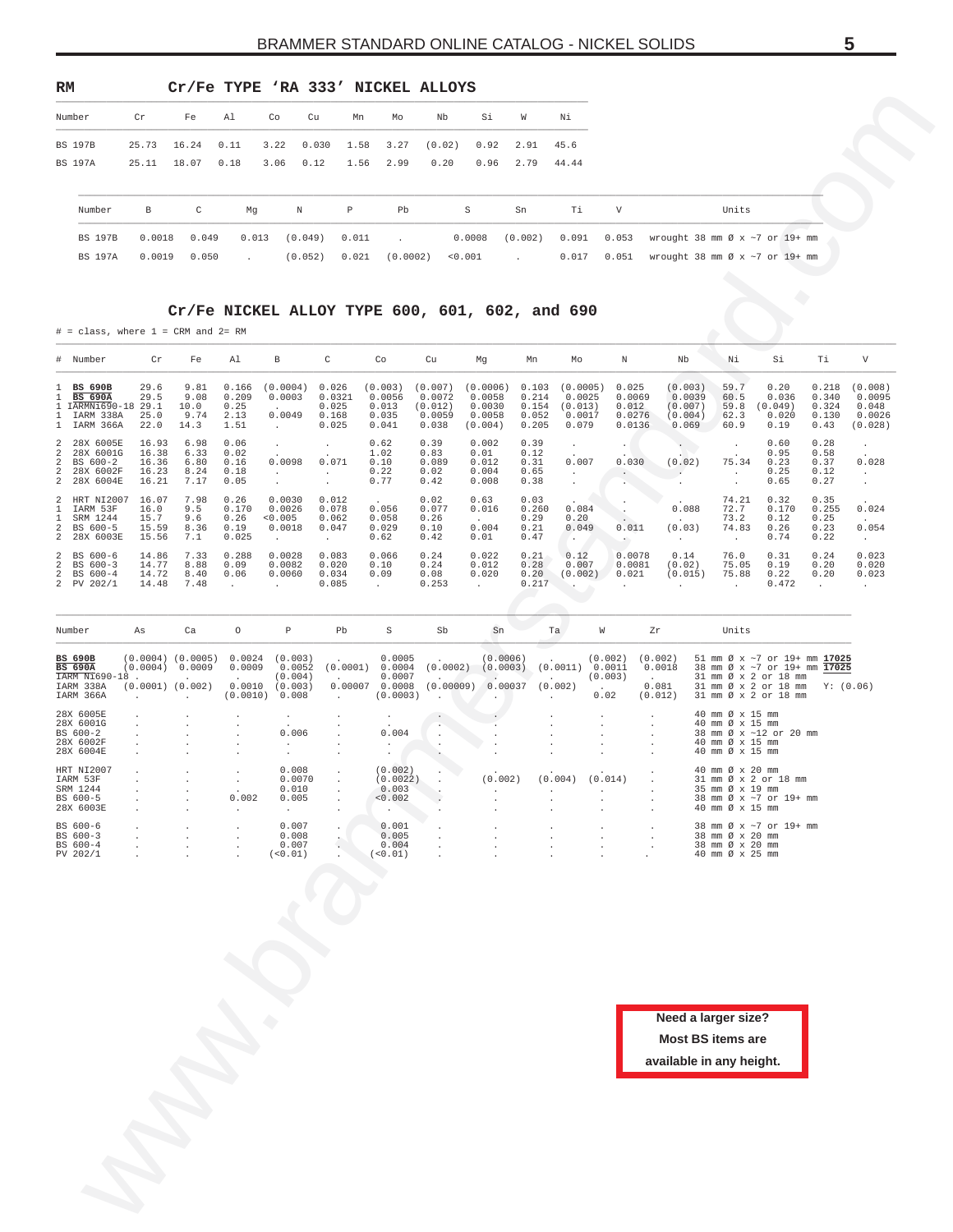#### **Cr/Fe NICKEL ALLOY TYPE 718**

<span id="page-5-0"></span>

|                                   | $#$ = class, where $1$ = CRM and $2$ = RM                                      |                         |                          |                          |                              | CT \ LG MICVED WODDI    | ᆠᅶᄄᅖ                                 | 0 1 7 7                                     |                              |                            |                              |                              |                              |                                                                             |                               |                                                                                                    |                          |                        |
|-----------------------------------|--------------------------------------------------------------------------------|-------------------------|--------------------------|--------------------------|------------------------------|-------------------------|--------------------------------------|---------------------------------------------|------------------------------|----------------------------|------------------------------|------------------------------|------------------------------|-----------------------------------------------------------------------------|-------------------------------|----------------------------------------------------------------------------------------------------|--------------------------|------------------------|
|                                   | # Number                                                                       |                         | Cr                       | Fe                       | Nb                           | Mo                      | Тi                                   | Al                                          | $\, {\bf B}$                 |                            | $\rm C$                      | Co                           | Cu                           | Mn                                                                          | $\mathbb P$                   | $\rm S$                                                                                            | Si                       | Νi                     |
| 1.<br>$\mathbf{1}$<br>$\mathbf 1$ | SS 351/1<br>NCS HS41746<br>IARM Ni718-20                                       |                         | 19.14<br>18.56<br>18.5   | 17.20<br>18.54<br>18.1   | 5.31<br>5.15<br>5.24         | 3.04<br>3.28<br>3.01    | 0.938<br>1.03<br>0.94                | 0.554<br>0.635<br>0.54                      | 0.0035<br>0.0025<br>0.0039   |                            | 0.0255<br>0.027<br>0.028     | 0.145<br>0.111<br>0.066      | 0.0222<br>0.023<br>0.025     | 0.0562<br>0.057<br>0.027                                                    | 0.0045<br>0.0033<br>0.0032    | 0.00037<br>0.0005<br>(0.0030)                                                                      | 0.080<br>0.080<br>0.044  | 53.35<br>52.27<br>53.3 |
| 1<br>1<br>$\mathbf{1}$            | SRM 1249<br><b>BS 718D</b><br>SS 351                                           |                         | 18.472<br>18.32<br>18.12 | 17.693<br>18.51<br>18.26 | 5.196<br>5.16<br>5.20        | 3.112<br>3.00<br>3.06   | 0.959<br>0.93<br>1.06                | 0.5682<br>0.631<br>0.55                     | (0.0023)<br>0.0041<br>0.0051 |                            | (0.0380)<br>0.037<br>0.025   | 0.3371<br>0.368<br>0.136     | 0.1402<br>0.071<br>0.016     | (0.108)<br>0.100<br>0.037                                                   | (0.0134)<br>0.0083<br>(0.006) | (0.00064)<br>0.0004<br>0.0006                                                                      | (0.120)<br>0.072<br>0.14 | 53.29<br>52.5<br>53.1  |
|                                   | Number                                                                         | As                      | Mg                       |                          | $\mathbb N$                  | $\circ$                 | Pb                                   | Sn                                          |                              | Ta                         | $\boldsymbol{\nabla}$        | W                            |                              | Zr                                                                          |                               | Units                                                                                              |                          |                        |
|                                   | SS 351/1<br>NCS HS41746<br>IARM Ni718-20                                       |                         |                          | 0.0016<br>0.0025         | 0.0077<br>0.009              |                         | Sb:0.00024                           | 0.00033<br>$\cdot$<br>$\cdot$               |                              | 0.0033<br>(0.008)<br>0.006 | 0.0181<br>0.016              | 0.0209<br>0.013              |                              | 0.0017                                                                      |                               | wrought 41 mm Ø x 13 mm<br>40 mm Ø x 30 mm<br>38 mm Ø x ~2 or 19 mm                                |                          |                        |
|                                   | SRM 1249<br><b>BS 718D</b><br>SS 351                                           | 0.0011<br>$\cdot$       |                          | (0.0012)<br>0.0038       | (0.007)<br>0.0084<br>$\cdot$ | 0.0015<br>$\cdot$       | (0.00001)<br>(0.00006)<br>$\cdot$    | (0.0024)<br>0.0020<br>$\cdot$               | $\cdot$                      | (0.0027)<br>(0.0022)       | (0.0338)<br>0.038<br>$\cdot$ | (0.0846)<br>0.049<br>$\cdot$ |                              | (0.0029)<br>(0.002)<br>$\ddot{\phantom{a}}$                                 |                               | 41 mm Ø x 19 mm<br>wrought 38 mm $\varnothing$ x ~7 or 19+ mm<br>wrought 41 mm Ø x 13 mm           |                          | 17025                  |
|                                   |                                                                                |                         |                          |                          |                              |                         |                                      |                                             |                              |                            |                              |                              |                              | Need a larger size?<br><b>Most BS items are</b><br>available in any height. |                               |                                                                                                    |                          |                        |
|                                   | # = class, where 1 = CRM, 2 = RM, and 3 = RM with no uncertainties, sale price |                         |                          |                          |                              |                         | Cr/Fe NICKEL ALLOY TYPE 750          |                                             |                              |                            |                              |                              |                              | $\langle \cdot \rangle$                                                     |                               |                                                                                                    |                          |                        |
| #                                 | Number                                                                         | Cr                      | Fe                       | Тi                       | Al                           | $\mathsf C$             | Co                                   | Cu                                          | Mn                           | Mo                         | Nb                           | Νi                           | Р                            | $\rm S$                                                                     | Si                            | Ta                                                                                                 |                          |                        |
| 1<br>3<br>1                       | <b>BS 750C</b><br><b>BS 750A</b><br><b>BS 750D</b>                             | 15.92<br>15.68<br>15.50 | 8.36<br>8.42             | 2.61<br>2.60<br>2.53     | 0.91<br>0.74<br>0.70         | 0.041<br>0.047<br>0.039 | 0.036<br>0.29<br>$(0.023)$ $(0.026)$ | 0.012<br>0.04                               | 0.056<br>0.09<br>0.188       | 0.070<br>0.22<br>0.026     | 0.83<br>1.07<br>0.89         | 71.0<br>71.9<br>71.3         | 0.0059<br>(0.005)<br>(0.005) | (0.0004)<br>0.0007<br>0.0005                                                | 0.071<br>0.10<br>0.188        | (0.006)<br>0.046<br>(0.007)                                                                        | 17025<br>17025           |                        |
| 3<br>3<br>$\mathbf{1}$            | HT 8211X<br>HT 8209X<br>IARM 57E                                               | 15.48<br>15.38<br>15.3  | 6.81<br>7.01<br>8.01     | 2.33<br>2.74<br>2.54     | 0.68<br>0.88<br>0.74         | 0.052<br>0.044<br>0.060 | 0.10<br>0.15<br>0.021                | 0.090<br>0.051<br>(0.010)                   | 0.53<br>0.67<br>0.079        | $\blacksquare$<br>0.014    | 0.45<br>0.52<br>1.00         | $\cdot$<br>72.1              | (0.005)                      | 0.004<br>0.003<br>(0.0009)                                                  | 0.36<br>0.31<br>0.052         | 0.22<br>0.23<br>$\cdot$                                                                            |                          |                        |
|                                   | Number                                                                         | As                      |                          | $_{\rm B}$               | Ca                           | Mg                      | Ν                                    | $\circ$                                     | Pb                           | Sb                         |                              | Sn                           | V                            | W                                                                           | Zr                            | Units                                                                                              |                          |                        |
|                                   | <b>BS 750C</b><br><b>BS 750A</b><br><b>BS 750D</b>                             | (0.0009)<br>0.0006      |                          | 0.0028<br>0.0024         | (0.0006)                     | 0.0022                  | 0.0031<br>0.0051 0.0041              | $(0.0014)$ $(0.0001)$ $(0.00007)$<br>0.0019 |                              |                            |                              | 0.0012<br>0.0008             | 0.132<br>$(0.028)$ $(0.005)$ | (0.0028)                                                                    | 0.022<br>0.014                | 38 mm Ø x ~7 or 19+ mm wrought<br>38 mm Ø x ~7 or 19+ mm wrought<br>38 mm Ø x ~7 or 19+ mm wrought |                          |                        |
|                                   | HT 8211X<br>HT 8209X<br>IARM 57E                                               |                         |                          | $\cdot$<br>0.008         |                              | $\cdot$<br>(0.0013)     |                                      | $\cdot$                                     |                              |                            |                              | $\cdot$                      | $\cdot$<br>$0.021$ $(0.009)$ |                                                                             | 0.037                         | 25 mm Ø x 50 mm wrought<br>25 mm Ø x 50 mm wrought<br>31 mm Ø x 2 or 18 mm                         |                          |                        |
|                                   |                                                                                |                         |                          |                          |                              |                         |                                      |                                             |                              |                            |                              |                              |                              |                                                                             |                               |                                                                                                    |                          |                        |
|                                   |                                                                                |                         |                          |                          |                              |                         |                                      |                                             |                              |                            |                              |                              |                              |                                                                             |                               |                                                                                                    |                          |                        |
|                                   |                                                                                |                         |                          |                          |                              |                         |                                      |                                             |                              |                            |                              |                              |                              |                                                                             |                               |                                                                                                    |                          |                        |
|                                   |                                                                                |                         |                          |                          |                              |                         |                                      |                                             |                              |                            |                              |                              |                              |                                                                             |                               |                                                                                                    |                          |                        |
|                                   |                                                                                |                         |                          |                          |                              |                         |                                      |                                             |                              |                            |                              |                              |                              |                                                                             |                               |                                                                                                    |                          |                        |
|                                   |                                                                                |                         |                          |                          |                              |                         |                                      |                                             |                              |                            |                              |                              |                              |                                                                             |                               |                                                                                                    |                          |                        |
|                                   |                                                                                |                         |                          |                          |                              |                         |                                      |                                             |                              |                            |                              |                              |                              |                                                                             |                               |                                                                                                    |                          |                        |
|                                   |                                                                                |                         |                          |                          |                              |                         |                                      |                                             |                              |                            |                              |                              |                              |                                                                             |                               |                                                                                                    |                          |                        |
|                                   |                                                                                |                         |                          |                          |                              |                         |                                      |                                             |                              |                            |                              |                              |                              |                                                                             |                               |                                                                                                    |                          |                        |
|                                   |                                                                                |                         |                          |                          |                              |                         |                                      |                                             |                              |                            |                              |                              |                              |                                                                             |                               |                                                                                                    |                          |                        |
|                                   |                                                                                |                         |                          |                          |                              |                         |                                      |                                             |                              |                            |                              |                              |                              |                                                                             |                               |                                                                                                    |                          |                        |

| Number                                   | As     | Mg                 | Ν                 |        | Pb                     | Sn                 | Ta                         |                   | W                 | Zr                  | Units                                                                                                                              |
|------------------------------------------|--------|--------------------|-------------------|--------|------------------------|--------------------|----------------------------|-------------------|-------------------|---------------------|------------------------------------------------------------------------------------------------------------------------------------|
| SS 351/1<br>NCS HS41746<br>IARM Ni718-20 |        | 0.0016<br>0.0025   | 0.0077<br>0.009   |        | Sb:0.00024             | 0.00033            | 0.0033<br>(0.008)<br>0.006 | 0.0181<br>0.016   | 0.0209<br>0.013   | 0.0017              | wrought 41 mm Ø x 13 mm<br>40 mm $\varnothing \times 30$ mm<br>38 mm $\varnothing$ x ~ 2 or 19 mm                                  |
| SRM 1249<br>BS 718D<br>SS 351            | 0.0011 | (0.0012)<br>0.0038 | (0.007)<br>0.0084 | 0.0015 | (0.00001)<br>(0.00006) | (0.0024)<br>0.0020 | (0.0027)<br>(0.0022)       | (0.0338)<br>0.038 | (0.0846)<br>0.049 | (0.0029)<br>(0.002) | $41$ mm $\varnothing \times 19$ mm<br>17025<br>wrought $38 \text{ mm}$ Ø x $\sim$ 7 or $19+ \text{ mm}$<br>wrought 41 mm Ø x 13 mm |



#### **Cr/Fe NICKEL ALLOY TYPE 750**

| # Number                               | Cr                      | Fe           | Ti                                       | Al        | $\mathbb{C}$                   | Co                                           | Cu                              | Mn            | Mo    | Nb                   | Ni   | P            | S.                                                                                                                                                                         | Si           | Ta           |                |
|----------------------------------------|-------------------------|--------------|------------------------------------------|-----------|--------------------------------|----------------------------------------------|---------------------------------|---------------|-------|----------------------|------|--------------|----------------------------------------------------------------------------------------------------------------------------------------------------------------------------|--------------|--------------|----------------|
| 1 BS 750C<br>3 BS 750A<br>1 BS 750D    | 15.92<br>15.68<br>15.50 |              | 8.36 2.61 0.91                           | 2.60 0.74 |                                | $0.041$ $0.036$ $0.012$<br>$0.047$ 0.29 0.04 |                                 | 0.056<br>0.09 | 0.070 | 0.83                 | 71.0 | 0.0059       | $(0.0004)$ 0.071 $(0.006)$<br>$0.22$ 1.07 71.9 (0.005) 0.0007 0.10<br>8.42  2.53  0.70  0.039  (0.023)  (0.026)  0.188  0.026  0.89  71.3  (0.005)  0.0005  0.188  (0.007) |              | 0.046        | 17025<br>17025 |
| 3 HT 8211X<br>3 HT 8209X<br>1 IARM 57E | 15.48<br>15.38<br>15.3  | 6.81<br>7.01 | 2.33 0.68<br>2.74 0.88<br>8.01 2.54 0.74 |           | $0.052$ $0.10$<br>$0.044$ 0.15 | 0.060 0.021                                  | 0.090<br>0.051<br>(0.010) 0.079 | 0.53<br>0.67  | 0.014 | 0.45<br>0.52<br>1.00 |      | 72.1 (0.005) | 0.004<br>0.003<br>$(0.0009)$ 0.052                                                                                                                                         | 0.36<br>0.31 | 0.22<br>0.23 |                |

| Number                                             | As                 | в                | Ca       | Ma                        | Ν      | $\Omega$ | Pb  | Sb                                | Sn               |       | W                                       | Zr    | Units                                                                                                                                    |
|----------------------------------------------------|--------------------|------------------|----------|---------------------------|--------|----------|-----|-----------------------------------|------------------|-------|-----------------------------------------|-------|------------------------------------------------------------------------------------------------------------------------------------------|
| <b>BS 750C</b><br><b>BS 750A</b><br><b>BS 750D</b> | (0.0009)<br>0.0006 | 0.0028<br>0.0024 | (0.0006) | $0.0022$ 0.0031<br>0.0051 | 0.0041 | 0.0019   |     | $(0.0014)$ $(0.0001)$ $(0.00007)$ | 0.0012<br>0.0008 | 0.132 | $(0.0028)$ 0.022<br>$(0.028)$ $(0.005)$ | 0.014 | 38 mm $\emptyset$ x ~7 or 19+ mm wrought<br>38 mm $\varnothing$ x $\sim$ 7 or 19+ mm wrought<br>38 mm $\emptyset$ x ~7 or 19+ mm wrought |
| HT 8211X<br>HT 8209X<br>IARM 57E                   |                    | 0.008            |          | (0.0013)                  |        |          | . . |                                   |                  | 0.021 | (0.009)                                 | 0.037 | 25 mm Ø x 50 mm wrought<br>25 mm Ø x 50 mm wrought<br>31 mm Ø x 2 or 18 mm                                                               |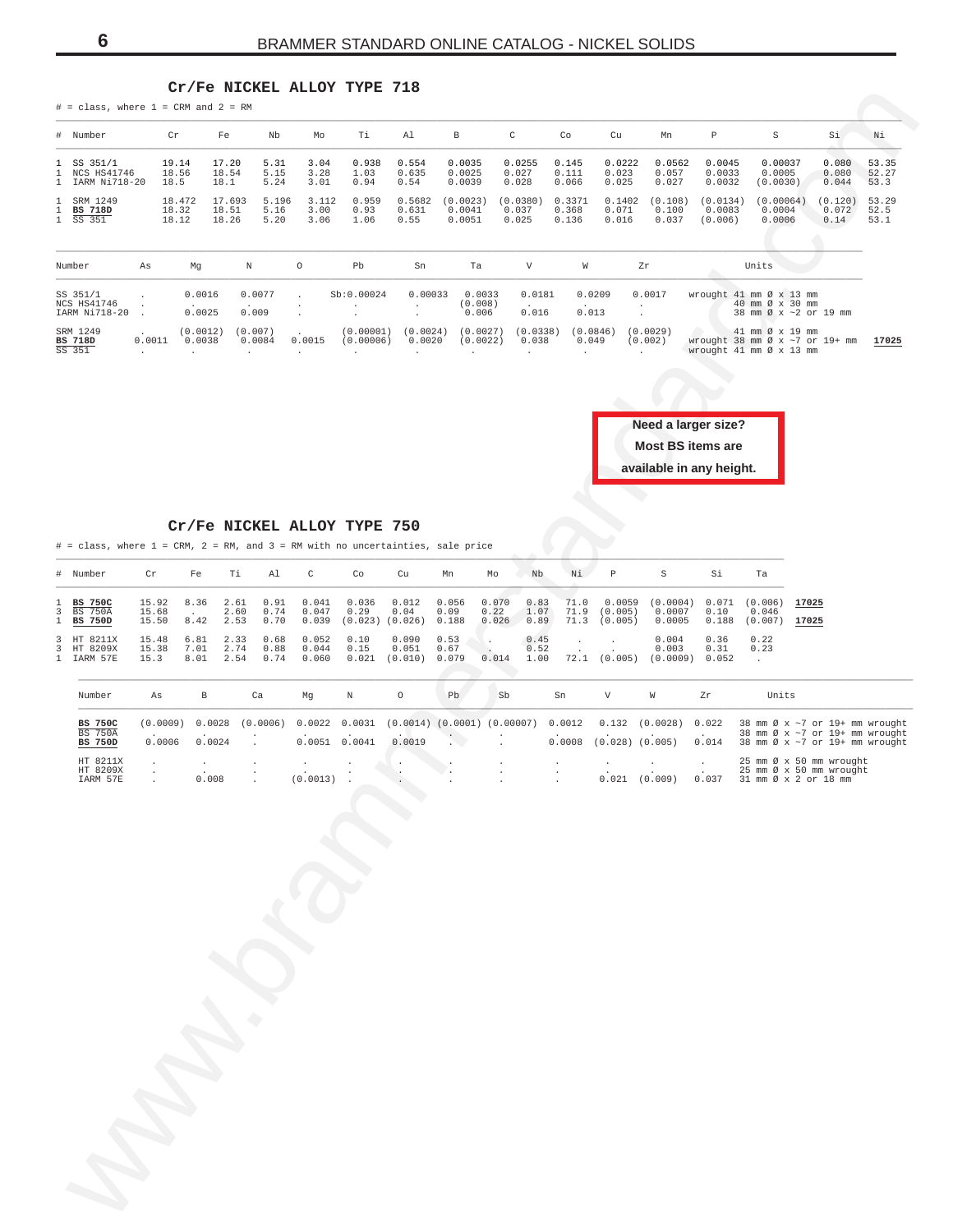#### **Cr/Mo NICKEL ALLOY AND TYPES 625, 725, and 6255**

<span id="page-6-0"></span>

| Nb<br>Si<br>Τi<br>C<br>Co<br>Cu<br>Mn<br>$\, {\mathbb P}$<br>$\mathtt S$<br>Νi.<br>Cr<br>Mo<br>Fe<br>W<br>Al<br>В<br>24.6<br>6.8<br>16.0<br>0.094<br>(0.27)<br>0.35<br>$(0.03)$ $(0.082)$<br>0.0026<br>$(0.0124)$ $(0.075)$<br>0.75<br>0.17<br>0.0125<br>0.0005<br>50.5<br>BS 6255<br><b>BS 625E</b><br>22.44<br>8.77<br>3.81<br>0.065<br>0.27<br>0.016<br>0.214<br>0.0022<br>0.049<br>0.031<br>0.024<br>0.050<br>0.004<br>0.0005<br>60.7<br>3.56<br>BS H6B<br>22.3<br>14.05<br>3.45<br>(0.035)<br>0.050<br>3.20<br>0.23<br>0.0016<br>(0.008)<br>0.079<br>0.035<br>0.226<br>0.0054<br>0.0005<br>55.9<br>(0.1)<br>HRT NI2009<br>22.26<br>9.01<br>4.12<br>3.52<br>0.057<br>0.35<br>0.20<br>0.0033<br>0.033<br>(0.023)<br>(0.003)<br>(0.002)<br>60.40<br>$\cdot$<br>IARM 54H<br>21.97<br>4.03<br>3.49<br>0.288<br>0.09<br>0.31<br>0.0018<br>0.018<br>0.099<br>0.102<br>0.105<br>(0.002)<br>8.69<br>0.14<br>0.0069<br>60.7<br>21.89<br>9.11<br>3.76<br>3.53<br>0.106<br>0.27<br>0.034<br>0.147<br>0.0031<br>0.0215<br>0.042<br>0.150<br>0.094<br>0.0069<br>(0.0004)<br>60.72<br>BS 625F<br>3.77<br>0.077<br>ECRM 377-2<br>21.72<br>8.94<br>3.50<br>0.264<br>0.232<br>(0.0006)<br>0.0202<br>0.0348<br>0.0104<br>0.0225<br>0.0036<br>0.0006<br>61.45<br>$\cdot$<br>21.72<br>3.77<br>ECRM 377-1<br>8.94<br>3.50<br>0.077<br>0.255<br>0.216<br>(0.0006)<br>0.0202<br>0.0348<br>0.0110<br>0.0225<br>0.0036<br>0.0006<br>61.45<br>$\sim$<br>28X 6256A<br>21.29<br>8.81<br>$(0.034)$ 3.75<br>0.041<br>0.266<br>0.301<br>0.0173<br>0.018<br>(0.0004)<br>0.0033<br>(0.0016)<br>65.4<br>$\ddot{\phantom{1}}$<br>IARM 274A<br>21.0<br>8.06<br>7.60<br>3.48<br>(0.02)<br>1.55<br>0.06<br>0.26<br>0.002<br>0.007<br>0.143<br>0.08<br>0.007<br>0.0004<br>57.5<br>0.10<br>20.72<br>0.014<br>BS 725<br>7.97<br>8.0<br>3.52<br>0.02<br>1.52<br>0.13<br>(0.002)<br>0.010<br>0.02<br>0.08<br>0.004<br>0.002<br>58.0<br>$\cdot$<br>NCS HS41745<br>20.69<br>8.37<br>3.50<br>3.19<br>0.071<br>0.011<br>0.016<br>0.043<br>(0.011)<br>0.124<br>0.0023<br>0.0006<br>63.72<br>$\star$<br><b>Contract</b><br>$\sim 10^{-11}$<br>26X 11384E<br>20.5<br>10.2<br>0.98<br>0.15<br>0.50<br>0.30<br>0.12<br>0.13<br>2.6<br>$\ddot{\phantom{1}}$<br>$\cdot$<br>0.0023<br>0.076<br>IARMNi725-18 20.5<br>7.9<br>7.47<br>3.47<br>0.084<br>1.55<br>(0.04)<br>0.22<br>(0.008)<br>0.077<br>0.103<br>0.0047<br>(0.0008)<br>58.4<br>IARM 276A<br>20.54<br>16.20<br>1.30<br>0.014<br>0.043<br>$(0.004)$ $(0.03)$<br>0.245<br>0.0038<br>0.0040<br>0.041<br>0.038<br>0.305<br>0.006<br>0.0005<br>61.1<br>0.039<br>0.13<br>0.058<br>3.59<br>0.34<br>0.0087<br>0.017<br>0.270<br>58.6<br>16.1<br>0.44<br>0.037<br>(0.003)<br>0.0005<br>$\blacksquare$<br>0.0079<br>IARM 362B<br>20.4<br>16.1<br>(0.010)(0.015)<br>(0.04)<br>0.052<br>3.90<br>0.32<br>(0.010)<br>0.229<br>(0.005)<br>(0.0004)<br>58.7<br>$\sim$<br>0.0026<br>0.0570<br>28X 6251M<br>20.22<br>9.60<br>4.22<br>2.64<br>0.251<br>0.0096<br>0.006<br>0.0040<br>0.0080<br>0.0694<br>0.002<br>0.0012<br>62.93<br>$\sim$<br>28X 6255M<br>19.65<br>2.03<br>0.448<br>0.334<br>0.0101<br>0.0342<br>0.164<br>0.0647<br>0.2034<br>0.0105<br>0.0080<br>8.32<br>4.09<br>0.346<br>64.16<br>$\ddot{\phantom{a}}$<br>0.90<br>0.054<br>2.20<br>(0.043) 1.57<br>0.0014<br>0.060<br>0.012<br>0.042<br>8.40<br>0.058<br>10.38<br>(0.003)<br>(0.0006)<br>56.8<br>0.010<br>HRT NI2004<br>15.72<br>14.89<br>0.41<br>0.022<br>0.019<br>0.391<br>$0.011$ 0.097<br>0.005<br>0.011<br>0.27<br>0.004<br>0.002<br>68.05<br>IARM NiS-18 15.62<br>15.4<br>0.81<br>0.49<br>(0.0023) 0.36<br>0.388<br>0.0061<br>0.012<br>0.416<br>0.65<br>0.006<br>(<0.001)<br>65.6<br>$\sim$<br>$\sim$ 100 $\pm$<br>Cr<br>Nb<br>Тi<br>W<br>Al<br>$_{\rm B}$<br>C<br>$\rm{Co}$<br>Cu<br>$\, {\mathbb P}$<br>$\rm S$<br>Νi<br>Number<br>Mo<br>Fe<br>Si<br>Mn<br>Number<br>Mg<br>$\mathbb N$<br>$\circ$<br>Pb<br>Sb<br>Ta<br>V<br>Units<br>Ca<br>Sn<br>Zr<br>As<br>$(0.004)$ $(0.001)$<br>0.014<br>0.0015<br>$(0.0002)$ $(0.0003)$<br>$0.0010$ $(0.003)$ $(0.034)$ $(0.002)$<br>BS 6255<br>(0.001)<br>wrought 63 mm $\varnothing$ x $\sim$ 7 or 19+ mm<br><b>BS 625E</b><br>(0.003)<br>(0.0006)<br>0.0021<br>0.0074<br>0.0015<br>$(0.00005)$ $(0.0001)$<br>$(0.0006)$ $(0.0036)$ $0.020$ $(0.003)$<br>wrought<br>38 mm Ø x ~10 to 19 mm<br>BS H6B<br>(0.0015)<br>0.0010<br>0.0118<br>0.0007<br>(0.006)<br>(0.0007)<br>0.0063<br>wrought<br>38 mm Ø x ~7 or 19+ mm<br>$\sim$<br>$\sim$ $\sim$<br>$\sim 100$ km s $^{-1}$<br>$\cdot$<br>HRT NI2009<br>35 mm Ø x 20<br>$\cdot$<br>Hf:(0.0030)<br>$(0.0007)$ $(0.0109)$ $(0.0005)$<br>$(0.0010)$ $(0.0060)$ 0.014 (0.0015)<br>IARM 54H<br>31 mm Ø x 2 or 18 mm<br>$\cdot$<br>0.0011<br>0.0071<br>(0.018)<br>< 0.01<br>< 0.001<br>< 0.001<br>0.0008<br>< 0.01<br>0.014<br>< 0.02<br>BS 625F<br>H:4ppm<br>wrought<br>38 mm Ø x ~7 or 19+ mm<br>ECRM 377-2<br>40 mm Ø x 20 mm<br>wrought<br>$\cdot$<br>$\sim$<br>$\cdot$<br>$\cdot$<br>$\cdot$<br>$\cdot$<br>$\cdot$<br>$\cdot$<br>$\cdot$<br>ECRM 377-1<br>wrought<br>40 mm Ø x 20 mm<br>$\cdot$<br>$\ddot{\phantom{a}}$<br>$\cdot$<br>28X 6256A<br>0.007<br>HIP<br>40 mm Ø x 13 mm<br>0.0019<br>0.001<br>(0.002)<br>0.019<br>(0.001)<br>IARM 274A<br>0.007<br>0.0006<br>31 mm Ø x 2 or 18 mm<br>BS 725<br>0.0051<br>wrought $38 \text{ mm } \emptyset \times \sim 7 \text{ or } 19 + \text{ mm}$<br>$\cdot$<br>NCS HS41745<br>(0.001)<br>40 mm Ø x 30 mm<br>$\cdot$<br>$\sim$<br>$\cdot$<br>26X 11384E<br>40 mm Ø x 15 mm<br>cast<br>0.008<br>$(0.0011)$ $(0.006)$ 0.013<br>IARM Ni725-18<br>(0.005)<br>31 mm Ø x 2 or 18 mm<br>0.00019<br>$(0.0009)$ <0.007<br>0.007<br>0.0388<br>0.0010<br>(0.0004)<br>0.0004<br>$0.011$ (0.008) (0.003)<br>38 mm Ø x 2 or 18<br>IARM 276A<br>0.0097<br>0.0006<br>$0.009$ $(0.0013)$<br>31 mm Ø x 2 or 18 mm<br>IARM Ni686-20<br>$\cdot$<br>$\cdot$<br>IARM 362B<br>0.008<br>0.0060<br>(0.0006)<br>(0.010)<br>31 mm Ø x 2 or 18 mm<br>$\ddot{\phantom{a}}$<br>$\cdot$<br>$\sim 100$ km $^{-1}$<br>$\cdot$<br>$\cdot$<br>0.0112<br>28X 6251M<br>c.cast $~\sim 40$ mm $\varnothing$ x $~\sim 15$ mm<br>$\sim$<br>$\cdot$<br>$\cdot$<br>$\epsilon$<br>$\sim$<br>28X 6255M<br>0.0005<br>0.0012<br>0.093<br>c.cast $~10$ mm $\varnothing$ x $~15$ mm<br>$\cdot$<br>0.0054<br>$(0.013)$ $(0.0014)$<br>IARM Ni282-18<br>31 mm Ø x 2 or 18 mm<br>$\cdot$<br>HRT NI2004<br>0.010<br>0.012<br>35 mm Ø x 20 mm<br>last<br>$\cdot$<br>0.0021<br>IARM NiS-18<br>La: 0.031<br>$(0.0027)$ .<br>38 mm Ø x ~2 or 19 mm<br>Number<br>Ca<br>$\mathbb N$<br>$\circ$<br>Pb<br>Sb<br>Ta<br>$\mathbf V$<br>Units<br>Mg<br>Sn<br>Ζr<br>As<br>Need a larger size?<br>Most BS items are<br>available in any height. | # Number<br>1<br>$\mathbf{1}$<br>$\mathbf{1}$<br>2<br>1<br>1<br>1<br>$\mathbf{1}$<br>1<br>$\mathbf{1}$<br>2<br>1.<br>2<br>1<br>$\mathbf{1}$<br>1 IARM Ni686-20 20.4<br>1<br>1<br>$\mathbf{1}$<br>1 IARM Ni282-18 19.4<br>2<br>1.<br># |                         |
|--------------------------------------------------------------------------------------------------------------------------------------------------------------------------------------------------------------------------------------------------------------------------------------------------------------------------------------------------------------------------------------------------------------------------------------------------------------------------------------------------------------------------------------------------------------------------------------------------------------------------------------------------------------------------------------------------------------------------------------------------------------------------------------------------------------------------------------------------------------------------------------------------------------------------------------------------------------------------------------------------------------------------------------------------------------------------------------------------------------------------------------------------------------------------------------------------------------------------------------------------------------------------------------------------------------------------------------------------------------------------------------------------------------------------------------------------------------------------------------------------------------------------------------------------------------------------------------------------------------------------------------------------------------------------------------------------------------------------------------------------------------------------------------------------------------------------------------------------------------------------------------------------------------------------------------------------------------------------------------------------------------------------------------------------------------------------------------------------------------------------------------------------------------------------------------------------------------------------------------------------------------------------------------------------------------------------------------------------------------------------------------------------------------------------------------------------------------------------------------------------------------------------------------------------------------------------------------------------------------------------------------------------------------------------------------------------------------------------------------------------------------------------------------------------------------------------------------------------------------------------------------------------------------------------------------------------------------------------------------------------------------------------------------------------------------------------------------------------------------------------------------------------------------------------------------------------------------------------------------------------------------------------------------------------------------------------------------------------------------------------------------------------------------------------------------------------------------------------------------------------------------------------------------------------------------------------------------------------------------------------------------------------------------------------------------------------------------------------------------------------------------------------------------------------------------------------------------------------------------------------------------------------------------------------------------------------------------------------------------------------------------------------------------------------------------------------------------------------------------------------------------------------------------------------------------------------------------------------------------------------------------------------------------------------------------------------------------------------------------------------------------------------------------------------------------------------------------------------------------------------------------------------------------------------------------------------------------------------------------------------------------------------------------------------------------------------------------------------------------------------------------------------------------------------------------------------------------------------------------------------------------------------------------------------------------------------------------------------------------------------------------------------------------------------------------------------------------------------------------------------------------------------------------------------------------------------------------------------------------------------------------------------------------------------------------------------------------------------------------------------------------------------------------------------------------------------------------------------------------------------------------------------------------------------------------------------------------------------------------------------------------------------------------------------------------------------------------------------------------------------------------------------------------------------------------------------------------------------------------------------------------------------------------------------------------------------------------------------------------------------------------------------------------------------------------------------------------------------------------------------------------------------------------------------------------------------------------------------------------------------------------------------------------------------------------------------------------------------------------------------------------------------------------------------------------------------------------------------------------------------------------------------------------------------------------------------------------------------------------------------------------------------------------------------------|---------------------------------------------------------------------------------------------------------------------------------------------------------------------------------------------------------------------------------------|-------------------------|
|                                                                                                                                                                                                                                                                                                                                                                                                                                                                                                                                                                                                                                                                                                                                                                                                                                                                                                                                                                                                                                                                                                                                                                                                                                                                                                                                                                                                                                                                                                                                                                                                                                                                                                                                                                                                                                                                                                                                                                                                                                                                                                                                                                                                                                                                                                                                                                                                                                                                                                                                                                                                                                                                                                                                                                                                                                                                                                                                                                                                                                                                                                                                                                                                                                                                                                                                                                                                                                                                                                                                                                                                                                                                                                                                                                                                                                                                                                                                                                                                                                                                                                                                                                                                                                                                                                                                                                                                                                                                                                                                                                                                                                                                                                                                                                                                                                                                                                                                                                                                                                                                                                                                                                                                                                                                                                                                                                                                                                                                                                                                                                                                                                                                                                                                                                                                                                                                                                                                                                                                                                                                                                                                                                                                                                                                                                                                                                                                                                                                                                                                                                                                                                                                                |                                                                                                                                                                                                                                       |                         |
|                                                                                                                                                                                                                                                                                                                                                                                                                                                                                                                                                                                                                                                                                                                                                                                                                                                                                                                                                                                                                                                                                                                                                                                                                                                                                                                                                                                                                                                                                                                                                                                                                                                                                                                                                                                                                                                                                                                                                                                                                                                                                                                                                                                                                                                                                                                                                                                                                                                                                                                                                                                                                                                                                                                                                                                                                                                                                                                                                                                                                                                                                                                                                                                                                                                                                                                                                                                                                                                                                                                                                                                                                                                                                                                                                                                                                                                                                                                                                                                                                                                                                                                                                                                                                                                                                                                                                                                                                                                                                                                                                                                                                                                                                                                                                                                                                                                                                                                                                                                                                                                                                                                                                                                                                                                                                                                                                                                                                                                                                                                                                                                                                                                                                                                                                                                                                                                                                                                                                                                                                                                                                                                                                                                                                                                                                                                                                                                                                                                                                                                                                                                                                                                                                |                                                                                                                                                                                                                                       |                         |
|                                                                                                                                                                                                                                                                                                                                                                                                                                                                                                                                                                                                                                                                                                                                                                                                                                                                                                                                                                                                                                                                                                                                                                                                                                                                                                                                                                                                                                                                                                                                                                                                                                                                                                                                                                                                                                                                                                                                                                                                                                                                                                                                                                                                                                                                                                                                                                                                                                                                                                                                                                                                                                                                                                                                                                                                                                                                                                                                                                                                                                                                                                                                                                                                                                                                                                                                                                                                                                                                                                                                                                                                                                                                                                                                                                                                                                                                                                                                                                                                                                                                                                                                                                                                                                                                                                                                                                                                                                                                                                                                                                                                                                                                                                                                                                                                                                                                                                                                                                                                                                                                                                                                                                                                                                                                                                                                                                                                                                                                                                                                                                                                                                                                                                                                                                                                                                                                                                                                                                                                                                                                                                                                                                                                                                                                                                                                                                                                                                                                                                                                                                                                                                                                                |                                                                                                                                                                                                                                       |                         |
|                                                                                                                                                                                                                                                                                                                                                                                                                                                                                                                                                                                                                                                                                                                                                                                                                                                                                                                                                                                                                                                                                                                                                                                                                                                                                                                                                                                                                                                                                                                                                                                                                                                                                                                                                                                                                                                                                                                                                                                                                                                                                                                                                                                                                                                                                                                                                                                                                                                                                                                                                                                                                                                                                                                                                                                                                                                                                                                                                                                                                                                                                                                                                                                                                                                                                                                                                                                                                                                                                                                                                                                                                                                                                                                                                                                                                                                                                                                                                                                                                                                                                                                                                                                                                                                                                                                                                                                                                                                                                                                                                                                                                                                                                                                                                                                                                                                                                                                                                                                                                                                                                                                                                                                                                                                                                                                                                                                                                                                                                                                                                                                                                                                                                                                                                                                                                                                                                                                                                                                                                                                                                                                                                                                                                                                                                                                                                                                                                                                                                                                                                                                                                                                                                |                                                                                                                                                                                                                                       |                         |
|                                                                                                                                                                                                                                                                                                                                                                                                                                                                                                                                                                                                                                                                                                                                                                                                                                                                                                                                                                                                                                                                                                                                                                                                                                                                                                                                                                                                                                                                                                                                                                                                                                                                                                                                                                                                                                                                                                                                                                                                                                                                                                                                                                                                                                                                                                                                                                                                                                                                                                                                                                                                                                                                                                                                                                                                                                                                                                                                                                                                                                                                                                                                                                                                                                                                                                                                                                                                                                                                                                                                                                                                                                                                                                                                                                                                                                                                                                                                                                                                                                                                                                                                                                                                                                                                                                                                                                                                                                                                                                                                                                                                                                                                                                                                                                                                                                                                                                                                                                                                                                                                                                                                                                                                                                                                                                                                                                                                                                                                                                                                                                                                                                                                                                                                                                                                                                                                                                                                                                                                                                                                                                                                                                                                                                                                                                                                                                                                                                                                                                                                                                                                                                                                                |                                                                                                                                                                                                                                       |                         |
|                                                                                                                                                                                                                                                                                                                                                                                                                                                                                                                                                                                                                                                                                                                                                                                                                                                                                                                                                                                                                                                                                                                                                                                                                                                                                                                                                                                                                                                                                                                                                                                                                                                                                                                                                                                                                                                                                                                                                                                                                                                                                                                                                                                                                                                                                                                                                                                                                                                                                                                                                                                                                                                                                                                                                                                                                                                                                                                                                                                                                                                                                                                                                                                                                                                                                                                                                                                                                                                                                                                                                                                                                                                                                                                                                                                                                                                                                                                                                                                                                                                                                                                                                                                                                                                                                                                                                                                                                                                                                                                                                                                                                                                                                                                                                                                                                                                                                                                                                                                                                                                                                                                                                                                                                                                                                                                                                                                                                                                                                                                                                                                                                                                                                                                                                                                                                                                                                                                                                                                                                                                                                                                                                                                                                                                                                                                                                                                                                                                                                                                                                                                                                                                                                |                                                                                                                                                                                                                                       |                         |
|                                                                                                                                                                                                                                                                                                                                                                                                                                                                                                                                                                                                                                                                                                                                                                                                                                                                                                                                                                                                                                                                                                                                                                                                                                                                                                                                                                                                                                                                                                                                                                                                                                                                                                                                                                                                                                                                                                                                                                                                                                                                                                                                                                                                                                                                                                                                                                                                                                                                                                                                                                                                                                                                                                                                                                                                                                                                                                                                                                                                                                                                                                                                                                                                                                                                                                                                                                                                                                                                                                                                                                                                                                                                                                                                                                                                                                                                                                                                                                                                                                                                                                                                                                                                                                                                                                                                                                                                                                                                                                                                                                                                                                                                                                                                                                                                                                                                                                                                                                                                                                                                                                                                                                                                                                                                                                                                                                                                                                                                                                                                                                                                                                                                                                                                                                                                                                                                                                                                                                                                                                                                                                                                                                                                                                                                                                                                                                                                                                                                                                                                                                                                                                                                                |                                                                                                                                                                                                                                       |                         |
|                                                                                                                                                                                                                                                                                                                                                                                                                                                                                                                                                                                                                                                                                                                                                                                                                                                                                                                                                                                                                                                                                                                                                                                                                                                                                                                                                                                                                                                                                                                                                                                                                                                                                                                                                                                                                                                                                                                                                                                                                                                                                                                                                                                                                                                                                                                                                                                                                                                                                                                                                                                                                                                                                                                                                                                                                                                                                                                                                                                                                                                                                                                                                                                                                                                                                                                                                                                                                                                                                                                                                                                                                                                                                                                                                                                                                                                                                                                                                                                                                                                                                                                                                                                                                                                                                                                                                                                                                                                                                                                                                                                                                                                                                                                                                                                                                                                                                                                                                                                                                                                                                                                                                                                                                                                                                                                                                                                                                                                                                                                                                                                                                                                                                                                                                                                                                                                                                                                                                                                                                                                                                                                                                                                                                                                                                                                                                                                                                                                                                                                                                                                                                                                                                |                                                                                                                                                                                                                                       |                         |
|                                                                                                                                                                                                                                                                                                                                                                                                                                                                                                                                                                                                                                                                                                                                                                                                                                                                                                                                                                                                                                                                                                                                                                                                                                                                                                                                                                                                                                                                                                                                                                                                                                                                                                                                                                                                                                                                                                                                                                                                                                                                                                                                                                                                                                                                                                                                                                                                                                                                                                                                                                                                                                                                                                                                                                                                                                                                                                                                                                                                                                                                                                                                                                                                                                                                                                                                                                                                                                                                                                                                                                                                                                                                                                                                                                                                                                                                                                                                                                                                                                                                                                                                                                                                                                                                                                                                                                                                                                                                                                                                                                                                                                                                                                                                                                                                                                                                                                                                                                                                                                                                                                                                                                                                                                                                                                                                                                                                                                                                                                                                                                                                                                                                                                                                                                                                                                                                                                                                                                                                                                                                                                                                                                                                                                                                                                                                                                                                                                                                                                                                                                                                                                                                                |                                                                                                                                                                                                                                       | 17025<br>17025<br>17025 |
|                                                                                                                                                                                                                                                                                                                                                                                                                                                                                                                                                                                                                                                                                                                                                                                                                                                                                                                                                                                                                                                                                                                                                                                                                                                                                                                                                                                                                                                                                                                                                                                                                                                                                                                                                                                                                                                                                                                                                                                                                                                                                                                                                                                                                                                                                                                                                                                                                                                                                                                                                                                                                                                                                                                                                                                                                                                                                                                                                                                                                                                                                                                                                                                                                                                                                                                                                                                                                                                                                                                                                                                                                                                                                                                                                                                                                                                                                                                                                                                                                                                                                                                                                                                                                                                                                                                                                                                                                                                                                                                                                                                                                                                                                                                                                                                                                                                                                                                                                                                                                                                                                                                                                                                                                                                                                                                                                                                                                                                                                                                                                                                                                                                                                                                                                                                                                                                                                                                                                                                                                                                                                                                                                                                                                                                                                                                                                                                                                                                                                                                                                                                                                                                                                |                                                                                                                                                                                                                                       | 17025                   |
|                                                                                                                                                                                                                                                                                                                                                                                                                                                                                                                                                                                                                                                                                                                                                                                                                                                                                                                                                                                                                                                                                                                                                                                                                                                                                                                                                                                                                                                                                                                                                                                                                                                                                                                                                                                                                                                                                                                                                                                                                                                                                                                                                                                                                                                                                                                                                                                                                                                                                                                                                                                                                                                                                                                                                                                                                                                                                                                                                                                                                                                                                                                                                                                                                                                                                                                                                                                                                                                                                                                                                                                                                                                                                                                                                                                                                                                                                                                                                                                                                                                                                                                                                                                                                                                                                                                                                                                                                                                                                                                                                                                                                                                                                                                                                                                                                                                                                                                                                                                                                                                                                                                                                                                                                                                                                                                                                                                                                                                                                                                                                                                                                                                                                                                                                                                                                                                                                                                                                                                                                                                                                                                                                                                                                                                                                                                                                                                                                                                                                                                                                                                                                                                                                |                                                                                                                                                                                                                                       |                         |
|                                                                                                                                                                                                                                                                                                                                                                                                                                                                                                                                                                                                                                                                                                                                                                                                                                                                                                                                                                                                                                                                                                                                                                                                                                                                                                                                                                                                                                                                                                                                                                                                                                                                                                                                                                                                                                                                                                                                                                                                                                                                                                                                                                                                                                                                                                                                                                                                                                                                                                                                                                                                                                                                                                                                                                                                                                                                                                                                                                                                                                                                                                                                                                                                                                                                                                                                                                                                                                                                                                                                                                                                                                                                                                                                                                                                                                                                                                                                                                                                                                                                                                                                                                                                                                                                                                                                                                                                                                                                                                                                                                                                                                                                                                                                                                                                                                                                                                                                                                                                                                                                                                                                                                                                                                                                                                                                                                                                                                                                                                                                                                                                                                                                                                                                                                                                                                                                                                                                                                                                                                                                                                                                                                                                                                                                                                                                                                                                                                                                                                                                                                                                                                                                                |                                                                                                                                                                                                                                       |                         |
|                                                                                                                                                                                                                                                                                                                                                                                                                                                                                                                                                                                                                                                                                                                                                                                                                                                                                                                                                                                                                                                                                                                                                                                                                                                                                                                                                                                                                                                                                                                                                                                                                                                                                                                                                                                                                                                                                                                                                                                                                                                                                                                                                                                                                                                                                                                                                                                                                                                                                                                                                                                                                                                                                                                                                                                                                                                                                                                                                                                                                                                                                                                                                                                                                                                                                                                                                                                                                                                                                                                                                                                                                                                                                                                                                                                                                                                                                                                                                                                                                                                                                                                                                                                                                                                                                                                                                                                                                                                                                                                                                                                                                                                                                                                                                                                                                                                                                                                                                                                                                                                                                                                                                                                                                                                                                                                                                                                                                                                                                                                                                                                                                                                                                                                                                                                                                                                                                                                                                                                                                                                                                                                                                                                                                                                                                                                                                                                                                                                                                                                                                                                                                                                                                |                                                                                                                                                                                                                                       |                         |
|                                                                                                                                                                                                                                                                                                                                                                                                                                                                                                                                                                                                                                                                                                                                                                                                                                                                                                                                                                                                                                                                                                                                                                                                                                                                                                                                                                                                                                                                                                                                                                                                                                                                                                                                                                                                                                                                                                                                                                                                                                                                                                                                                                                                                                                                                                                                                                                                                                                                                                                                                                                                                                                                                                                                                                                                                                                                                                                                                                                                                                                                                                                                                                                                                                                                                                                                                                                                                                                                                                                                                                                                                                                                                                                                                                                                                                                                                                                                                                                                                                                                                                                                                                                                                                                                                                                                                                                                                                                                                                                                                                                                                                                                                                                                                                                                                                                                                                                                                                                                                                                                                                                                                                                                                                                                                                                                                                                                                                                                                                                                                                                                                                                                                                                                                                                                                                                                                                                                                                                                                                                                                                                                                                                                                                                                                                                                                                                                                                                                                                                                                                                                                                                                                |                                                                                                                                                                                                                                       |                         |
|                                                                                                                                                                                                                                                                                                                                                                                                                                                                                                                                                                                                                                                                                                                                                                                                                                                                                                                                                                                                                                                                                                                                                                                                                                                                                                                                                                                                                                                                                                                                                                                                                                                                                                                                                                                                                                                                                                                                                                                                                                                                                                                                                                                                                                                                                                                                                                                                                                                                                                                                                                                                                                                                                                                                                                                                                                                                                                                                                                                                                                                                                                                                                                                                                                                                                                                                                                                                                                                                                                                                                                                                                                                                                                                                                                                                                                                                                                                                                                                                                                                                                                                                                                                                                                                                                                                                                                                                                                                                                                                                                                                                                                                                                                                                                                                                                                                                                                                                                                                                                                                                                                                                                                                                                                                                                                                                                                                                                                                                                                                                                                                                                                                                                                                                                                                                                                                                                                                                                                                                                                                                                                                                                                                                                                                                                                                                                                                                                                                                                                                                                                                                                                                                                |                                                                                                                                                                                                                                       |                         |
|                                                                                                                                                                                                                                                                                                                                                                                                                                                                                                                                                                                                                                                                                                                                                                                                                                                                                                                                                                                                                                                                                                                                                                                                                                                                                                                                                                                                                                                                                                                                                                                                                                                                                                                                                                                                                                                                                                                                                                                                                                                                                                                                                                                                                                                                                                                                                                                                                                                                                                                                                                                                                                                                                                                                                                                                                                                                                                                                                                                                                                                                                                                                                                                                                                                                                                                                                                                                                                                                                                                                                                                                                                                                                                                                                                                                                                                                                                                                                                                                                                                                                                                                                                                                                                                                                                                                                                                                                                                                                                                                                                                                                                                                                                                                                                                                                                                                                                                                                                                                                                                                                                                                                                                                                                                                                                                                                                                                                                                                                                                                                                                                                                                                                                                                                                                                                                                                                                                                                                                                                                                                                                                                                                                                                                                                                                                                                                                                                                                                                                                                                                                                                                                                                |                                                                                                                                                                                                                                       |                         |
|                                                                                                                                                                                                                                                                                                                                                                                                                                                                                                                                                                                                                                                                                                                                                                                                                                                                                                                                                                                                                                                                                                                                                                                                                                                                                                                                                                                                                                                                                                                                                                                                                                                                                                                                                                                                                                                                                                                                                                                                                                                                                                                                                                                                                                                                                                                                                                                                                                                                                                                                                                                                                                                                                                                                                                                                                                                                                                                                                                                                                                                                                                                                                                                                                                                                                                                                                                                                                                                                                                                                                                                                                                                                                                                                                                                                                                                                                                                                                                                                                                                                                                                                                                                                                                                                                                                                                                                                                                                                                                                                                                                                                                                                                                                                                                                                                                                                                                                                                                                                                                                                                                                                                                                                                                                                                                                                                                                                                                                                                                                                                                                                                                                                                                                                                                                                                                                                                                                                                                                                                                                                                                                                                                                                                                                                                                                                                                                                                                                                                                                                                                                                                                                                                |                                                                                                                                                                                                                                       |                         |
|                                                                                                                                                                                                                                                                                                                                                                                                                                                                                                                                                                                                                                                                                                                                                                                                                                                                                                                                                                                                                                                                                                                                                                                                                                                                                                                                                                                                                                                                                                                                                                                                                                                                                                                                                                                                                                                                                                                                                                                                                                                                                                                                                                                                                                                                                                                                                                                                                                                                                                                                                                                                                                                                                                                                                                                                                                                                                                                                                                                                                                                                                                                                                                                                                                                                                                                                                                                                                                                                                                                                                                                                                                                                                                                                                                                                                                                                                                                                                                                                                                                                                                                                                                                                                                                                                                                                                                                                                                                                                                                                                                                                                                                                                                                                                                                                                                                                                                                                                                                                                                                                                                                                                                                                                                                                                                                                                                                                                                                                                                                                                                                                                                                                                                                                                                                                                                                                                                                                                                                                                                                                                                                                                                                                                                                                                                                                                                                                                                                                                                                                                                                                                                                                                |                                                                                                                                                                                                                                       |                         |
|                                                                                                                                                                                                                                                                                                                                                                                                                                                                                                                                                                                                                                                                                                                                                                                                                                                                                                                                                                                                                                                                                                                                                                                                                                                                                                                                                                                                                                                                                                                                                                                                                                                                                                                                                                                                                                                                                                                                                                                                                                                                                                                                                                                                                                                                                                                                                                                                                                                                                                                                                                                                                                                                                                                                                                                                                                                                                                                                                                                                                                                                                                                                                                                                                                                                                                                                                                                                                                                                                                                                                                                                                                                                                                                                                                                                                                                                                                                                                                                                                                                                                                                                                                                                                                                                                                                                                                                                                                                                                                                                                                                                                                                                                                                                                                                                                                                                                                                                                                                                                                                                                                                                                                                                                                                                                                                                                                                                                                                                                                                                                                                                                                                                                                                                                                                                                                                                                                                                                                                                                                                                                                                                                                                                                                                                                                                                                                                                                                                                                                                                                                                                                                                                                |                                                                                                                                                                                                                                       |                         |
|                                                                                                                                                                                                                                                                                                                                                                                                                                                                                                                                                                                                                                                                                                                                                                                                                                                                                                                                                                                                                                                                                                                                                                                                                                                                                                                                                                                                                                                                                                                                                                                                                                                                                                                                                                                                                                                                                                                                                                                                                                                                                                                                                                                                                                                                                                                                                                                                                                                                                                                                                                                                                                                                                                                                                                                                                                                                                                                                                                                                                                                                                                                                                                                                                                                                                                                                                                                                                                                                                                                                                                                                                                                                                                                                                                                                                                                                                                                                                                                                                                                                                                                                                                                                                                                                                                                                                                                                                                                                                                                                                                                                                                                                                                                                                                                                                                                                                                                                                                                                                                                                                                                                                                                                                                                                                                                                                                                                                                                                                                                                                                                                                                                                                                                                                                                                                                                                                                                                                                                                                                                                                                                                                                                                                                                                                                                                                                                                                                                                                                                                                                                                                                                                                |                                                                                                                                                                                                                                       |                         |
|                                                                                                                                                                                                                                                                                                                                                                                                                                                                                                                                                                                                                                                                                                                                                                                                                                                                                                                                                                                                                                                                                                                                                                                                                                                                                                                                                                                                                                                                                                                                                                                                                                                                                                                                                                                                                                                                                                                                                                                                                                                                                                                                                                                                                                                                                                                                                                                                                                                                                                                                                                                                                                                                                                                                                                                                                                                                                                                                                                                                                                                                                                                                                                                                                                                                                                                                                                                                                                                                                                                                                                                                                                                                                                                                                                                                                                                                                                                                                                                                                                                                                                                                                                                                                                                                                                                                                                                                                                                                                                                                                                                                                                                                                                                                                                                                                                                                                                                                                                                                                                                                                                                                                                                                                                                                                                                                                                                                                                                                                                                                                                                                                                                                                                                                                                                                                                                                                                                                                                                                                                                                                                                                                                                                                                                                                                                                                                                                                                                                                                                                                                                                                                                                                |                                                                                                                                                                                                                                       |                         |
|                                                                                                                                                                                                                                                                                                                                                                                                                                                                                                                                                                                                                                                                                                                                                                                                                                                                                                                                                                                                                                                                                                                                                                                                                                                                                                                                                                                                                                                                                                                                                                                                                                                                                                                                                                                                                                                                                                                                                                                                                                                                                                                                                                                                                                                                                                                                                                                                                                                                                                                                                                                                                                                                                                                                                                                                                                                                                                                                                                                                                                                                                                                                                                                                                                                                                                                                                                                                                                                                                                                                                                                                                                                                                                                                                                                                                                                                                                                                                                                                                                                                                                                                                                                                                                                                                                                                                                                                                                                                                                                                                                                                                                                                                                                                                                                                                                                                                                                                                                                                                                                                                                                                                                                                                                                                                                                                                                                                                                                                                                                                                                                                                                                                                                                                                                                                                                                                                                                                                                                                                                                                                                                                                                                                                                                                                                                                                                                                                                                                                                                                                                                                                                                                                |                                                                                                                                                                                                                                       |                         |

| Number                                                                            | As                                                   | Ca                                 | Mq                               | N                                                             | $\Omega$                                             | Ph                                                      | Sb                                                      | Sn                             | Ta                                                                             | $\overline{U}$        | Zr                                                                 |                                      | Units                                                                                                                                  |
|-----------------------------------------------------------------------------------|------------------------------------------------------|------------------------------------|----------------------------------|---------------------------------------------------------------|------------------------------------------------------|---------------------------------------------------------|---------------------------------------------------------|--------------------------------|--------------------------------------------------------------------------------|-----------------------|--------------------------------------------------------------------|--------------------------------------|----------------------------------------------------------------------------------------------------------------------------------------|
| BS 6255<br><b>BS 625E</b><br>BS H6B<br><b>HRT NI2009</b><br>IARM 54H              | (0.004)<br>(0.003)<br>$(0.0015)$ .<br><b>Service</b> | (0.001)<br>(0.0006)<br>Hf:(0.0030) | (0.001)<br>0.0021<br>0.0010      | 0.014<br>0.0074<br>0.0118<br>$(0.0007)$ $(0.0109)$ $(0.0005)$ | 0.0015<br>0.0015<br>0.0007                           | (0.0002)<br>(0.00005)<br>$\sim$<br>$\ddot{\phantom{0}}$ | (0.0003)<br>(0.0001)<br>(0.006)<br>$\ddot{\phantom{0}}$ | 0.0010<br>(0.0006)<br>(0.0007) | $(0.003)$ $(0.034)$ $(0.002)$<br>(0.0036) 0.020 (0.003)<br>and the contract of | $0.0063$ .            | <b>Contract Contract</b><br>$(0.0010)$ $(0.0060)$ 0.014 $(0.0015)$ | wrought<br>wrought<br>wrought        | 63 mm Ø x ~7 or 19+ mm<br>38 mm Ø x ~10 to 19 mm<br>38 mm Ø x ~7 or 19+ mm 17025<br>35 mm Ø x 20<br>31 mm Ø x 2 or 18 mm               |
| <b>BS 625F</b><br>$\overline{ECRM}$ 377-2<br>ECRM 377-1<br>28X 6256A<br>IARM 274A | 0.0011<br>$\sim$                                     | H:4ppm                             | 0.0071<br>0.0019                 | (0.018)<br>0.007<br>0.007                                     | < 0.01<br>0.0006                                     | < 0.001<br>$\ddot{\phantom{0}}$                         | < 0.001                                                 | 0.0008<br>0.001                | < 0.01<br>$\ddot{\phantom{a}}$<br>(0.002)                                      | 0.014<br>0.019        | < 0.02<br>$\sim$<br>(0.001)                                        | wrought<br>wrought<br>wrought<br>HIP | 38 mm Ø x ~7 or 19+ mm 17025<br>40 mm Ø x 20 mm<br>40 mm Ø x 20 mm<br>40 mm Ø x 13 mm<br>31 mm Ø x 2 or 18 mm                          |
| BS 725<br><b>NCS HS41745</b><br>26X 11384E<br>IARM Ni725-18<br>IARM 276A          | $(0.0009)$ <0.007                                    |                                    | $\mathbf{r}$<br>(0.005)<br>0.007 | 0.0051<br>$\cdot$<br>0.008<br>0.0388                          | 0.0010                                               | (0.0004)                                                | 0.00019                                                 | (0.0011)<br>0.0004             | (0.001)<br>(0.006)<br>0.011                                                    | 0.013                 | $\sim$<br>$\sim$<br>$\sim$<br>$(0.008)$ $(0.003)$                  | wrought<br>cast                      | 38 mm Ø x ~7 or 19+ mm<br>40 mm Ø x 30 mm<br>40 mm Ø x 15 mm<br>31 mm Ø x 2 or 18 mm<br>38 mm Ø x 2 or 18                              |
| IARM Ni686-20<br>IARM 362B<br>28X 6251M<br>28X 6255M<br>IARM Ni282-18             |                                                      |                                    | 0.008<br>$\sim$<br>0.0054        | 0.0097<br>0.0060                                              | 0.0006<br>(0.0006)<br>$\overline{a}$<br>$\mathbf{r}$ | $\mathbf{r}$<br>$\mathbf{r}$<br>$\sim$<br>0.0005        |                                                         | 0.0012<br>$\ddot{\phantom{0}}$ | $\cdot$<br>0.0112<br>0.093<br>$\sim$                                           | (0.010)<br>$\sim$     | $0.009$ $(0.0013)$<br>$\sim$<br>$\sim$<br>$(0.013)$ $(0.0014)$     | c.cast<br>c.cast                     | 31 mm Ø x 2 or 18 mm<br>31 mm Ø x 2 or 18 mm<br>$\sim$ 40 mm Ø x $\sim$ 15 mm<br>$\sim$ 40 mm Ø x $\sim$ 15 mm<br>31 mm Ø x 2 or 18 mm |
| HRT NI2004<br>IARM NiS-18                                                         | La: 0.031                                            |                                    | 0.0021                           |                                                               |                                                      |                                                         |                                                         |                                | 0.010<br>$\sim$                                                                | 0.012<br>$(0.0027)$ . |                                                                    |                                      | 35 mm Ø x 20 mm last<br>38 mm Ø x ~2 or 19 mm                                                                                          |
| Number                                                                            | As                                                   | Ca                                 | Mq                               | N                                                             | $\circ$                                              | Pb                                                      | Sb                                                      | Sn                             | Ta                                                                             | V                     | Zr                                                                 |                                      | Units                                                                                                                                  |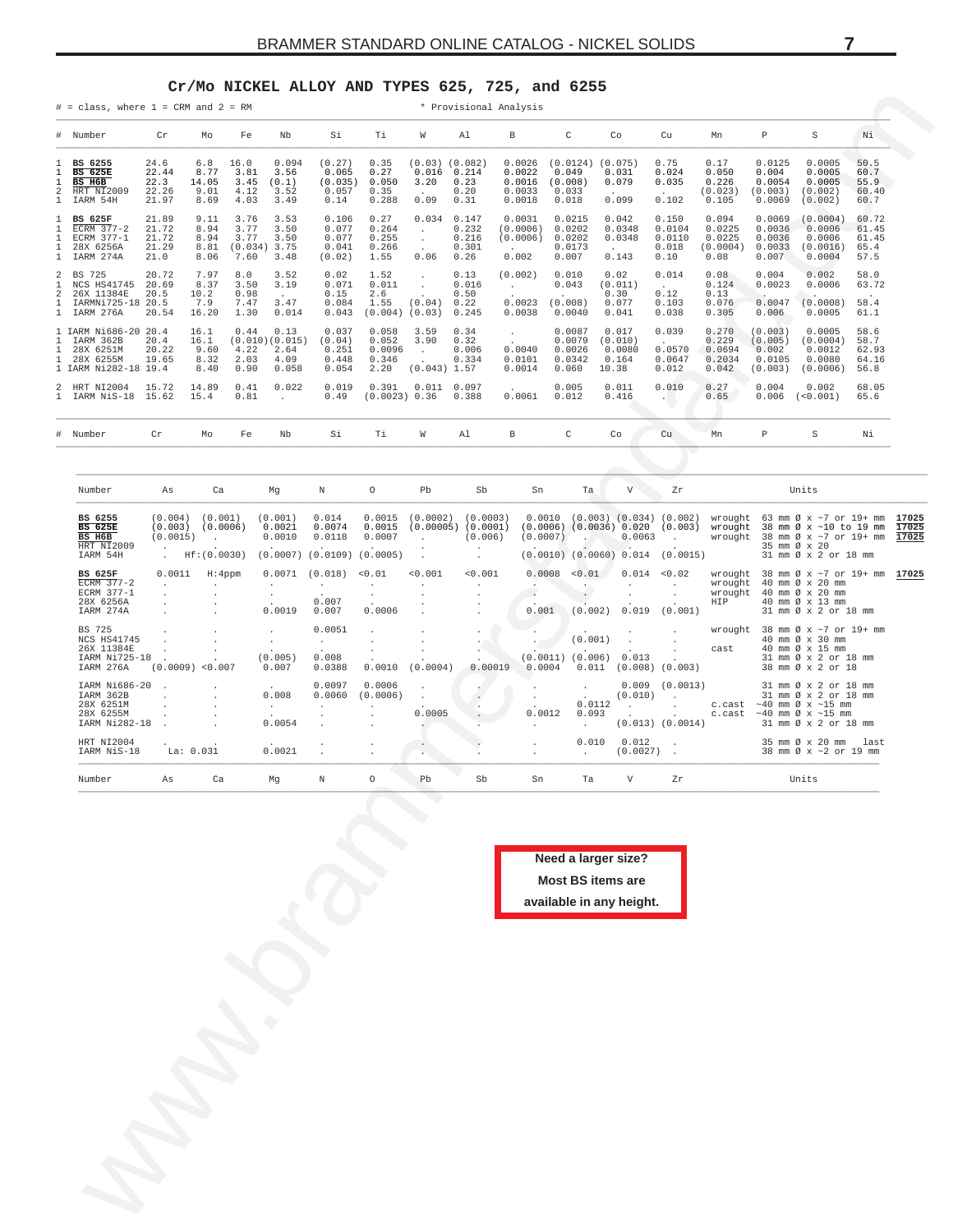#### **VARIOUS INCOLOY ALLOYS**

<span id="page-7-0"></span>

| 0.30<br>0.042<br>0.26<br>0.003<br>3<br>HH 5179A<br>22.20<br>0.87<br>0.38<br>0.46<br>0.012<br>34.13<br>Rem<br>$\cdot$<br>$\cdot$<br>3<br>HH 5157A<br>21.48<br>0.95<br>0.55<br>0.45<br>0.067<br>0.33<br>0.012<br>0.003<br>29.31<br>Rem<br>0.43<br>$\sim$<br>$\ddot{\phantom{a}}$<br>$\cdot$<br>$\ddot{\phantom{0}}$<br>$\mathbf{3}$<br>HH 5196A<br>20.66<br>1.05<br>0.31<br>0.24<br>0.011<br>0.002<br>31.46<br>Rem<br>0.45<br>1.13<br>0.036<br>$\cdot$<br>$\cdot$<br>0.54<br>0.45<br>3<br>18.18<br>0.86<br>0.35<br>0.026<br>0.28<br>0.013<br>0.003<br>33.56<br>HH 5300A<br>Rem<br>$\sim$<br>$\sim$<br>0.50<br>8.64<br>1.04<br>1.98<br>0.17<br>0.083<br>0.30<br>0.30<br>36.6<br>2 23X DS5E<br>Rem<br>0.080<br>1 IARM Ni909-18<br>$(0.009)$ 0.0013 $(0.006)$ 13.1<br>(0.002)<br>0.0018<br>37.7 N: 0.0026<br>(0.010)<br>42.4 (0.030) 0.42<br>1.62<br>$(0.007)$ .<br>4.6<br>Units<br>Number<br>HH 5179A<br>wrought 44 mm Ø x 12 mm<br>wrought 44 mm Ø x 12 mm<br>HH 5157A<br>HH 5196A<br>wrought 44 mm Ø x 12 mm<br>HH 5300A<br>wrought 41 mm Ø x 12 mm<br>23X DS 5E<br>40 mm Ø x 15 mm<br>cast<br>31 mm Ø x 2 or 18 mm<br>IARM Ni909-18<br>Cr/Mo/Nb/W TYPE<br>RM<br>$\sim$ 40 mm Ø x $\sim$ 15 mm<br>last of stock<br>cast<br>Number<br>Co<br>Cr<br>Nb<br>Si<br>W<br>Cu<br>Fe<br>Mn<br>Mo<br>25X 10221F<br>0.26<br>20.0<br>0.11<br>0.62<br>0.28<br>0.45<br>2.23<br>6.57<br>7.43<br>Cr/W TYPE 'HAYNES 230'<br>CRM<br>analysis listed in mass %<br>* Provisional Analysis<br>$\boldsymbol{\mathrm{V}}$<br>$\mathop{\rm C}\nolimits$<br>$\, {\mathbb P}$<br>Number<br>Cr<br>W<br>Si<br>Νi<br>Al<br>В<br>Ν<br>Nb<br>Mo<br>Fe<br>Mn<br>Co<br>Cu<br>Mg<br>0.39<br>0.0044<br>0.0042<br><b>BS H230</b><br>22.35<br>14.45<br>1.69<br>1.376<br>0.470<br>58.4<br>0.29<br>0.096<br>0.24<br>0.030<br>0.004<br>0.061<br>0.053<br><b>BS H230A</b><br>22.2<br>13.9<br>1.29<br>57.9<br>0.45<br>0.0027<br>0.092<br>2.02<br>0.0022<br>0.043<br>< 0.02<br>$0.0049$ $(0.0029)$<br>1.02<br>0.50<br>0.42<br>< 0.02<br>0.381(59.6) 0.26<br>(0.0050)<br>0.101<br>0.24<br>$0.031$ (0.006) 0.045<br>$0.084$ (0.006) (0.007)<br>IARM 68F<br>21.9<br>14.5<br>1.35<br>0.499<br>1.50<br>$0.39$ (59.9) 0.30<br>0.099 0.16<br>$0.022$ (0.006) 0.050<br>IARM 68E<br>21.88<br>14.6<br>1.18<br>1.06<br>0.51<br>0.007<br>$0.035$ (0.005) (0.007)<br>Number<br>Ca<br>$\circ$<br>Pb<br>S<br>Sb<br>Sn<br>Ta<br>Тi<br>Zr<br>Units<br>As<br>La<br>$0.0007$ $(0.00003)$<br>$0.0009$ (0.00003) (0.0003) (0.00007) (0.0003) (<0.1) (0.01) (0.002)<br>38 mm Ø x ~7 or 19+ mm<br>BS H230<br>$(0.012)$ $(0.0004)$ $(0.00004)$ <0.0009<br>$< 0.003$ $< 0.03$<br>$(0.007)$ < 0.005<br><b>BS H230A</b><br>0.002<br>38 mm Ø x ~7 or 19+ mm 17025<br>$\sim 100$ km s $^{-1}$<br>$\sim 100$<br>IARM 68F<br>$(0.0130)$ 0.0007<br>(0.0005)<br>0.010<br>31 mm Ø x 2 or 18 mm new & chips<br>$\sim$<br>$\sim 100$<br><b>Contract</b><br>$\mathcal{A}^{\mathcal{A}}$ and $\mathcal{A}^{\mathcal{A}}$<br>$\cdot$<br>$\sim$<br>$\sim$ 2<br>(0.008)<br>0.0007<br>(0.0005)<br>0.015<br>31 mm Ø x 2 or 18 mm<br>IARM 68E<br>$\Box$<br>$\sim$<br>$\cdot$<br>$\cdot$<br>$\ddot{\phantom{a}}$<br>$\cdot$ |  |  |  |  |  |  |  |  |  |        |
|----------------------------------------------------------------------------------------------------------------------------------------------------------------------------------------------------------------------------------------------------------------------------------------------------------------------------------------------------------------------------------------------------------------------------------------------------------------------------------------------------------------------------------------------------------------------------------------------------------------------------------------------------------------------------------------------------------------------------------------------------------------------------------------------------------------------------------------------------------------------------------------------------------------------------------------------------------------------------------------------------------------------------------------------------------------------------------------------------------------------------------------------------------------------------------------------------------------------------------------------------------------------------------------------------------------------------------------------------------------------------------------------------------------------------------------------------------------------------------------------------------------------------------------------------------------------------------------------------------------------------------------------------------------------------------------------------------------------------------------------------------------------------------------------------------------------------------------------------------------------------------------------------------------------------------------------------------------------------------------------------------------------------------------------------------------------------------------------------------------------------------------------------------------------------------------------------------------------------------------------------------------------------------------------------------------------------------------------------------------------------------------------------------------------------------------------------------------------------------------------------------------------------------------------------------------------------------------------------------------------------------------------------------------------------------------------------------------------------------------------------------------------------------------------------------------------------------------------------------------------------------------------------------------------------------------------------------------------------------------------------------------------------------------------------------------------------------------------------------------------------------|--|--|--|--|--|--|--|--|--|--------|
|                                                                                                                                                                                                                                                                                                                                                                                                                                                                                                                                                                                                                                                                                                                                                                                                                                                                                                                                                                                                                                                                                                                                                                                                                                                                                                                                                                                                                                                                                                                                                                                                                                                                                                                                                                                                                                                                                                                                                                                                                                                                                                                                                                                                                                                                                                                                                                                                                                                                                                                                                                                                                                                                                                                                                                                                                                                                                                                                                                                                                                                                                                                                  |  |  |  |  |  |  |  |  |  |        |
|                                                                                                                                                                                                                                                                                                                                                                                                                                                                                                                                                                                                                                                                                                                                                                                                                                                                                                                                                                                                                                                                                                                                                                                                                                                                                                                                                                                                                                                                                                                                                                                                                                                                                                                                                                                                                                                                                                                                                                                                                                                                                                                                                                                                                                                                                                                                                                                                                                                                                                                                                                                                                                                                                                                                                                                                                                                                                                                                                                                                                                                                                                                                  |  |  |  |  |  |  |  |  |  |        |
|                                                                                                                                                                                                                                                                                                                                                                                                                                                                                                                                                                                                                                                                                                                                                                                                                                                                                                                                                                                                                                                                                                                                                                                                                                                                                                                                                                                                                                                                                                                                                                                                                                                                                                                                                                                                                                                                                                                                                                                                                                                                                                                                                                                                                                                                                                                                                                                                                                                                                                                                                                                                                                                                                                                                                                                                                                                                                                                                                                                                                                                                                                                                  |  |  |  |  |  |  |  |  |  |        |
|                                                                                                                                                                                                                                                                                                                                                                                                                                                                                                                                                                                                                                                                                                                                                                                                                                                                                                                                                                                                                                                                                                                                                                                                                                                                                                                                                                                                                                                                                                                                                                                                                                                                                                                                                                                                                                                                                                                                                                                                                                                                                                                                                                                                                                                                                                                                                                                                                                                                                                                                                                                                                                                                                                                                                                                                                                                                                                                                                                                                                                                                                                                                  |  |  |  |  |  |  |  |  |  |        |
|                                                                                                                                                                                                                                                                                                                                                                                                                                                                                                                                                                                                                                                                                                                                                                                                                                                                                                                                                                                                                                                                                                                                                                                                                                                                                                                                                                                                                                                                                                                                                                                                                                                                                                                                                                                                                                                                                                                                                                                                                                                                                                                                                                                                                                                                                                                                                                                                                                                                                                                                                                                                                                                                                                                                                                                                                                                                                                                                                                                                                                                                                                                                  |  |  |  |  |  |  |  |  |  |        |
|                                                                                                                                                                                                                                                                                                                                                                                                                                                                                                                                                                                                                                                                                                                                                                                                                                                                                                                                                                                                                                                                                                                                                                                                                                                                                                                                                                                                                                                                                                                                                                                                                                                                                                                                                                                                                                                                                                                                                                                                                                                                                                                                                                                                                                                                                                                                                                                                                                                                                                                                                                                                                                                                                                                                                                                                                                                                                                                                                                                                                                                                                                                                  |  |  |  |  |  |  |  |  |  |        |
|                                                                                                                                                                                                                                                                                                                                                                                                                                                                                                                                                                                                                                                                                                                                                                                                                                                                                                                                                                                                                                                                                                                                                                                                                                                                                                                                                                                                                                                                                                                                                                                                                                                                                                                                                                                                                                                                                                                                                                                                                                                                                                                                                                                                                                                                                                                                                                                                                                                                                                                                                                                                                                                                                                                                                                                                                                                                                                                                                                                                                                                                                                                                  |  |  |  |  |  |  |  |  |  |        |
|                                                                                                                                                                                                                                                                                                                                                                                                                                                                                                                                                                                                                                                                                                                                                                                                                                                                                                                                                                                                                                                                                                                                                                                                                                                                                                                                                                                                                                                                                                                                                                                                                                                                                                                                                                                                                                                                                                                                                                                                                                                                                                                                                                                                                                                                                                                                                                                                                                                                                                                                                                                                                                                                                                                                                                                                                                                                                                                                                                                                                                                                                                                                  |  |  |  |  |  |  |  |  |  |        |
|                                                                                                                                                                                                                                                                                                                                                                                                                                                                                                                                                                                                                                                                                                                                                                                                                                                                                                                                                                                                                                                                                                                                                                                                                                                                                                                                                                                                                                                                                                                                                                                                                                                                                                                                                                                                                                                                                                                                                                                                                                                                                                                                                                                                                                                                                                                                                                                                                                                                                                                                                                                                                                                                                                                                                                                                                                                                                                                                                                                                                                                                                                                                  |  |  |  |  |  |  |  |  |  |        |
|                                                                                                                                                                                                                                                                                                                                                                                                                                                                                                                                                                                                                                                                                                                                                                                                                                                                                                                                                                                                                                                                                                                                                                                                                                                                                                                                                                                                                                                                                                                                                                                                                                                                                                                                                                                                                                                                                                                                                                                                                                                                                                                                                                                                                                                                                                                                                                                                                                                                                                                                                                                                                                                                                                                                                                                                                                                                                                                                                                                                                                                                                                                                  |  |  |  |  |  |  |  |  |  |        |
|                                                                                                                                                                                                                                                                                                                                                                                                                                                                                                                                                                                                                                                                                                                                                                                                                                                                                                                                                                                                                                                                                                                                                                                                                                                                                                                                                                                                                                                                                                                                                                                                                                                                                                                                                                                                                                                                                                                                                                                                                                                                                                                                                                                                                                                                                                                                                                                                                                                                                                                                                                                                                                                                                                                                                                                                                                                                                                                                                                                                                                                                                                                                  |  |  |  |  |  |  |  |  |  |        |
|                                                                                                                                                                                                                                                                                                                                                                                                                                                                                                                                                                                                                                                                                                                                                                                                                                                                                                                                                                                                                                                                                                                                                                                                                                                                                                                                                                                                                                                                                                                                                                                                                                                                                                                                                                                                                                                                                                                                                                                                                                                                                                                                                                                                                                                                                                                                                                                                                                                                                                                                                                                                                                                                                                                                                                                                                                                                                                                                                                                                                                                                                                                                  |  |  |  |  |  |  |  |  |  | 0.0056 |
|                                                                                                                                                                                                                                                                                                                                                                                                                                                                                                                                                                                                                                                                                                                                                                                                                                                                                                                                                                                                                                                                                                                                                                                                                                                                                                                                                                                                                                                                                                                                                                                                                                                                                                                                                                                                                                                                                                                                                                                                                                                                                                                                                                                                                                                                                                                                                                                                                                                                                                                                                                                                                                                                                                                                                                                                                                                                                                                                                                                                                                                                                                                                  |  |  |  |  |  |  |  |  |  |        |
|                                                                                                                                                                                                                                                                                                                                                                                                                                                                                                                                                                                                                                                                                                                                                                                                                                                                                                                                                                                                                                                                                                                                                                                                                                                                                                                                                                                                                                                                                                                                                                                                                                                                                                                                                                                                                                                                                                                                                                                                                                                                                                                                                                                                                                                                                                                                                                                                                                                                                                                                                                                                                                                                                                                                                                                                                                                                                                                                                                                                                                                                                                                                  |  |  |  |  |  |  |  |  |  |        |
|                                                                                                                                                                                                                                                                                                                                                                                                                                                                                                                                                                                                                                                                                                                                                                                                                                                                                                                                                                                                                                                                                                                                                                                                                                                                                                                                                                                                                                                                                                                                                                                                                                                                                                                                                                                                                                                                                                                                                                                                                                                                                                                                                                                                                                                                                                                                                                                                                                                                                                                                                                                                                                                                                                                                                                                                                                                                                                                                                                                                                                                                                                                                  |  |  |  |  |  |  |  |  |  |        |

| Number               | Units                               |  |
|----------------------|-------------------------------------|--|
| HH 5179A             | wrought 44 mm Ø x 12 mm             |  |
| HH 5157A             | wrought 44 mm Ø x 12 mm             |  |
| HH 5196A             | wrought 44 mm Ø x 12 mm             |  |
| HH 5300A             | wrought $41$ mm $\emptyset$ x 12 mm |  |
| 23X DS 5E cast       | 40 mm Ø x 15 mm                     |  |
| <b>TARM Ni909-18</b> | 31 mm Ø x 2 or 18                   |  |

| cast       |      |                     |    | last of stock |    |      |      | $\sim$ 40 mm Ø x $\sim$ 15 mm |      |
|------------|------|---------------------|----|---------------|----|------|------|-------------------------------|------|
| Number     | Co   | Cr                  | Cu | Fe            | Mn | Mo   | Nb   | Si                            | W    |
| 25X 10221F | 0.26 | 20.0 0.11 0.62 0.28 |    |               |    | 6.57 | 7.43 | 0.45                          | 2.23 |

#### **CRM Cr/W TYPE 'HAYNES 230'**

| Number                                                    | Cr                | W                            | Mo                     | Fe                           | Mn                    | Si | Ni               | Al | B                                                                                                            | Co | Cu | Ma                                                                                                                                | Ν     | Nb                       |                                                  |                                          |
|-----------------------------------------------------------|-------------------|------------------------------|------------------------|------------------------------|-----------------------|----|------------------|----|--------------------------------------------------------------------------------------------------------------|----|----|-----------------------------------------------------------------------------------------------------------------------------------|-------|--------------------------|--------------------------------------------------|------------------------------------------|
| <b>BS H230</b><br><b>BS H230A</b><br>IARM 68F<br>IARM 68E | 22.2 13.9<br>21.9 | 14.5<br>21.88 14.6 1.18 1.06 | 1.29 1.02<br>1.35 1.50 | 22.35 14.45 1.69 1.376 0.470 | 0.50<br>0.499<br>0.51 |    | $0.42$ 57.9 0.45 |    | $0.39$ 58.4 0.29 0.0044 0.096 0.24 0.030<br>0.0027<br>0.381(59.6) 0.26(0.0050)<br>$0.39$ (59.9) $0.30$ 0.007 |    |    | 0.004<br>$0.092$ $2.02$ < $0.02$ $0.0022$ $0.043$<br>$0.101$ 0.24 0.031 (0.006) 0.045<br>$0.099$ $0.16$ $0.022$ $(0.006)$ $0.050$ | 0.061 | 0.053<br>< 0.02<br>0.084 | 0.0042<br>0.0049<br>(0.006)<br>$0.035$ $(0.005)$ | 0.0056<br>(0.0029)<br>(0.007)<br>(0.007) |

| Number          | As          | Ca                  | Ta      |                     | Pb |          | Sb           | Sn | Ta | Zr | Units                                                                                                               |
|-----------------|-------------|---------------------|---------|---------------------|----|----------|--------------|----|----|----|---------------------------------------------------------------------------------------------------------------------|
| BS H230         |             | $0.0007$ (0.00003). |         |                     |    |          |              |    |    |    | $0.0009$ (0.00003) (0.0003) (0.00007) (0.0003) (<0.1) (0.01) (0.002) 38 mm $\emptyset \times \sim 7$ or 19+ mm      |
| <b>BS H230A</b> | $< 0.002$ . |                     |         |                     |    |          |              |    |    |    | $(0.012)$ $(0.0004)$ $(0.00004)$ <0.009 .<br><0.003 <0.03 $(0.007)$ <0.005 38 mm $\varnothing$ x ~7 or 19+ mm 17025 |
| IARM 68F        |             |                     |         | $(0.0130)$ 0.0007 . |    |          | $(0.0005)$ . |    |    |    | $0.010$ . 31 mm $\emptyset \times 2$ or 18 mm new & chips                                                           |
| IARM 68E        |             |                     | (0.008) | 0.0007              |    | (0.0005) |              |    |    |    | $0.015$ . 31 mm $\emptyset$ x 2 or 18 mm                                                                            |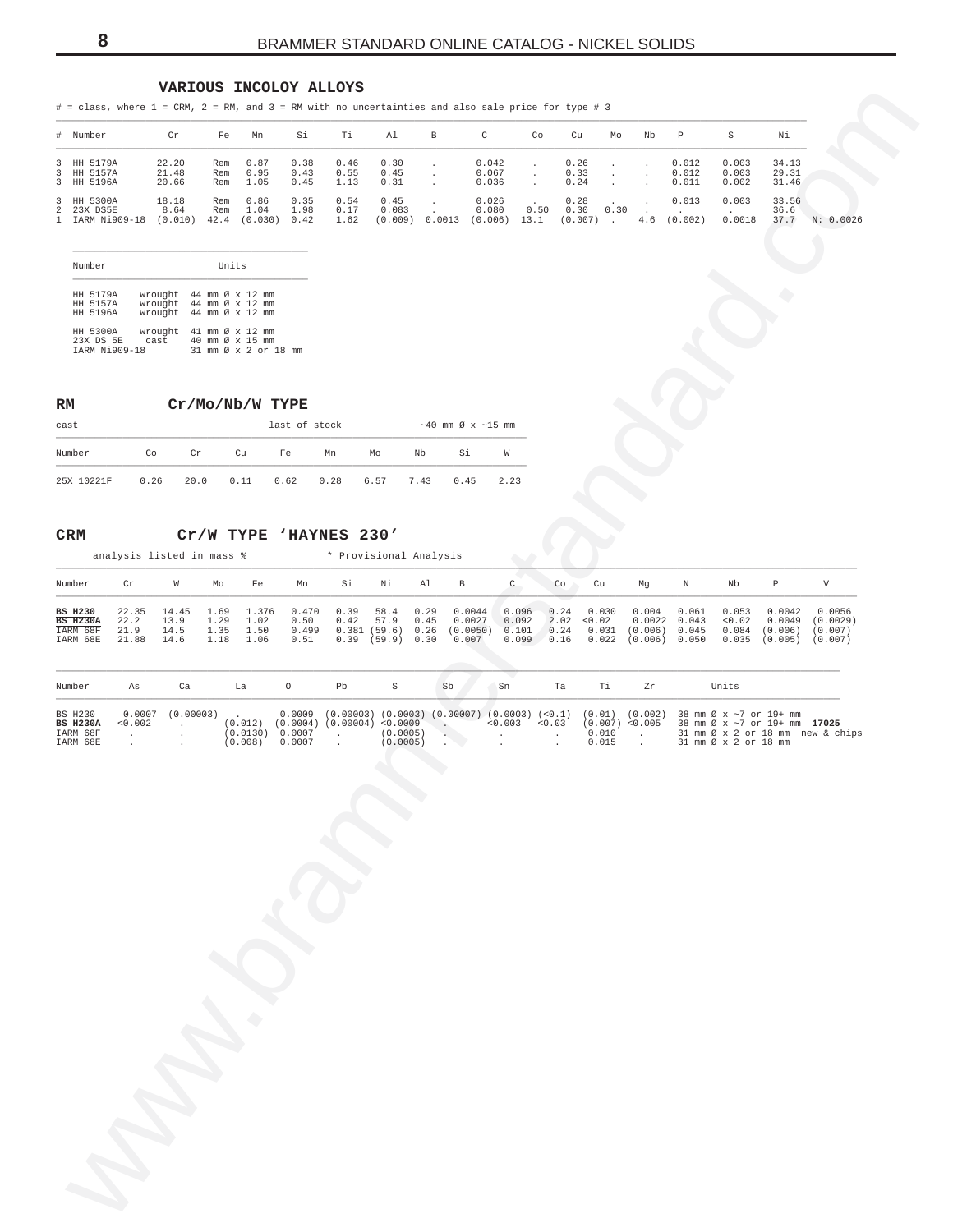#### <span id="page-8-0"></span>**CRM Cr/Fe/Mn/Nb ALLOY**

| analysis listed in mass % |  |  |
|---------------------------|--|--|
|                           |  |  |

|             |              | analysis listed in mass % |    |    |    |    |    |    |      |                                                                      |    |                  | $\sim$ 40 mm Ø x $\sim$ 15 mm |    |  |
|-------------|--------------|---------------------------|----|----|----|----|----|----|------|----------------------------------------------------------------------|----|------------------|-------------------------------|----|--|
| Number      | $\mathbb{C}$ | Co                        | Cr | Cu | Fe | Mn | Mo | Nb | Ni P |                                                                      | S. | Si               | Та                            | Тi |  |
| 219X 20004A |              |                           |    |    |    |    |    |    |      | $0.224$ (0.104) 13.63 0.319 9.46 14.05 0.104 1.53 59.1 0.0147 0.0028 |    | 0.916 0.077 0.52 |                               |    |  |

#### **'MONEL' TYPE COPPER-NICKEL ALLOY**

|                                                                             |                                                        | analysis listed in mass %                    |                                        |                                              |                                                                       |                                              |                                                     |                                             |                                              |                                                    |                                                   |                                              | $\sim$ 40 mm Ø x $\sim$ 15 mm                                                                                                                                                           |                                                                           |                                                                                                                                                      |                                                            |                          |
|-----------------------------------------------------------------------------|--------------------------------------------------------|----------------------------------------------|----------------------------------------|----------------------------------------------|-----------------------------------------------------------------------|----------------------------------------------|-----------------------------------------------------|---------------------------------------------|----------------------------------------------|----------------------------------------------------|---------------------------------------------------|----------------------------------------------|-----------------------------------------------------------------------------------------------------------------------------------------------------------------------------------------|---------------------------------------------------------------------------|------------------------------------------------------------------------------------------------------------------------------------------------------|------------------------------------------------------------|--------------------------|
| Number                                                                      | C                                                      | Co                                           | Cr                                     | Cu                                           | Fe                                                                    | Mn                                           | Мo                                                  | Νi<br>Nb                                    | P                                            | $\mbox{S}$                                         |                                                   | Si<br>Ta                                     | Тi                                                                                                                                                                                      |                                                                           |                                                                                                                                                      |                                                            |                          |
| 219X 20004A                                                                 |                                                        | $0.224$ $(0.104)$ 13.63                      |                                        | 0.319                                        | 9.46                                                                  | 14.05                                        | 0.104                                               | 1.53<br>59.1                                |                                              | 0.0147                                             | 0.0028                                            | 0.916<br>0.077                               | 0.52                                                                                                                                                                                    |                                                                           |                                                                                                                                                      |                                                            |                          |
|                                                                             |                                                        |                                              |                                        |                                              |                                                                       |                                              |                                                     |                                             |                                              |                                                    |                                                   |                                              |                                                                                                                                                                                         |                                                                           |                                                                                                                                                      |                                                            |                          |
|                                                                             |                                                        | 'MONEL' TYPE COPPER-NICKEL ALLOY             |                                        |                                              |                                                                       |                                              |                                                     |                                             |                                              |                                                    |                                                   |                                              |                                                                                                                                                                                         |                                                                           |                                                                                                                                                      |                                                            |                          |
| $\#$ = class, where 1 = CRM and 2 = RM                                      |                                                        |                                              |                                        |                                              |                                                                       |                                              |                                                     |                                             |                                              |                                                    |                                                   |                                              |                                                                                                                                                                                         |                                                                           |                                                                                                                                                      |                                                            |                          |
| Number                                                                      | Cu                                                     | Al                                           | Fe                                     | Mn                                           | Si                                                                    | Тi                                           | C                                                   | Co                                          | Cr                                           | Mg                                                 | Мo                                                | Nb                                           | $\, {\bf p}$                                                                                                                                                                            | Pb                                                                        | S                                                                                                                                                    | Νi                                                         |                          |
| <b>BS 400D</b><br>IARM 51D<br>212X 04400A<br><b>BS 405A</b><br>SS 363/1     | 33.0<br>32.6<br>32.47<br>32.1<br>31.90                 | 0.0231<br>0.036<br>0.030<br>(0.002)<br>0.027 | 2.00<br>1.68<br>2.065<br>1.51<br>1.86  | 0.993<br>1.03<br>1.027<br>1.90<br>1.26       | 0.146<br>0.16<br>0.253<br>(0.15)<br>0.028                             | 0.064<br>0.033<br>0.0193<br>0.0021<br>(0.03) | 0.130<br>0.139<br>0.157<br>0.051<br>0.140           | 0.032<br>0.011<br>0.0432<br>0.019<br>0.032  | 0.0057<br>0.064<br>0.166<br>0.0099<br>(0.05) | 0.0217<br>0.016<br>0.053<br>(0.17)<br>$\cdot$      | 0.0024<br>0.019<br>0.0307<br>0.0031<br>$\cdot$    | 0.0004<br>$\cdot$                            | $(0.0001)$ $(0.0010)$ 0.0004<br>$(0.006)$ $(0.010)$<br>0.0033<br>0.0037<br>$\sim$ $\sim$                                                                                                | $\sim$<br>0.0004                                                          | 0.0006<br>0.0015<br>(0.002)<br>0.041<br>(0.002)                                                                                                      | 64.1<br>63.69<br>Rem                                       | 63.4 17025<br>63.8 17025 |
| BS 405<br>BS 400-3<br>BS 400-1<br>HRT NI2001<br>BS 400-2                    | 31.80<br>31.25<br>30.97<br>30.84<br>30.75              | 0.10<br>0.001<br>0.004<br>(0.006)<br>0.006   | 1.34<br>1.60<br>1.27<br>0.783<br>1.42  | 1.03<br>0.85<br>1.07<br>0.776<br>1.17        | 0.04<br>0.063<br>0.16<br>(0.017)<br>0.17                              | 0.003<br>0.004<br>0.007<br>0.011             | 0.13<br>0.153<br>0.109<br>(0.011)<br>0.170          | 0.025<br>0.46<br>0.37<br>0.016<br>0.46      | 0.006<br>0.21<br>0.033<br>0.052<br>0.091     | 0.026<br>0.012<br>0.048<br>0.033                   | (0.002)<br>0.003<br>0.001<br>0.0012               | (0.002)<br>(0.0004)<br>0.0003<br>0.0004      | 0.010<br>0.026<br>0.022<br>(0.005)<br>0.027                                                                                                                                             | (0.0015)<br>0.0020<br>(0.001)                                             | 0.041<br>0.006<br>0.008<br>(0.001)<br>0.008                                                                                                          | 65.49<br>65.4<br>66.0<br>67.97<br>65.9                     |                          |
| 212X 05500A<br><b>BS 500E</b><br><b>SRM C1248</b><br>IARM 52D<br>HRT NI2019 | 29.91<br>29.9<br>29.80<br>29.6<br>29.41                | 3.00<br>2.94<br>0.009<br>2.95<br>2.97        | 1.162<br>0.722<br>2.10<br>1.38<br>0.99 | 0.634<br>0.605<br>0.31<br>0.59<br>0.62       | 0.167<br>0.148<br>1.61<br>0.170<br>0.15                               | 0.632<br>0.607<br>0.60<br>0.63               | 0.135<br>0.134<br>0.266<br>0.125<br>0.139           | (0.0090) 0.073<br>0.017<br>0.005<br>$\cdot$ | 0.0174<br>0.095<br>(0.004)<br>0.01           | 0.0098<br>0.0058<br>0.0065<br>$\ddot{\phantom{0}}$ | 0.0044<br>0.006<br>$\ddot{\phantom{a}}$<br>(0.02) | (0.002)<br>(0.002)<br>$\sim$                 | 0.0031<br>0.002<br>(0.002)<br>(0.001)                                                                                                                                                   | $0.0022$ $(0.0008)$<br>0.00038<br>$\ddot{\phantom{a}}$                    | 0.0010<br>0.0006<br>0.0008<br>(0.0012)<br>(0.001)                                                                                                    | 64.3<br>64.7<br>65.75<br>64.5<br>65.19                     | 17025                    |
| Number                                                                      | Cu                                                     | Al                                           | Fe                                     | Mn                                           | Si                                                                    | Тi                                           | C                                                   | Co                                          | Cr                                           | Mg                                                 | Mo                                                | Nb                                           | $\, {\mathbb P}$                                                                                                                                                                        | Pb                                                                        | $\rm S$                                                                                                                                              | Νi                                                         |                          |
| Number                                                                      | As                                                     | B                                            | Вi                                     | Ca                                           | Cd                                                                    | N                                            | $\circ$                                             | Sb                                          |                                              | Sn                                                 | $\boldsymbol{\mathrm{V}}$                         | Zn                                           | Zr                                                                                                                                                                                      |                                                                           |                                                                                                                                                      | Units                                                      |                          |
| <b>BS 400D</b><br>IARM 51D<br>212X 04400A<br><b>BS 405A</b><br>$SS$ 363/1   | (0.0001)<br>$\ddot{\phantom{a}}$<br>0.0004<br>$\cdot$  | 0.0009<br>0.0019<br>0.0007<br>$\sim$         | $\cdot$<br>$\cdot$                     | $\cdot$<br>(0.00006)<br>$\ddot{\phantom{a}}$ | $\ddot{\phantom{a}}$                                                  | 0.0005<br>(0.001)                            | $\cdot$<br>$\cdot$                                  | $\cdot$<br>$0.0007$ W: $0.0017$ 0.0004      |                                              | $\bullet$ $\bullet$                                | $\cdot$<br>(0.002)<br>$\cdot$                     | $\sim$ $-$<br>0.0017<br>$\ddot{\phantom{a}}$ | $(0.001)$ Ta: $(0.009)$ $(0.00017)$ 0.0008 $(0.0001)$ $(0.00012)$ $(0.0002)$ $(0.0004)$ $(0.0003)$ wrought 38 mm $\emptyset$ x ~7 or 19+ mm<br>$\cdot$<br>0.012<br>$\ddot{\phantom{a}}$ |                                                                           | wrought $~10$ mm $\varnothing$ x $~15$ mm<br>wrought $38 \text{ mm } \emptyset \times \sim 7 \text{ or } 19 + \text{ mm}$<br>wrought 38 mm Ø x 19 mm | 31 mm Ø x 2 or 18 mm                                       |                          |
| BS 405<br>BS 400-3<br>BS 400-1<br>HRT NI2001<br>BS 400-2                    | 0.004<br>0.004<br>0.004                                | (0.001)<br>(0.0002)<br>(0.0005)<br>(0.0006)  |                                        |                                              |                                                                       |                                              | $\ddot{\phantom{a}}$                                | (0.001)<br>(0.001)                          | (0.0005)                                     | 0.0014<br>0.0010<br>0.0012                         | 0.003<br>(0.001)<br>(0.003)                       | (0.001)<br>(0.0006)<br>(0.001)               | $\cdot$<br>$\ddot{\phantom{a}}$<br>$\ddot{\phantom{a}}$                                                                                                                                 | wrought<br>wrought                                                        | wrought $38 \text{ mm } \emptyset \times \sim 7 \text{ or } 19 + \text{ mm}$<br>40 mm Ø x 20<br>wrought 38 mm Ø x ~18 mm                             | 38 mm Ø x ~18 mm<br>38 mm Ø x ~18 mm                       |                          |
| 212X 05500A<br><b>BS 500E</b><br>SRM C1248<br>IARM 52D<br>HRT NI2019        | (0.0008)<br>$\cdot$<br>$\cdot$<br>$\ddot{\phantom{a}}$ | 0.0015<br>0.0017<br>(0.0020)<br>(0.0026)     | $\cdot$                                | $\cdot$                                      | $(0.0004)$ W: $(0.002)$<br>$\cdot$<br>$\cdot$<br>$\ddot{\phantom{a}}$ | 0.0010<br>$\cdot$<br>(0.0024)                | $(0.00025)$ 0.0005<br>$\cdot$<br>$\cdot$<br>$\cdot$ | $\cdot$<br>$\cdot$                          |                                              | (0.0008)<br>0.00011<br>0.0013<br>$\cdot$           | (0.001)<br>(0.0010)<br>$\cdot$                    | (0.001)<br>0.0003<br>$\sim$                  | 0.026<br>$\sim$                                                                                                                                                                         | 0.0343 wrought ~38 mm Ø x ~15 mm<br>0.0133 wrought 38 mm Ø x ~7 or 19+ mm |                                                                                                                                                      | 32 mm Ø x 19 mm<br>31 mm Ø x 2 or 18 mm<br>35 mm Ø x 20 mm |                          |
| Number                                                                      | As                                                     | $\, {\bf B}$                                 | Вi                                     | Ca                                           | Cd                                                                    | $\mathbb N$                                  | $\circ$                                             | Sb                                          |                                              | Sn                                                 | $\boldsymbol{\mathrm{V}}$                         | Zn                                           | Zr                                                                                                                                                                                      |                                                                           |                                                                                                                                                      | Units                                                      |                          |
| $#$ = class, where 1 = CRM and 2 = RM<br># Number                           | Fe                                                     | Fe, Fe/Co, and Fe/Mo NICKEL ALLOY<br>Co      | Cu                                     | Mo                                           | $CT: 30-35$ mm $\emptyset$ x ~16 mm<br>Al                             | В                                            | $\mathbb{C}$                                        | IARM: 31 mm Ø x 2 mm<br>Cr                  | Mn                                           | Nb                                                 | Νi                                                | $\, {\mathbb P}$                             | SRM: $31-32$ mm $\emptyset$ x 19 mm $\qquad$ VS: $\sim$ 38 mm $\emptyset$ x $\sim$ 19 mm<br>S                                                                                           | Si                                                                        | Ta                                                                                                                                                   | Τi                                                         | V                        |
| 1 SRM 1159<br>1 SRM 1250                                                    | 51.0<br>40.5                                           | $0.022$ 0.038<br>16.1                        | 0.022                                  | 0.01<br>0.014                                | 0.99                                                                  | 0.0078                                       | 0.007<br>0.022                                      | 0.06<br>0.077                               | 0.30<br>0.052                                | 2.99                                               | 48.2<br>37.78                                     | 0.003<br>0.003                               | 0.003<br>0.0025                                                                                                                                                                         | 0.32<br>0.097                                                             | 0.003                                                                                                                                                | 1.48                                                       | 0.077                    |
| 2 IARM 203A<br>1 SRM 1160                                                   | 40.6<br>14.3                                           | 12.88<br>$0.054$ 0.021                       | 0.05                                   | 0.090<br>4.3                                 | 0.066<br>$\bullet$ .                                                  | $\sim$ $\sim$<br>$\cdot$                     | 0.005<br>0.019                                      | 0.72<br>0.05                                | 0.023<br>0.55                                | 5.00<br>$\sim$                                     | 38.4<br>80.3                                      | 0.006<br>0.003                               | 0.0009<br>0.001                                                                                                                                                                         | 0.41<br>0.37                                                              | $\sim$<br>$\cdot$                                                                                                                                    | 1.58<br>$\cdot$                                            | $\sim$<br>$\cdot$        |
| 1 VS NG15/2<br>1 VS NG16/2<br>1 VS NG17/2                                   | Rem<br>Rem<br>Rem                                      | 18.6<br>16.5<br>14.0 0.47                    | 0.282<br>0.044                         | $\bullet$                                    |                                                                       | $\cdot$                                      | $0.018$ 0.14<br>$0.0031$ $0.23$                     | $0.0204$ $0.016$                            | 0.40<br>0.15<br>0.276                        | $\cdot$<br>$\sim$<br>$\ddot{\phantom{0}}$          | 27.7<br>33.2<br>29.6                              | 0.017<br>$0.0023$ 0.0037<br>0.020 0.012      | 0.012                                                                                                                                                                                   | 0.177<br>0.27<br>0.018                                                    | $\cdot$<br>$\cdot$                                                                                                                                   | $\cdot$<br>$\cdot$                                         | $\cdot$                  |
|                                                                             |                                                        |                                              |                                        |                                              |                                                                       |                                              |                                                     |                                             |                                              |                                                    |                                                   |                                              |                                                                                                                                                                                         |                                                                           |                                                                                                                                                      |                                                            |                          |
|                                                                             |                                                        |                                              |                                        |                                              |                                                                       |                                              |                                                     |                                             |                                              |                                                    |                                                   |                                              |                                                                                                                                                                                         |                                                                           |                                                                                                                                                      |                                                            |                          |
|                                                                             |                                                        |                                              |                                        |                                              |                                                                       |                                              |                                                     |                                             |                                              |                                                    |                                                   |                                              |                                                                                                                                                                                         |                                                                           |                                                                                                                                                      |                                                            |                          |
|                                                                             |                                                        |                                              |                                        |                                              |                                                                       |                                              |                                                     |                                             |                                              |                                                    |                                                   |                                              |                                                                                                                                                                                         |                                                                           |                                                                                                                                                      |                                                            |                          |

#### **Fe, Fe/Co, and Fe/Mo NICKEL ALLOY**

| $#$ = class, where 1 = CRM and 2 = RM                 |                              |                      |                                                     |                               |               | CT: 30-35 mm $\varnothing$ x ~16 mm |                                  | IARM: 31 mm Ø x 2 mm          |                                |              |                               | SRM: 31-32 mm Ø x 19 mm            |                                    |                               | VS: $\sim$ 38 mm Ø x $\sim$ 19 mm |              |       |
|-------------------------------------------------------|------------------------------|----------------------|-----------------------------------------------------|-------------------------------|---------------|-------------------------------------|----------------------------------|-------------------------------|--------------------------------|--------------|-------------------------------|------------------------------------|------------------------------------|-------------------------------|-----------------------------------|--------------|-------|
| # Number                                              | Fe                           | Co                   | Cu.                                                 | Mo                            | Al            | B                                   | $\mathbb{C}$                     | Cr                            | Mn                             | Nb           | Νi                            | P                                  | S                                  | Si                            | Ta                                | Ti.          | V     |
| 1 SRM 1159<br>1 SRM 1250<br>2 IARM 203A<br>1 SRM 1160 | 51.0<br>40.5<br>40.6<br>14.3 | 16.1<br>12.88        | $0.022 \quad 0.038$<br>0.022<br>0.05<br>0.054 0.021 | 0.01<br>0.014<br>0.090<br>4.3 | 0.99<br>0.066 | 0.0078                              | 0.007<br>0.022<br>0.005<br>0.019 | 0.06<br>0.077<br>0.72<br>0.05 | 0.30<br>0.052<br>0.023<br>0.55 | 2.99<br>5.00 | 48.2<br>37.78<br>38.4<br>80.3 | 0.003<br>< 0.003<br>0.006<br>0.003 | 0.003<br>0.0025<br>0.0009<br>0.001 | 0.32<br>0.097<br>0.41<br>0.37 | 0.003                             | 1.48<br>1.58 | 0.077 |
| 1 VS NG15/2<br>1 VS NG16/2<br>1 VS NG17/2             | Rem<br>Rem<br>Rem            | 18.6<br>16.5<br>14.0 | 0.282<br>0.044<br>0.47                              |                               |               |                                     | 0.0204<br>0.018<br>0.0031        | 0.016<br>0.14<br>0.23         | 0.40<br>0.15<br>0.276          |              | 27.7<br>33.2<br>29.6          | 0.017<br>0.0023<br>0.020           | 0.012<br>0.0037<br>0.012           | 0.177<br>0.27<br>0.018        |                                   |              |       |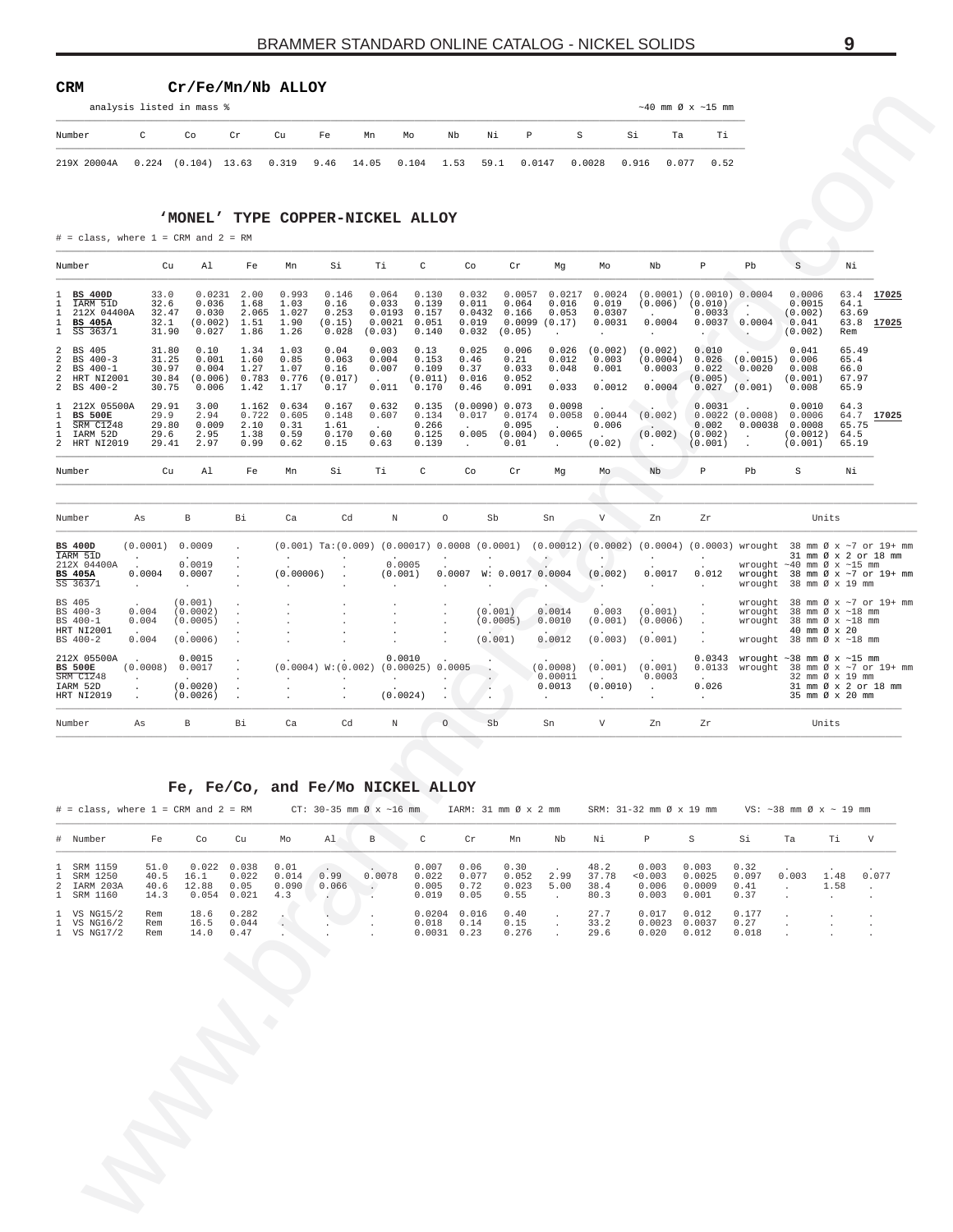#### **Mo/Fe 'HASTELLOY' TYPE ALLOY**

<span id="page-9-0"></span>

| Mo                                                                                | Co                                         | Cr                                                                                                                                                                                                                                                                           | Fe                                                                                                                                                 | W                                         | Νi                                         | Al                                                   | C                                            | ${\rm cu}$                                                                                                                                                                                                                    | Мn                                                              | Ν                                                                                                                                                                                                                  | $\mathbb{P}$                                                                                                                                           | $\rm S$                                             | Si                                     | Тi                                                                                                       | V                                                                                                                                                                                                                                                                                                                                                                                                                                                                                                                                                                                                                                                                                                                                                                                                                                         |
|-----------------------------------------------------------------------------------|--------------------------------------------|------------------------------------------------------------------------------------------------------------------------------------------------------------------------------------------------------------------------------------------------------------------------------|----------------------------------------------------------------------------------------------------------------------------------------------------|-------------------------------------------|--------------------------------------------|------------------------------------------------------|----------------------------------------------|-------------------------------------------------------------------------------------------------------------------------------------------------------------------------------------------------------------------------------|-----------------------------------------------------------------|--------------------------------------------------------------------------------------------------------------------------------------------------------------------------------------------------------------------|--------------------------------------------------------------------------------------------------------------------------------------------------------|-----------------------------------------------------|----------------------------------------|----------------------------------------------------------------------------------------------------------|-------------------------------------------------------------------------------------------------------------------------------------------------------------------------------------------------------------------------------------------------------------------------------------------------------------------------------------------------------------------------------------------------------------------------------------------------------------------------------------------------------------------------------------------------------------------------------------------------------------------------------------------------------------------------------------------------------------------------------------------------------------------------------------------------------------------------------------------|
| IARM NiB-3<br>28.2<br>215X HB4G<br>27.2<br>215X HC1M                              | 0.142<br>1.703<br>(0.01)<br>< 0.02<br>2.49 | 1.55<br>0.375<br>0.70<br>0.01<br>15.62                                                                                                                                                                                                                                       | 1.57<br>5.94<br>1.29<br>1.00<br>4.03                                                                                                               | (0.07)<br>(0.096)<br>(0.009)<br>3.59      | 67.2<br>61.80<br>69.8<br>(71.3)<br>$\cdot$ | 0.41<br>0.0159<br>0.15<br>0.12<br>0.008              | 0.0843<br>0.0022<br>0.006<br>0.0255          | (0.014)<br>0.0192<br>(0.002)<br>(0.01)<br>0.024                                                                                                                                                                               | 0.70<br>0.597<br>0.51<br>0.82<br>1.272                          | 0.0027<br>0.0013<br>0.0040                                                                                                                                                                                         | (0.005)<br>0.049<br>0.003                                                                                                                              | (0.0004)<br>0.0313<br>0.0005<br>(0.0018)            | 1.005<br>0.049<br>0.493                | 0.0338<br>0.11<br>0.267                                                                                  | (0.007)<br>0.212<br>(0.02)<br>0.01<br>0.149                                                                                                                                                                                                                                                                                                                                                                                                                                                                                                                                                                                                                                                                                                                                                                                               |
| 215X HC2K<br>215X HC3M<br>215X HC4M<br>215X HC5V                                  | 1.70<br>0.973<br>0.709<br>0.032            | 16.46<br>17.86<br>18.44<br>20.05<br>15.85                                                                                                                                                                                                                                    | 2.97<br>4.84<br>6.01<br>8.15<br>5.41                                                                                                               | 4.02<br>4.63<br>4.99<br>6.19<br>3.28      | (53.8)<br>(50.3)<br>(45.9)<br>58.3         | 0.005<br>0.111<br>0.721<br>0.35                      | 0.0455<br>0.0897<br>0.141<br>0.201<br>0.0030 | 0.0988<br>0.331<br>0.485<br>(0.0070)                                                                                                                                                                                          | 0.909<br>0.685<br>0.441<br>0.100<br>0.55                        | 0.0091<br>0.0066<br>0.071<br>0.0081<br>0.0119                                                                                                                                                                      | 0.0211<br>0.0390<br>0.054<br>(0.005)                                                                                                                   | 0.0163<br>0.0131<br>0.0222<br>0.038                 | 1.22<br>0.944<br>1.15<br>1.379         | 0.181<br>0.150<br>(0.094)<br>0.198                                                                       | 0.282<br>0.399<br>0.491<br>0.607<br>0.15                                                                                                                                                                                                                                                                                                                                                                                                                                                                                                                                                                                                                                                                                                                                                                                                  |
| 215X 10276A 15.96<br>HRT NI2012 15.77<br>BS C-2000<br>15.5<br>IARM NiC276-18 15.4 | 0.182<br>0.076<br>0.170<br>0.178           | 15.56<br>15.56<br>22.54<br>15.9<br>16.14                                                                                                                                                                                                                                     | 5.79<br>6.66<br>1.00<br>6.09<br>5.99                                                                                                               | 3.59<br>3.47<br>(0.15)<br>3.23<br>3.25    | 57.81<br>57.32<br>58.7<br>58.5<br>58.3     | 0.203<br>0.23<br>0.29<br>0.114<br>0.124              | 0.008<br>0.0032<br>0.0027                    | 0.0423<br>0.09<br>1.52<br>0.14<br>0.116                                                                                                                                                                                       | 0.498<br>0.38<br>0.19<br>0.42<br>0.415                          | 0.0099<br><b>Carl Corporation</b><br>0.018<br>(0.017)<br>0.0126                                                                                                                                                    | 0.0027<br>(0.009)<br>< 0.01<br>(0.008)<br>0.0086                                                                                                       | (0.001)<br>(0.003)<br>0.0008<br>(0.0007)<br>0.00030 | 0.029<br>(0.06)<br>0.03<br>0.031       | 0.0186<br>(0.004)<br>0.0172                                                                              | 0.196<br>0.20<br>(0.011)<br>(0.018)<br>0.0222                                                                                                                                                                                                                                                                                                                                                                                                                                                                                                                                                                                                                                                                                                                                                                                             |
| 13.5<br>BS H6C *<br>IARM 65D<br>13.1                                              | 0.079<br>0.11<br>1.22<br>(0.02)<br>1.37    | 22.3<br>21.3<br>21.5<br>21.42<br>21.50                                                                                                                                                                                                                                       | 3.45<br>3.44<br>3.66<br>2.47<br>19.54                                                                                                              | 3.20<br>3.10<br>2.81<br>2.92<br>0.623     | 55.9<br>[57.8]<br>56.8<br>59.23<br>46.6    | 0.23<br>0.22<br>0.29<br>0.16<br>0.149                | 0.002<br>0.0021<br>0.087                     | 0.035<br>0.056<br>0.050<br>$\sim$<br>0.106                                                                                                                                                                                    | 0.226<br>0.31<br>0.28<br>0.30<br>0.492                          | 0.0118<br>< 0.05<br>0.019<br>$\ddot{\phantom{a}}$<br>0.0266                                                                                                                                                        | 0.0054<br>0.05<br>0.008<br>(0.006)<br>0.0150                                                                                                           | 0.0005<br>< 0.005<br>0.0004<br>(0.003)<br>(0.0003)  | 0.012<br>0.035<br>0.06<br>0.36         | 0.050<br>0.006<br>0.005<br>0.13                                                                          | 0.0063<br>0.009<br>0.012<br>(0.02)<br>0.047                                                                                                                                                                                                                                                                                                                                                                                                                                                                                                                                                                                                                                                                                                                                                                                               |
| 1 IARM 329A<br>IARM NiPE16-18<br>1 IARM 328A                                      | 0.052<br>1.75<br>2.10<br>0.77              | 33.7<br>28.9<br>28.89<br>16.6<br>20.57                                                                                                                                                                                                                                       | 0.92<br>13.48<br>13.7<br>34.4<br>22.41                                                                                                             | 0.021<br>1.97<br>1.88<br>0.038<br>(0.015) | 55.8<br>45.8<br>45.3<br>42.9<br>47.03      | 0.29<br>0.14<br>0.263<br>1.20<br>0.189               | 0.0086<br>0.0058<br>0.0044<br>0.052          | 0.065<br>1.24<br>1.22<br>(0.053)<br>1.94                                                                                                                                                                                      | 0.222<br>1.01<br>1.02<br>0.122<br>0.017                         | 0.073<br>0.035<br>0.028<br>(0.006)<br>0.0056                                                                                                                                                                       | 0.0059<br>0.011<br>0.010<br>(0.006)<br>(0.004)                                                                                                         | 0.0003<br>0.0006<br>0.0006<br>(0.0007)<br>0.0006    | 0.053<br>0.14<br>0.32<br>0.13<br>0.021 | (0.005)<br>0.005<br>(0.004)<br>1.18<br>1.53                                                              | 0.009<br>0.031<br>(0.023)<br>(0.018)<br>0.008                                                                                                                                                                                                                                                                                                                                                                                                                                                                                                                                                                                                                                                                                                                                                                                             |
| IARM Ni925-18                                                                     | 0.43<br>0.24                               | 20.8<br>21.9                                                                                                                                                                                                                                                                 | 26.4<br>1.50                                                                                                                                       | 0.27<br>(0.02)                            | 44.2<br>(59.6)                             | 0.23<br>0.26                                         | 0.0114<br>0.101                              | 1.69<br>0.031                                                                                                                                                                                                                 | 0.518<br>0.499                                                  | 0.0033<br>0.045                                                                                                                                                                                                    | 0.012<br>(0.004)                                                                                                                                       | 0.0024<br>(0.0006)                                  | 0.075<br>(0.03)                        | 2.19<br>0.14                                                                                             | (0.031)<br>(0.007)                                                                                                                                                                                                                                                                                                                                                                                                                                                                                                                                                                                                                                                                                                                                                                                                                        |
| Mo                                                                                | Co                                         | Cr                                                                                                                                                                                                                                                                           | Fe                                                                                                                                                 | W                                         | Νi                                         | Al                                                   | C                                            | Cu                                                                                                                                                                                                                            | Mn                                                              | N                                                                                                                                                                                                                  | P                                                                                                                                                      | S                                                   | Si                                     | Тi                                                                                                       | $\boldsymbol{\mathrm{V}}$                                                                                                                                                                                                                                                                                                                                                                                                                                                                                                                                                                                                                                                                                                                                                                                                                 |
| As                                                                                | В                                          | Ca                                                                                                                                                                                                                                                                           | Mg                                                                                                                                                 | Nb                                        | $\circ$                                    | Pb                                                   |                                              |                                                                                                                                                                                                                               |                                                                 |                                                                                                                                                                                                                    | Zr                                                                                                                                                     | Units                                               |                                        |                                                                                                          |                                                                                                                                                                                                                                                                                                                                                                                                                                                                                                                                                                                                                                                                                                                                                                                                                                           |
| (0.001)                                                                           | 0.003                                      |                                                                                                                                                                                                                                                                              | 0.010                                                                                                                                              | 0.15<br>0.056<br>< 0.005                  |                                            |                                                      |                                              |                                                                                                                                                                                                                               |                                                                 |                                                                                                                                                                                                                    | (0.016)<br>(0.001)<br>last                                                                                                                             |                                                     |                                        |                                                                                                          |                                                                                                                                                                                                                                                                                                                                                                                                                                                                                                                                                                                                                                                                                                                                                                                                                                           |
|                                                                                   |                                            |                                                                                                                                                                                                                                                                              | 0.0019                                                                                                                                             |                                           | 0.0005                                     |                                                      |                                              |                                                                                                                                                                                                                               |                                                                 |                                                                                                                                                                                                                    |                                                                                                                                                        |                                                     |                                        |                                                                                                          |                                                                                                                                                                                                                                                                                                                                                                                                                                                                                                                                                                                                                                                                                                                                                                                                                                           |
| 0.0012<br>IARM NiC276-18<br>0.0008                                                | 0.0020<br>0.0008                           | $\cdot$<br>0.0004                                                                                                                                                                                                                                                            | 0.0090<br>0.0075<br>(0.010)<br>0.0061                                                                                                              | 0.031<br>(0.02)<br>0.032                  | $\cdot$<br>0.0011<br>0.0012                |                                                      |                                              |                                                                                                                                                                                                                               |                                                                 |                                                                                                                                                                                                                    | 0.009<br>(0.002)                                                                                                                                       |                                                     |                                        |                                                                                                          |                                                                                                                                                                                                                                                                                                                                                                                                                                                                                                                                                                                                                                                                                                                                                                                                                                           |
| (0.0015)<br>< 0.005<br>(0.003)                                                    | 0.001<br>0.0020                            | $\sim$<br>$\cdot$                                                                                                                                                                                                                                                            | 0.0010<br>< 0.01<br>0.007                                                                                                                          | (0.1)<br>0.05<br>0.033<br>0.095           | 0.0007<br>0.005<br>0.0005<br>0.0013        | $\sim$                                               |                                              |                                                                                                                                                                                                                               |                                                                 |                                                                                                                                                                                                                    | (0.002)<br>(0.005)                                                                                                                                     |                                                     |                                        |                                                                                                          |                                                                                                                                                                                                                                                                                                                                                                                                                                                                                                                                                                                                                                                                                                                                                                                                                                           |
| 0.0009<br>0.0018<br>IARM NiPE16-18<br>(0.0009)                                    | 0.0010<br>0.0028                           |                                                                                                                                                                                                                                                                              | 0.0124<br>0.0068<br>0.0063                                                                                                                         | 0.131<br>0.36<br>0.419<br>0.040<br>3.14   | 0.0027<br>0.0016<br>0.0027                 | 0.01                                                 |                                              |                                                                                                                                                                                                                               |                                                                 |                                                                                                                                                                                                                    | (0.0012)<br>(0.002)<br>(0.002)<br>0.019<br>(0.004)                                                                                                     |                                                     |                                        |                                                                                                          | 17025                                                                                                                                                                                                                                                                                                                                                                                                                                                                                                                                                                                                                                                                                                                                                                                                                                     |
| IARM Ni925-18                                                                     | 0.0034                                     |                                                                                                                                                                                                                                                                              | (0.006)                                                                                                                                            | 0.40<br>0.084                             | 0.0011<br>$\ddot{\phantom{a}}$             |                                                      |                                              |                                                                                                                                                                                                                               |                                                                 | $\cdot$                                                                                                                                                                                                            | (0.002)                                                                                                                                                |                                                     |                                        |                                                                                                          |                                                                                                                                                                                                                                                                                                                                                                                                                                                                                                                                                                                                                                                                                                                                                                                                                                           |
| As                                                                                | $_{\rm B}$                                 | Ca                                                                                                                                                                                                                                                                           | Mg                                                                                                                                                 | Nb                                        | $\circ$                                    | Pb                                                   |                                              |                                                                                                                                                                                                                               |                                                                 |                                                                                                                                                                                                                    | Zr                                                                                                                                                     | Units                                               |                                        |                                                                                                          |                                                                                                                                                                                                                                                                                                                                                                                                                                                                                                                                                                                                                                                                                                                                                                                                                                           |
|                                                                                   |                                            |                                                                                                                                                                                                                                                                              |                                                                                                                                                    |                                           |                                            |                                                      |                                              |                                                                                                                                                                                                                               |                                                                 |                                                                                                                                                                                                                    |                                                                                                                                                        |                                                     |                                        |                                                                                                          |                                                                                                                                                                                                                                                                                                                                                                                                                                                                                                                                                                                                                                                                                                                                                                                                                                           |
|                                                                                   |                                            | 27.94<br>26.52<br>19.72<br>18.44<br>17.38<br>16.93<br>16.03<br>15.98<br>15.36<br>14.05<br>HRT NI2014 13.03<br>8.82<br>8.38<br>4.93<br>4.90<br>3.29<br>3.16<br>2.82<br>1.35<br>(0.0020)<br>(0.001)<br>(0.006)<br>0.0016<br>(0.001)<br>(0.001)<br>0.0010<br>0.0011<br>(0.0050) | $#$ = class, where $1$ = CRM and $2$ = RM<br>0.0460<br>(0.003)<br>(0.001)<br>$(0.0006)$ $(0.0028)$ $(0.0004)$<br>$(0.0009)$ $(0.0009)$<br>(0.0010) | (0.0003) 0.0020                           | (0.0008)                                   | $(0.0012)$ $(0.009)$<br>(0.009)<br>(0.061)<br>0.0006 | (0.052)<br>(0.0009)<br>(0.0006)              | * Provisional Analysis<br>(0.003)<br>(0.008)<br>< 0.005<br>(0.008)<br>(0.009)<br>(0.006)<br>(0.00002)<br>(0.002)<br>(0.0003)<br>0.00014<br>< 0.005<br>0.00003<br>(0.00002)<br>Need a larger size?<br><b>Most BS items are</b> | Sb<br>0.0006<br>< 0.005<br>Sb<br>Sn<br>available in any height. | Sn<br>(0.002)<br>(0.00004)(0.001)<br>$(0.0006)$ $(0.0005)$<br>0.0011<br>$(0.006)$ $(0.0007)$<br>0.002<br>(0.001)<br>(0.0003) 0.0019<br>0.00013(0.0005)<br>(0.0003) 0.0014<br>(0.0003) 0.0011<br>$0.00023$ (0.0002) | Ta<br>(0.009)<br>$\sim$<br>(0.02)<br>(0.002)<br>CRM<br>(0.00008)<br>< 0.05<br>(0.01)<br>(0.0001)<br>(0.006)<br>(0.003)<br>CRM<br>(0.0004)<br>CRM<br>Ta | (0.0005)<br>(0.002)                                 | $(0.0049)$ $(0.0004)$                  | $\sim$ 40 mm Ø x $\sim$ 15 mm<br>$~10$ mm $\varnothing$ x $~15$ mm<br>38 mm Ø x 20 mm<br>25 mm Ø x 20 mm | $(0.021)$ $(0.007)$<br>$(0.01)$ $(0.008)$<br>$(0.00045)$ $(0.030)$ $(0.007)$<br>(0.017) 0.007<br>(0.035)<br>(0.0064)<br>31 mm Ø x 2 or 18 mm<br>38 mm Ø x ~7 or 19+ mm 17025<br>38 mm Ø x ~7, ~12, or 19 mm<br>$\sim$ 40 mm mm Ø x $\sim$ 15 mm<br>$\sim$ 40 mm mm Ø x $\sim$ 15 mm<br>$\sim$ 40 mm mm Ø x $\sim$ 15 mm<br>$\sim$ 40 mm mm Ø x $\sim$ 15 mm<br>$\sim$ 40 mm mm Ø x $\sim$ 15 mm<br>32 mm Ø x ~7 or 19+ mm 17025<br>38 mm Ø x ~7 or 19+ mm 17025<br>31 mm Ø x 2 or 18 mm<br>$(0.00012)$ 32 mm $\emptyset$ x ~7 or 19 mm $17025$ last<br>38 mm Ø x 19+ mm 17025<br>38 mm Ø x ~7 or 19+ mm<br>31 mm Ø x 2 or 18 mm<br>38 mm Ø x ~7 or 19+ mm 17025<br>31 mm Ø x 2 or 18 mm<br>31 mm Ø x 2 or 18 mm<br>38 mm Ø x ~7 or 19+ mm<br>31 mm Ø x 2 or 18 mm<br>31 mm Ø x 2 or 18 mm<br>31 mm Ø x 2 or 18 mm<br>31 mm Ø x 2 or 18 mm |

| Number                                                                  | As                                      | B                                                                   | Ca                                               | Mq                                               | Nb                                      | $\circ$                                          | Pb                             | Sb                                                      | Sn                                                        | Ta                                                             | Zr                                                            | Units                                                                                                                                                                  |       |
|-------------------------------------------------------------------------|-----------------------------------------|---------------------------------------------------------------------|--------------------------------------------------|--------------------------------------------------|-----------------------------------------|--------------------------------------------------|--------------------------------|---------------------------------------------------------|-----------------------------------------------------------|----------------------------------------------------------------|---------------------------------------------------------------|------------------------------------------------------------------------------------------------------------------------------------------------------------------------|-------|
| IARM NiB-3<br>215X HB4G<br>BS H1C<br>BS H1B<br>215X HC1M                | $\cdot$<br>(0.001)<br>$\sim$<br>$\cdot$ | (0.0020)<br>$\overline{\phantom{a}}$<br>(0.001)<br>0.003<br>$\cdot$ | $\mathbf{r}$<br>(0.001)                          | 0.010<br>$\sim$<br>(0.0012)<br>×.                | 0.15<br>0.056<br>(0.009)<br>< 0.005     | (0.0009)                                         | (0.00002)                      |                                                         | (0.002)                                                   | (0.009)                                                        | $\sim$<br>(0.016)<br>(0.001)<br>last<br>$\Delta \sim 10^{-1}$ | 31 mm Ø x 2 or 18 mm<br>$\sim$ 40 mm Ø x $\sim$ 15 mm<br>38 mm Ø x ~7 or 19+ mm 17025<br>38 mm Ø x ~7, ~12, or 19 mm<br>$\sim$ 40 mm mm Ø x $\sim$ 15 mm               |       |
| 215X HC2K<br>215X HC3M<br>215X HC4M<br>215X HC5V<br>BS H2E              |                                         | (0.006)<br>$(0.0006)$ $(0.0028)$                                    | (0.0004)                                         | 0.0019                                           | (0.009)                                 | 0.0005                                           | (0.002)                        | (0.00004)(0.001)                                        |                                                           | $\cdot$<br>(0.02)                                              | (0.002)                                                       | $\sim$ 40 mm mm Ø x $\sim$ 15 mm<br>$\sim$ 40 mm mm Ø x $\sim$ 15 mm<br>$\sim$ 40 mm mm Ø x $\sim$ 15 mm<br>$\sim$ 40 mm mm Ø x $\sim$ 15 mm<br>32 mm Ø x ~7 or 19+ mm | 17025 |
| 215X 10276A<br>HRT NI2012<br>BS C-2000<br>IARM NiC276-18<br>BS H2C      | 0.0012<br>0.0008                        | (0.0009)<br>0.0020<br>0.0008                                        | (0.0009)<br>$\sim$<br>0.0004                     | 0.0090<br>0.0075<br>(0.010)<br>0.0061            | 0.031<br>(0.02)<br>(0.061)<br>0.032     | 0.0011<br>$\sim$<br>0.0012                       | (0.0003)<br>0.00014            | $(0.0006)$ $(0.0005)$<br>$\ddot{\phantom{1}}$<br>0.0006 | $\cdot$<br>0.0011                                         | (0.002)<br>CRM<br>(0.00008)                                    | 0.009<br>(0.002)<br>$\ddot{\phantom{0}}$<br>(0.00012)         | $\sim$ 40 mm Ø x $\sim$ 15 mm<br>38 mm Ø x 20 mm<br>38 mm Ø x ~7 or 19+ mm 17025<br>31 mm Ø x 2 or 18 mm<br>32 mm Ø x ~7 or 19 mm 17025 last                           |       |
| BS H6B<br>BS H6C *<br>IARM 65D<br>HRT NI2014<br>BS H3C                  | (0.0015)<br>< 0.005<br>(0.003)          | 0.0016<br>0.001<br>(0.001)<br>0.0020                                | (0.0003)                                         | 0.0010<br>< 0.01<br>0.007<br>$\cdot$<br>0.0020   | (0.1)<br>< 0.05<br>0.033<br>0.095       | 0.0007<br>< 0.005<br>0.0005<br>0.0013            | < 0.005                        | (0.006)<br>< 0.005<br>(0.0003)                          | (0.0007)<br>0.002<br>(0.001)<br>$\cdot$<br>0.0019         | $\sim$ $\sim$<br>< 0.05<br>(0.01)<br>$\sim$ $\sim$<br>(0.0001) | $\ddot{\phantom{0}}$<br>(0.002)<br>$\sim$<br>(0.005)          | 38 mm Ø x 19+ mm 17025<br>38 mm Ø x ~7 or 19+ mm<br>31 mm Ø x 2 or 18 mm<br>25 mm Ø x 20 mm<br>38 mm Ø x ~7 or 19+ mm 17025                                            |       |
| IARM 329A<br>IARM 67C<br>BS G30<br>IARM NiPE16-18<br>IARM 328A (0.0009) | 0.0009<br><b>Service</b><br>0.0018      | 0.0010<br>(0.001)<br>0.0010<br>0.0028<br>0.0011                     | $\mathbf{r}$<br>(0.0010)<br>$\ddot{\phantom{0}}$ | 0.0124<br>0.0068<br>0.0063<br>$\sim$<br>(0.0008) | 0.131<br>0.36<br>0.419<br>0.040<br>3.14 | 0.0027<br>0.0016<br>0.0027<br>(0.0006)<br>0.0006 | 0.00003<br>< 0.01<br>(0.00002) | (0.0003)<br>(0.0003)                                    | $0.00013$ (0.0005)<br>0.0014<br>0.0011<br>0.00023(0.0002) | $\sim$<br>(0.006)<br>(0.003)<br>CRM<br>(0.0004)                | (0.0012)<br>(0.002)<br>(0.002)<br>0.019<br>(0.004)            | 31 mm Ø x 2 or 18 mm<br>31 mm Ø x 2 or 18 mm<br>38 mm Ø x ~7 or 19+ mm<br>31 mm Ø x 2 or 18 mm<br>31 mm Ø x 2 or 18 mm                                                 | 17025 |
| IARM Ni925-18<br>IARM 63D                                               | $\sim$ 100 $\mu$                        | 0.0034<br>(0.0050)                                                  |                                                  | $\sim$<br>(0.006)                                | 0.40<br>0.084                           | 0.0011<br>No. A                                  |                                | $\ddot{\phantom{0}}$                                    | $\sim$                                                    | CRM<br>$\sim$ $\sim$                                           | <b>Sales Control</b><br>(0.002)                               | 31 mm Ø x 2 or 18 mm<br>31 mm Ø x 2 or 18 mm                                                                                                                           |       |
| Number                                                                  | As                                      | B                                                                   | Ca                                               | Mq                                               | Nb                                      | $\circ$                                          | Pb                             | Sb                                                      | Sn                                                        | Ta                                                             | Zr                                                            | Units                                                                                                                                                                  |       |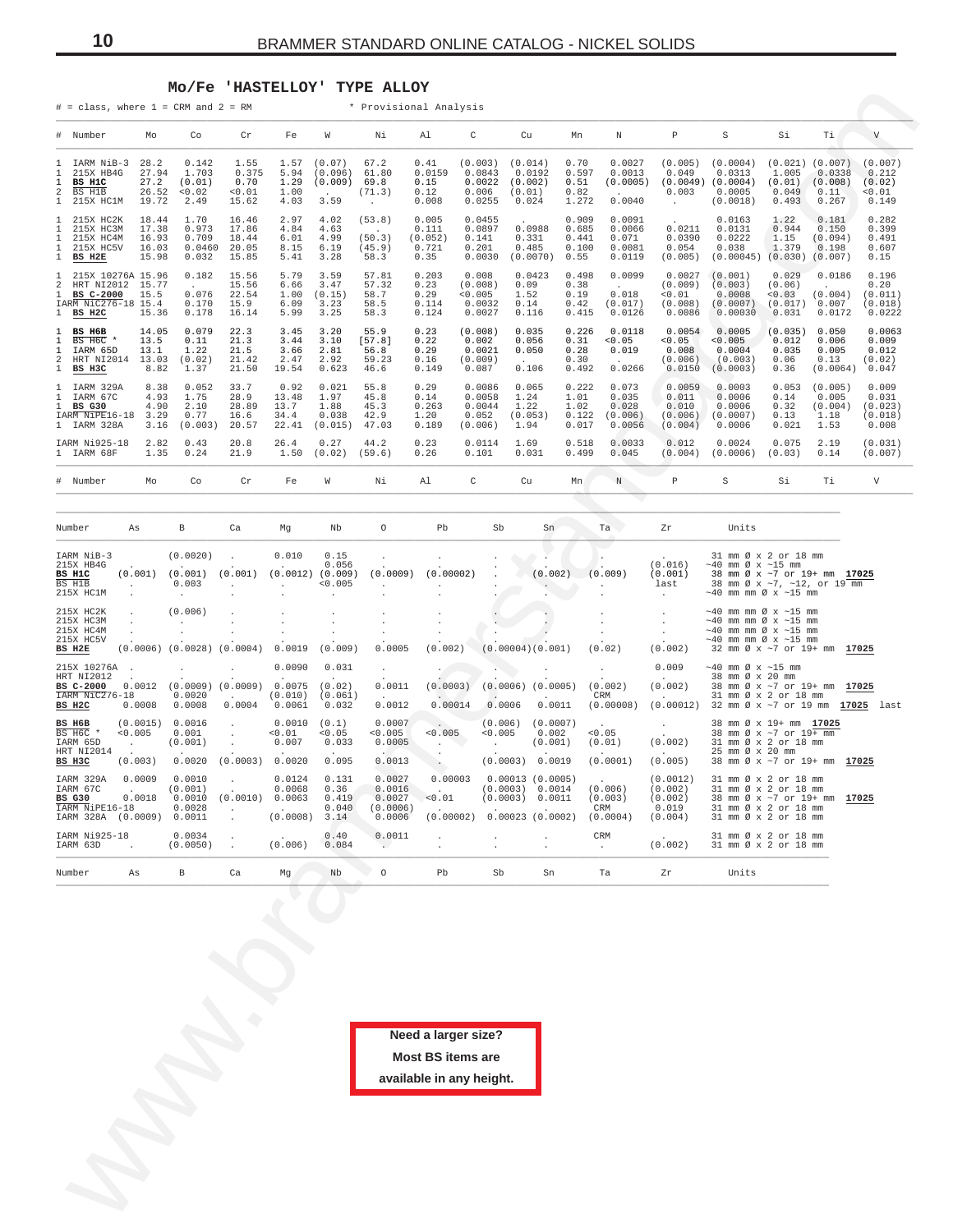<span id="page-10-0"></span>

| Part Number: BS NI-18 |                  |          |                      | AVAILABLE INDIVIDUALLY |         |        |        |           |               | $~7$ mm discs     | 17025  |           |                   |        |          |                             |           |                       |         |                       |          |                |                |                    |  |
|-----------------------|------------------|----------|----------------------|------------------------|---------|--------|--------|-----------|---------------|-------------------|--------|-----------|-------------------|--------|----------|-----------------------------|-----------|-----------------------|---------|-----------------------|----------|----------------|----------------|--------------------|--|
| Grade                 | Number           | է        | As                   | $\mathbf{m}$           | $\cup$  | 8      | ð      | $\vec{c}$ | P.            | €<br>운            | g      | $\square$ | 융                 | Ξ      | $\circ$  | $\mathbf{a}$                | 웂         | C)                    | 5       | F<br>සි               |          | ⊳<br>Ë         | z              | X                  |  |
| Nickel 200            | <b>BS 200A</b>   | 0.0281   | 0.0015               | 0.0044                 | 0.078   | 0.0564 | 0.0006 | 0.0038    | 0.074         | 0.151<br>0.0131   | 0.0004 | 0.0004    | 0.0004            | 99.54  | 0.0013   | 0.0007                      | (0.00005) | 0.0037                | 0.0051  | (0.0001) (0.0003)     |          | 0.0427         | 0.0006         | (0.0004)<br>0.0005 |  |
| Monel 400             | 400D<br>뗴        | 0.0231   |                      | (0.0001) 0.0009        | 0.130   | 0.032  | 0.0057 | 33.0      | 2.00          | 0.993<br>0.0217   | 0.0024 |           | (0.00017)(0.0001) | 63.4   | 0.0008   | (0.0010)                    | 0.0004    | 0.0006                | 0.146   | (0.00012)(0.009)      |          | 0.064          | (0.0002)       | (0.0004)(0.0003)   |  |
| Monel® K500           | <b>BS 500E</b>   | 2.94     |                      | (0.0008) 0.0017        | 0.134   | 0.017  | 0.0174 | 29.9      | 0.722         | 0.605<br>0.0058   | 0.0044 |           | (0.00025)(0.002)  | 64.7   | 0.0005   | 0.0022                      | (0.0008)  | 0.0006                | 0.148   | (0.0008)              |          | 0.607          | (0.001)        | 0.0133<br>(0.002)  |  |
| Incanel® 600          | $600 - 6$<br>SS. | 0.288    | ŀ,                   | 0.0028                 | 0.083   | 0.066  | 14.86  | 0.24      | 7.33          | 0.21<br>0.022     | 0.12   | 0.0078    | 0.14              | 76.0   |          | 0.007                       |           | 0.001                 | 0.31    | $(60.003)$ $(-0.003)$ |          | 0.24           | 0.023          |                    |  |
| Inconel® 625          | 625D<br>쪠        | 0.21     | 0.0007               | 0.0019                 | 0.048   | 0.041  | 22.33  | 0.019     | 3.81          | 0.069             | 8.74   | 0.0067    | 3.54              | 60.9   | 0.0012   | 0.0039                      |           | 0.0004                | 0.072   | (0.004)<br>(0.0006)   |          | 0.276          | 0.018          | 0.014              |  |
| Inconel® 690          | BS 690A          | 0.209    |                      | (0.0004) 0.0003        | 0.0321  | 0.0056 | 29.5   | 0.0072    | 9.08          | 0.214<br>0.0058   | 0.0025 | 0.0069    | 0.0039            | 60.5   | 0.0009   | 0.0052                      | (0.0001)  | 0.0004                | 0.036   | (0.011)<br>(0.0003)   |          | 0.340          | 0.0095         | 0.0018<br>0.0011   |  |
| Inconel® 718          | 718D<br>쪠        | 0.631    | 0.0011               | 0.0041                 | 0.037   | 0.368  | 18.32  | 0.071     | 18.51         | 0.100<br>0.0038   | 3.00   | 0.0084    | 5.16              | 52.5   | 0.0015   | 0.0083                      | (0.00006) | 0.0004                | 0.072   | 0.0020                | (0.0022) | 0.93           | 0.038          | (0.002)<br>0.049   |  |
| Inconel® X750         | 750A<br>8        |          | $\ddot{\phantom{0}}$ | 0.0033                 | 0.047   | 0.29   | 15.68  | 0.04      | 7.07          | 0.09              | 0.22   |           | 1.07              | 71.9   |          | (0.005)                     | $\cdot$   | 0.0007                | 0.10    |                       |          | 2.60           | 0.046          |                    |  |
| Inconel® 800          | <b>BS 800A</b>   | 0.362    | (0.002)              | 0.0018                 | 0.075   | 0.069  | 21.09  | 0.244     | 42.7          | 0.883<br>0.0022   | 0.117  | 0.0126    | 0.021             | 33.3   | 0.0014   | 0.013                       | (0.001)   | $(0.0007)$ $(0.0005)$ |         | 0.361                 | 0.0041   | 0.526          | 0.058          | (0.002)<br>(0.030) |  |
| Inconel® 825          | 825E<br>뗴        | 0.080    |                      | 0.0025                 | 0.010   | 0.26   | 21.87  | 1.72      | 31.45         | 0.51              | 2.74   | 0.0105    | 0.19              | 39.92  | (0.004)  | 0.015                       |           | 0.0010                | 0.24    |                       |          | 0.82           | 0.049          | 0.166              |  |
| Inconel® 925          | 925<br>8         | 0.17     |                      | 0.002                  | 0.011   | 0.34   | 20.82  | 1.74      | 26.92         | 0.50              | 3.00   | 0.0042    | 0.23              | 43.53  | (0.0075) | 0.016                       |           | 0.0020                | 0.11    | (0.002)               |          | 0.03<br>2.20   | 0.47           |                    |  |
| Hastelloy B           | BS H-1B          | 0.12     |                      | 0.003                  | 0.006   | 0.02   | 0.01   | (0.01)    | $\frac{0}{1}$ | 0.82              | 26.52  |           | 0.005             | [71.3] |          | 0.003                       |           | 0.0005                | 0.049   |                       |          | 0.01<br>0.11   |                |                    |  |
| Hastelloy C-276       | $rac{HZ}{2}$     | 0.124    | 0.0008               | 0.0008                 | 0.0027  | 0.178  | 16.14  | 0.116     | 5.99          | 0.415<br>0.0061   | 15.36  | 0.0126    | 0.032             | 58.3   | 0.0012   | 0.0086                      | 0.00014   | 0.00030               | 0.031   | 0.0011                | Ca: 4ppm | 0.0172         | 3.25<br>0.0222 | Sb:6ppm            |  |
| Hastelloy X           | <b>BS H3C</b>    | 0.149    | (0.003)              | 0.0020                 | 0.087   | 1.37   | 21.50  | 0.106     | 19.54         | 0.492<br>0.0020   | 8.82   | 0.0266    | 0.095             | 46.6   | 0.0013   | 0.0150                      |           | (0.0003)              | 0.36    | 0.0019                | (0.0001) | (0.0064) 0.047 |                | (0.005)<br>0.623   |  |
| Hastelloy C-22        | BS HGB           | 0.23     |                      | (0.0015) 0.0016        | (0.008) | 0.079  | 22.3   | 0.035     | 3.45          | 0.226<br>0.0010   | 14.05  | 0.0118    | (0.1)             | 55.9   | 0.0007   | 0.0054                      |           | 0.0005                | (0.035) | (0.0007)              |          | 0.050          | 3.20<br>0.0063 |                    |  |
| Vaspaloy              | BS 199B          | 1.37     |                      | 0.0053                 | 0.041   | 12.41  | 19.46  | 0.015     | 1.17          | 0.0240<br>0.0032  | 3.87   | 0.0038    | 0.069             | 58.4   | 0.0006   | 0.0031                      |           | 0.0005                | 0.034   | 0.0006                | (0.001)  | 3.00           | 0.071          | 0.045<br>0.048     |  |
| RA 333                | BS 197A          | 0.18     |                      | 0.0019                 | 0.050   | 3.06   | 25.11  | 0.12      | 18.07         | 1.56              | 2.99   | (0.052)   | 0.20              | 44.44  |          | 0.021                       | (0.0002)  | 0.001                 | 0.96    |                       |          | 0.017          | 2.79<br>0.051  |                    |  |
| 20<br>Alloy           | 187D<br>뗾        | 0.0164   |                      | (0.0035) 0.0026        | 0.0337  | 0.089  | 19.91  | 3.52      | [39.6]        | 0.938<br>(0.0009) | 2.17   | 0.046     | 0.621             | 32.3   | 0.0026   | 0.0155                      | 0.0019    | 0.0021                | 0.669   | 0.0085                | 0.0008   | 0.0027         | 0.073          | (0.0012)<br>0.086  |  |
| Grade                 | Number           | <b>Z</b> | Ąg                   | $\mathbf{m}$           | U       | 8      | ð      | 8         | P.            | €<br>ξ            | 울      | $\square$ | 윤                 | Ĕ      | $\circ$  | $\mathbf{\underline{\cap}}$ | B,        | S                     | 51      | F<br>a                |          | Þ<br>Ë         | z              | X                  |  |
|                       |                  |          |                      |                        |         |        |        |           |               |                   |        |           |                   |        |          |                             |           |                       |         |                       |          |                |                |                    |  |

NICKEL ALLOY XRF SET

Nickel with brackets [ ] calculated by difference.

® Monel, Inconel, and Incoloy are registered trademarks of Inco Alloys Internatioinal Inc.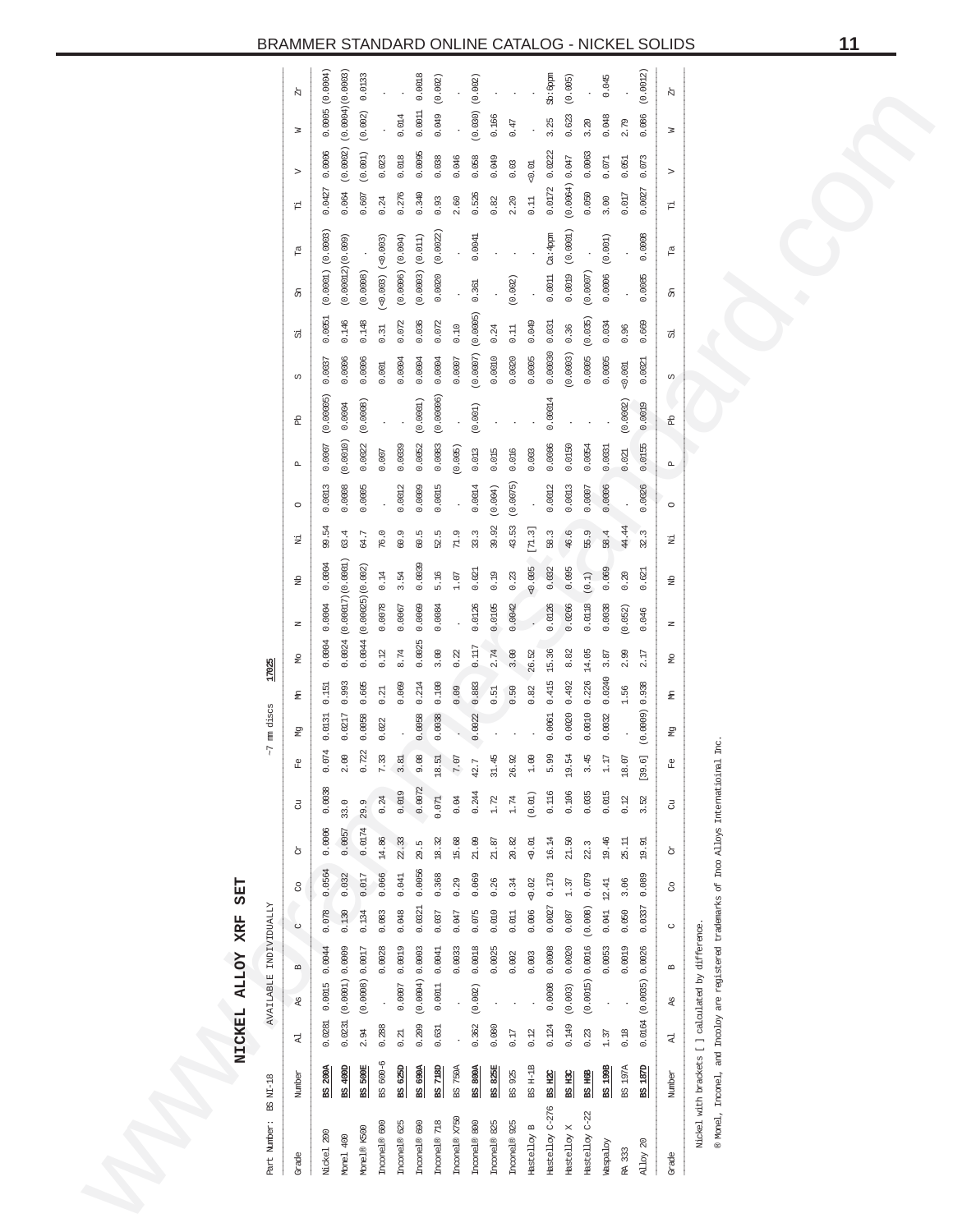<span id="page-11-0"></span>

| <b>ALLOY</b>  | ISO?  | <b>NUMBER</b>          | <b>ALLOY</b>                       | ISO?  | <b>NUMBER</b>         | <b>ALLOY</b> | ISO?                 | <b>NUMBER</b>                    |
|---------------|-------|------------------------|------------------------------------|-------|-----------------------|--------------|----------------------|----------------------------------|
| 028           |       | IARM 357A              | 800, 800HT                         | 17025 | <b>BS 800A</b>        |              |                      |                                  |
| 20            |       | <b>BS 187B</b>         | 800, 800HT                         | 17025 | <b>BS 800B</b>        |              |                      |                                  |
| 20            | 17025 | <b>BS 187D</b>         | 800, 800HT                         |       | IARM 58B              |              |                      |                                  |
| 20            |       | IARM 25D               | 800                                |       | IARM Ni800-18         |              |                      |                                  |
| $25 - 6$ Mo   |       | IARM Ni256Mo-18        | 800                                |       | IARM Ni800-19         |              |                      |                                  |
| 200           | 17025 | BS 200-1               | 800                                |       | SRM 1246              |              |                      |                                  |
| 200           | 17025 | BS 200-2               | 801                                |       | HH 5196A              |              |                      |                                  |
| 200           | 17025 | BS 200-4               | 825                                |       | 13X 08825             |              |                      |                                  |
| 200           | 17025 | <b>BS 200A</b>         | 825                                |       | 219X 08825A           |              |                      |                                  |
| 200           |       | IARM 50C               | 825                                | 17025 | <b>BS 825E</b>        |              |                      |                                  |
| 200           |       | IARM 187A              | 825                                | 17025 | <b>BS 825F</b>        |              |                      |                                  |
| 200           |       | IARM 188A              | 825                                |       | HRT Ni2013            |              |                      |                                  |
| 200           |       | IARM 189A              | 825                                |       | IARM Ni825-18         |              |                      |                                  |
| 200           |       | IARM 190A              | 825                                |       | PV 204/1              |              |                      |                                  |
| 200           |       | IARM 191A              | 825                                |       | SRM 1247              |              |                      |                                  |
| 205           | 17025 | BS 200-3               | 901                                |       | SS 387/1              |              |                      |                                  |
| 244H          |       | IARM Ni244H-18         | 903                                |       | SRM 1250              |              |                      |                                  |
| 282           |       | IARM Ni282-18          | 904L                               |       | IARM 347A             |              |                      |                                  |
| 330           |       | IARM 7C                | 909                                |       | IARM 203A             |              |                      |                                  |
| 400           |       | 212X 04400             | 909                                |       | IARM Ni909-18         |              |                      |                                  |
| 400           | 17025 | <b>BS 400D</b>         | 925                                |       | BS 925                |              |                      |                                  |
| 400           |       | BS 400-1               | 925                                | 17025 | <b>BS 925A</b>        |              |                      |                                  |
| 400           |       | BS 400-2               | 925                                |       | IARM Ni925-18         |              |                      |                                  |
| 400           |       | BS 400-3               | 945                                |       | IARM 328A             |              |                      |                                  |
| 400           |       | IARM 51D               | 945X                               |       | IARM 328B             |              |                      |                                  |
| 400           |       | SS 363/1               | AL6XN                              | 17025 | <b>BS 189A</b>        |              |                      |                                  |
| 405 (R405)    |       | <b>BS 405</b>          | Hastelloy                          |       | 215X HB4              |              |                      |                                  |
| (R405)<br>405 | 17025 | <b>BS 405A</b>         | Hastelloy B                        |       | BS H1B                |              |                      |                                  |
| 500           |       | 212X 05500             | Hastelloy B                        | 17025 | BS H1C                |              |                      |                                  |
| $500+Si$      | 17025 | <b>BS 500E</b>         | Hastelloy B-2                      |       | IARM 63D              |              |                      |                                  |
| 500           |       | IARM 52D               | Hastelloy B-3                      |       | IARM NiB-3            |              |                      |                                  |
| 600           |       | 28X 6001               | Hastelloy C                        |       | HRT Ni2012            |              |                      |                                  |
| 600           |       | 28X 6002               | Hastelloy C-2000 17025             |       | BS C-2000             |              |                      |                                  |
| 600           |       | 28X 6003               | Hastelloy C-22                     | 17025 | BS H6B                |              |                      |                                  |
| 600           |       | 28X 6004               | Hastelloy C-22                     |       | BS H6C                |              |                      |                                  |
| 600           |       | 28X 6005               | Hastelloy C-22                     |       | HRT NI2014            |              |                      | <b>Please use the Adobe</b>      |
| 600           |       | BS 600-2               | Hastelloy C-22<br>Hastelloy C-22HS |       | IARM 65D<br>IARM 276A |              |                      | <b>Acrobat "search" function</b> |
| 600           |       | BS 600-3               | Hastelloy C-276                    | 17025 | BS H2C                |              |                      |                                  |
| 600           |       | BS 600-4               | Hastelloy C-276                    | 17025 | BS H2E                |              |                      | to find the complete             |
| 600           |       | BS 600-5               | Hastelloy C-276                    |       | IARM NiC276-18        |              |                      |                                  |
| 600           |       | BS 600-6               | Hastelloy G-30                     | 17025 | <b>BS G30</b>         |              | chemistry of these   |                                  |
| 600           |       | IARM 53F               | Hastelloy G-30                     |       | IARM 67C              |              |                      | samples listed within            |
| 600           |       | PV 202/1               | Hastelloy G-35                     |       | IARM 329A             |              |                      |                                  |
| 600           |       | SRM 1244               | Hastelloy X                        | 17025 | BS H3C                |              | this catalog.        |                                  |
| 601<br>602CA  |       | IARM 366A<br>IARM 338A | Hastelloy X                        |       | IARM NiX-18           |              |                      |                                  |
| 6025HT        |       | HRT NI2021             | Haynes 214                         |       | IARM NiH214-18        |              |                      |                                  |
| 617           |       | BS 617                 | Haynes 230                         | 17025 | <b>BS H230</b>        |              |                      |                                  |
| 617           |       | <b>BS 617A</b>         | Haynes 230                         | 17025 | BS H230A              |              |                      |                                  |
| 617           |       | IARM 272A              | Haynes 230                         |       | IARM 68E              |              |                      |                                  |
| 617           |       | IARM Ni617-18          | Haynes 230                         |       | IARM 68F              |              |                      |                                  |
| 625           |       | 28X 6251               | $HR-120$                           |       | IARM 282A<br>IMZ 182  |              |                      |                                  |
| 625           |       | 28X 6252               | IN 100<br>IN 100                   |       | SS 345                |              |                      |                                  |
| 625           | 17025 | <b>BS 625E</b>         | IN 100                             |       | SS 346A               |              |                      |                                  |
| 625           | 17025 | BS 625F                | Incoloy                            |       | 23X DS5               |              |                      |                                  |
| 625           |       | IARM 54H               | Incoloy                            |       | 28X 08811             |              |                      | The best efforts have been       |
| 625           |       | ECRM 377-1             | Incoloy                            |       | HH 5157A              |              |                      |                                  |
| 625           |       | ECRM 377-2             | Incoloy                            |       | HH 5179A              |              |                      | made in the construction         |
| 625           |       | NCS HS41745            | Incoloy                            |       | HH 5300A              |              |                      |                                  |
| 6255          | 17025 | BS 6255                | Inconel                            |       | 28X 6256              |              |                      | of this chart. Some samples      |
| 686           |       | IARM 362B              | Magnetic                           |       | SRM 1159              |              |                      | do not perfectly fit the alloy   |
| 686           |       | IARM Ni686-20          | Magnetic                           |       | SRM 1160              |              |                      |                                  |
| 690           | 17025 | <b>BS 690A</b>         | Mar M 247                          |       | IMZ 202               |              |                      | specifications, but are          |
| 690           | 17025 | <b>BS 690B</b>         | Monel                              |       | HRT Ni2019            |              |                      |                                  |
| 690           |       | IARM Ni690-18          | MP 35N                             |       | SRM 1775              |              |                      | considered acceptable            |
| 693<br>713    |       | IARM 372A<br>SS 350    | $N - 155$                          |       | IARM NiN155-18        |              | for the purposes of  |                                  |
| 718           | 17025 | <b>BS 718D</b>         | Nimonic 80A                        |       | 22X 806               |              |                      |                                  |
| 718           |       | IARM Ni718-20          | Nimonic 80A                        |       | CT ISO122A            |              | calibration and type |                                  |
| 718           |       | NCS HS41746            | Nimonic 90                         |       | 22X 904               |              | standardization.     |                                  |
| 718           |       | SRM 1249               | PE16                               |       | IARM NiPE16-18        |              |                      |                                  |
| 718           |       | SS 351                 | RA 333                             |       | <b>BS 197A</b>        |              |                      |                                  |
| 718           |       | SS 351/1               | RA 333                             |       | <b>BS 197B</b>        |              |                      |                                  |
| 725           |       | BS 725                 | S                                  |       | IARM NiS-18           |              |                      |                                  |
| 725           |       | IARM 274A              | Udimet 500                         |       | IARM 287A             |              |                      |                                  |
| 725           |       | IARM Ni725-18          | Waspaloy                           |       | 24X 07001             |              |                      |                                  |
| 738           |       | IMZ 183A               | Waspaloy                           |       | 24X 7201              |              |                      |                                  |
| 740           |       | IARM 358A              | Waspaloy                           | 17025 | <b>BS 199B</b>        |              |                      |                                  |
| 750           | 17025 | <b>BS 750C</b>         | Waspaloy                           |       | IARM NiWasp-18        |              |                      |                                  |
|               | 17025 | <b>BS 750D</b>         | Waspaloy                           |       | SRM 1243              |              |                      |                                  |
| 750           |       |                        | X750                               |       | IARM 57E              |              |                      |                                  |
| 750           |       | HT 8209X               |                                    |       |                       |              |                      |                                  |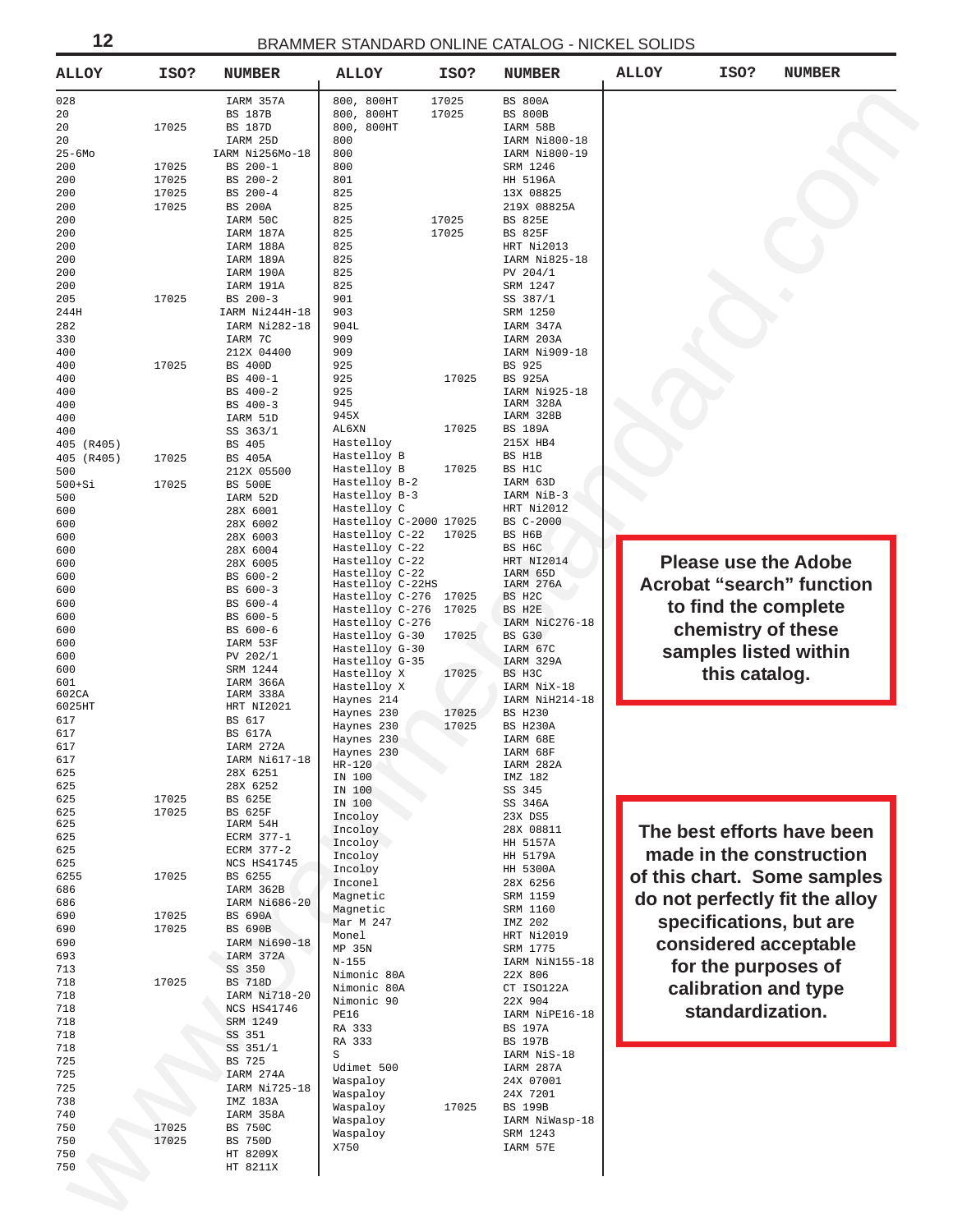<span id="page-12-0"></span>

| Type                                             | Comment                                                                           |                                                 | Al                                                                     | В                                                                                | C                                                                                | Co                                                                                                         | Cr                                                                                                 | Cu                                                            | Fe                                                      | Mn                                                      | Мo                                                                          | Nb                                                                              |
|--------------------------------------------------|-----------------------------------------------------------------------------------|-------------------------------------------------|------------------------------------------------------------------------|----------------------------------------------------------------------------------|----------------------------------------------------------------------------------|------------------------------------------------------------------------------------------------------------|----------------------------------------------------------------------------------------------------|---------------------------------------------------------------|---------------------------------------------------------|---------------------------------------------------------|-----------------------------------------------------------------------------|---------------------------------------------------------------------------------|
| 20 CB3 Mod<br>20 Mo-6HS<br>31<br>52<br>59        | N 0.17-0.40<br>N 0.15-0.25                                                        |                                                 | $\sim$<br>< 0.10<br>$0.10 - 0.40$                                      | $\cdot$                                                                          | < 0.035<br>0.06<br>< 0.015<br>< 0.05<br>< 0.010                                  | $\blacksquare$<br>$\sim 100$<br>$\frac{1}{60}$ :50<br>< 0.30                                               | $19.0 - 21.0$<br>$22.0 - 26.0$<br>$26.0 - 28.0$<br>< 0.25<br>$22.0 - 24.0$                         | $3.0 - 4.0$<br>$1.0 - 3.0$<br>$1.0 - 1.4$<br>< 0.50           | rem<br>rem<br>rem<br>rem<br>$1.50$                      | $1.5 - 2.5$<br>< 1.00<br>2.00<br>0.60<br>< 0.50         | $2.0 - 3.0$<br>$5.00 - 6.70$<br>$6.0 - 7.0$<br>$15.0 - 16.5$                | $8\ntC-0.4$<br>$\sim$<br>$\cdot$                                                |
| 100<br>102<br>200<br>201<br>205                  | $V_0.7-1.2$<br>Mg 0.01-0.05<br>Mg 0.01-0.08                                       |                                                 | $5.00 - 6.00$<br>$0.30 - 0.60$<br>$\sim$                               | $0.01 - 0.02$<br>$0.003 - 0.008$<br>$\sim 100$<br>$\cdot$                        | < 0.08<br>< 0.15<br>0.02<br>0.15                                                 | $0.15 - 0.20$ 13.0-17.0<br><b>Contractor</b><br>$\sim$<br>$\sim$<br>$\sim$                                 | $8.0 - 11.0$<br>$14.0 - 16.0$<br><b>Contractor</b><br>$\sim$                                       | $\begin{array}{c} 0.25 \\ -0.25 \end{array}$<br>0.15          | $1.00$<br>$5.0 - 9.0$<br>< 0.40<br>< 0.40<br>< 0.20     | 0.20<br>< 0.75<br>< 0.35<br>< 0.35<br>0.35              | $2.0 - 4.0$<br><b>Contractor</b><br>$\sim$                                  | $2.75 - 3.25$ $2.75 - 3.25$<br>$\sim$ $\sim$<br>$\cdot$<br>$\ddot{\phantom{0}}$ |
| 211<br>214<br>220<br>225<br>230                  | Y 0.002-0.04<br>Mg 0.01-0.08<br>Mg 0.01-0.08<br>Mg 0.04-0.08                      |                                                 | $4.0 - 5.0$<br><b>Contractor</b><br>$\cdot$<br>$\sim$                  | < 0.006<br>$\sim 100$ km s $^{-1}$<br>$\sim$<br>$\sim$                           | 0.20<br>0.05<br>0.15<br>< 0.15<br>0.15                                           | < 2.0<br>$\sim 100$<br>$\sim$ $-$<br>$\sim$ 100 $\mu$                                                      | $15.0 - 17.0$<br><b>Contractor</b><br>$\sim$<br>$\sim$                                             | < 0.25<br>$\frac{1}{20}$ :10<br>0.10<br>0.10                  | < 0.75<br>$2.0 - 4.0$<br>0.10<br>0.10<br>0.10           | $4.25 - 5.25$<br>< 0.50<br>0.20<br>0.20<br>< 0.15       | < 0.50<br><b>Contract Contract</b><br>$\sim$ $\sim$<br>$\sim$ $\sim$        |                                                                                 |
| 230<br>233<br>270<br>300<br>301                  | La 0.005-0.05<br>Mg 0.01-0.10<br>Mg < 0.001<br>Mg 0.20-0.50                       |                                                 | $0.20 - 0.50$<br>and the state of<br>$\sim 10^{-10}$<br>$4.00 - 4.75$  | < 0.015<br><b>Contractor</b><br>$\ddot{\phantom{a}}$<br>$\sim$                   | $0.05 - 0.15$<br>< 0.15<br>< 0.02<br>0.40<br>0.30                                | < 5.00<br>< 0.001<br><b>Contractor</b><br>$\sim$ $-$                                                       | $20.0 - 24.0$<br>< 0.001<br><b>Contractor</b>                                                      | < 0.10<br>< 0.001<br>< 0.25<br>< 0.25                         | < 3.00<br>< 0.10<br>< 0.005<br>0.60<br>0.60             | $0.30 - 1.00$<br>< 0.30<br>< 0.001<br>< 0.50<br>0.50    | $1.0 - 3.0$<br><b>Contractor</b>                                            |                                                                                 |
| 400<br>401<br>404<br>502<br>520                  |                                                                                   |                                                 | < 0.05<br>$2.5 - 3.5$<br>$1.8 - 2.2$                                   | $\sim 10^{-11}$<br>$\sim 100$<br>< 0.010                                         | 0.03<br>0.10<br>< 0.15<br>< 0.10<br>< 0.06                                       | < 0.25<br><b>Contract</b>                                                                                  | $\sim 100$<br>$12.0 - 14.0$ $18.0 - 20.0$                                                          | rem<br>rem<br>rem<br>rem                                      | < 2.50<br>< 0.75<br>< 0.50<br>2.00<br><b>Contractor</b> | < 2.00<br>< 2.25<br>< 0.10<br>< 1.50                    | $\overline{\mathcal{L}}$<br>Y)<br>$5.0 - 7.0$                               |                                                                                 |
| 600<br>601<br>603GT<br>617<br>625                | $Y$ 0.05-0.15                                                                     |                                                 | $1.0 - 1.7$<br>$2.4 - 3.0$<br>$0.80 - 1.50$<br>0.40                    | $\sim 100$<br>$\frac{1}{2}$<br>0.006<br><b>Contractor</b>                        | < 0.15<br>$0.20 - 0.40$<br>$0.05 - 0.15$<br>< 0.10                               | $\sim 10^{-11}$<br>$\sim$<br>10.0-15.0 20.0-24.0                                                           | $14.0 - 17.0$<br>$21.0 - 25.0$<br>$24.0 - 26.0$<br>$20.0 - 23.0$                                   | < 0.50<br>${}^{<1.00}_{<0.50}$<br>0.50                        | $6.0 - 10.0$<br>rem<br>$8.0 - 11.0$<br>< 3.00<br>< 5.00 | $\sim$<br><1.00<br>1.00<br>< 0.15<br>$1.00$<br>< 0.50   | $\sim$<br>$8.0 - 10.0$<br>$8.0 - 10.0$                                      | $3.15 - 4.15$                                                                   |
| 625LCF<br>686<br>690<br>702                      | N < 0.02                                                                          |                                                 | < 0.40<br><b>Contractor</b><br>$2.75 - 3.75$                           | $\sim 100$<br>$\begin{array}{c} \cdot \cdot \\ \cdot \\ \cdot 0.006 \end{array}$ | $\substack{<0.03\ 0.01}$<br>0.05<br>< 0.10                                       | <b>Contract Contract</b><br><1.0<br>$\sim 100$ km s $^{-1}$<br>$\sim$ 10 $\sim$<br>$\sim 100$ km s $^{-1}$ | $20.0 - 23.0$<br>$19.0 - 23.0$<br>$27.0 - 31.0$<br>14.0-17.0                                       | $\sim 100$<br>$\sim 100$<br>< 0.50<br>< 0.50                  | $\frac{5.00}{5.00}$<br>$7.0 - 11.0$<br>< 2.00           | < 0.50<br>< 0.75<br>< 0.50<br>$1.00$                    | $8.0 - 10.0$<br>$15.0 - 17.0$<br>and the state of<br>$\sim 100$             | $3.15 - 4.15$<br><b>Contractor</b><br>$\sim$<br>$2.5 - 3.3$                     |
| 706<br>713<br>718<br>718SPF<br>720               | N < 0.01                                                                          |                                                 | < 0.40<br>$5.5 - 6.5$<br>$0.20 - 0.80$<br>$0.20 - 0.80$<br>$2.0 - 3.0$ | $0.005 - 0.015$ $0.08 - 0.20$<br>< 0.006<br>0.006<br>< 0.02                      | < 0.06<br>< 0.08<br>< 0.05<br>0.03                                               | $\sim 100$<br><1.0<br>< 1.0                                                                                | $14.5 - 17.5$<br>$12.0 - 14.0$<br>$17.0 - 21.0$<br>$17.0 - 21.0$<br>14.0-16.0 15.0-17.0            | 0.30<br>< 0.30<br>0.30<br>< 0.20                              | rem<br>< 2.50<br>rem<br>rem<br>< 8.00                   | < 0.35<br>< 0.25<br>< 0.35<br>0.35<br>$2.00 - 2.50$     | $\sim 10^{-11}$<br>$3.8 - 5.2$<br>$2.8 - 3.3$<br>$2.8 - 3.3$<br>$2.5 - 3.5$ | $1.8 - 2.8$<br>$4.75 - 5.50$<br>$4.75 - 5.25$<br>$\sim 100$                     |
| 721<br>722<br>725<br>751<br>800                  |                                                                                   |                                                 | 0.10<br>$0.4 - 1.0$<br>< 0.35<br>$0.90 - 1.50$<br>$0.15 - 0.60$        | <b>Contract</b><br>$\sim$<br>$\sim$<br>$\cdot$                                   | < 0.07<br>0.08<br>0.03<br>< 0.10<br>< 0.10                                       | <b>Contract Contract Contract</b><br>$\sim$<br>$\sim$<br>$\sim$<br>$\sim$                                  | $15.0 - 17.0$<br>$14.0 - 17.0$<br>$19.0 - 22.5$<br>$14.0 - 17.0$<br>$19.0 - 23.0$                  | 0.50<br>< 0.50<br>< 0.75                                      | $5.0 - 9.0$<br>rem<br>$5.0 - 9.0$<br>rem                | $1.00$<br>< 0.35<br>1.00<br>1.50                        | <b>Contractor</b><br>$7.0 - 9.5$<br><b>Contact Contact</b><br>$\sim$        | $\cdot$<br>$2.75 - 4.00$<br>$0.7 - 1.2$<br><b>Contract</b>                      |
| 800H<br>800HT<br>801<br>802<br>804<br>825        | Al+Ti 0.85-1.20                                                                   |                                                 | $0.15 - 0.60$<br>$0.15 - 0.60$<br>$0.15 - 1.00$<br>< 0.60<br>< 0.02    | $\cdot$<br>$\cdot$<br>$\ddot{\phantom{0}}$                                       | $0.05 - 0.10$<br>$0.06 - 0.10$<br>< 0.10<br>$0.20 - 0.50$<br>< 0.10<br>0.05      | $\ddot{\phantom{a}}$<br>$\sim$<br>$\sim$<br>$\sim$                                                         | $19.0 - 23.0$<br>$19.0 - 23.0$<br>$19.0 - 22.0$<br>$19.0 - 23.0$<br>$28.0 - 31.0$<br>$19.5 - 23.5$ | < 0.75<br>< 0.75<br>< 0.50<br>< 0.75<br>< 0.50<br>$1.5 - 3.0$ | rem<br>>39.5<br>rem<br>rem<br>rem                       | $1.50$<br>$1.50$<br>$1.50$<br>$1.50$<br>$1.50$          | $\sim$<br>$\sim 10^{-1}$<br>$2.5 - 3.5$                                     |                                                                                 |
| 901<br>903<br>908<br>926<br>2120                 | N 0.02-0.15                                                                       |                                                 | < 0.35<br>$0.30-1.15$<br>$0.75-1.25$<br>0.3<br>0.40                    | $0.010 - 0.020$<br>< 0.012<br>< 0.012<br>$\sim$<br>$\ddot{\phantom{a}}$          | 0.10<br>0.06<br>0.03<br>0.04<br>< 0.010                                          | $13.0 - 17.0$<br>0.50<br>0.30                                                                              | $11.0 - 14.0$<br>$3.75 - 4.5$<br>$14.0 - 18.0$<br>$20.0 - 23.0$                                    | < 0.50<br>0.50<br>< 0.50<br>$3.5 - 5.5$<br>< 0.50             | rem<br>rem<br>rem<br>rem<br>>39.0<br>$1.50$             | $1.00$<br>$1.00$<br>$1.00$<br>$1.00$<br><1.50<br>< 0.50 | $5.00 - 7.00$<br><b>Contract Contract</b><br>$2.5 - 3.5$<br>$19.0 - 21.0$   | $2.4 - 3.5$<br>$2.7 - 3.3$<br>$\sim$<br>$\mathbf{r}$                            |
| Type                                             | Νi                                                                                | $\mathbb{P}$                                    | S                                                                      | Si                                                                               | Тi                                                                               | W                                                                                                          | ${\rm Zr}$                                                                                         |                                                               |                                                         |                                                         |                                                                             |                                                                                 |
| 20 CB3 Mod<br>20 Mo-6HS<br>31<br>$\frac{52}{59}$ | $32.0 - 36.0$<br>$33.0 - 37.2$<br>$30.0 - 32.0$<br>50.5<br>rem                    | 0.020<br>< 0.030<br>0.030<br>< 0.025            | 0.015<br>0.030<br>0.005<br>< 0.025                                     | 0.30<br>< 0.50<br>0.05<br>< 0.30                                                 | $\cdot$                                                                          | ٠.<br>$\cdot$<br>Ż,                                                                                        |                                                                                                    |                                                               |                                                         |                                                         |                                                                             |                                                                                 |
| 100<br>102<br>200<br>201<br>-205                 | rem<br>rem<br>>99.0<br>>99.0<br>>99.0                                             | 0.015<br>< 0.010<br><b>Contractor</b><br>$\sim$ | 0.010<br>0.015<br>< 0.010<br>0.010<br>< 0.010<br>0.008                 | 0.10<br>< 0.20<br>0.40<br>< 0.35<br>< 0.35<br>< 0.15                             | $4.5 - 5.0$<br>$0.4 - 0.7$<br><b>Contract Contract Contract</b><br>$0.01 - 0.05$ | $2.72 - 3.25$<br>$\sim$                                                                                    | $0.03 - 0.09$<br>$0.01 - 0.05$                                                                     |                                                               |                                                         |                                                         |                                                                             |                                                                                 |
| $^{211}_{214}$<br>220<br>225<br>230              | >93.7<br>rem<br>>99.0<br>>99.0<br>>99.0                                           | < 0.015                                         | 0.015<br>< 0.015<br>0.008<br>0.008<br>0.008                            | < 0.15<br>0.20<br>$0.01 - 0.05$<br>$0.15 - 0.25$<br>$0.010 - 0.035$              | 0.50<br>$0.01 - 0.05$<br>$0.01 - 0.05$<br>0.005                                  | 0.05                                                                                                       | 0.05                                                                                               |                                                               |                                                         |                                                         |                                                                             |                                                                                 |
| 230<br>233<br>270<br>300<br>301                  | rem<br>>99.0<br>>99.97<br>>97.0<br>>93.0                                          | 0.030<br>$\cdot$                                | 0.015<br>0.008<br>0.001<br>0.010<br>0.010                              | $0.25 - 0.75$<br>0.10<br>0.001<br>0.35<br>$1.00$                                 | < 0.005<br>< 0.001<br>$0.20 - 0.60$<br>$0.25 - 1.00$                             | $13.0 - 15.0$                                                                                              | $\cdot$<br>$\cdot$<br>$\cdot$                                                                      |                                                               |                                                         |                                                         |                                                                             |                                                                                 |
| 400<br>401<br>404<br>502<br>520                  | $63.0 - 70.0$<br>$40.0 - 45.0$<br>$52.0 - 57.0$<br>$63.0 - 70.0$<br>rem           | $\cdot$<br>$\cdot$<br>$\overline{\phantom{a}}$  | 0.024<br>0.015<br>0.024<br>0.010                                       | 0.50<br>< 0.25<br>0.10<br>0.50                                                   | < 0.50<br>$2.8 - 3.2$                                                            | $0.8 - 1.2$                                                                                                | $\cdot$<br>$\cdot$<br>$\cdot$                                                                      |                                                               |                                                         |                                                         | These are specifications for<br>reference purposes only,                    |                                                                                 |
| 600<br>601<br>603GT<br>617<br>625                | >72.0<br>$58.0 - 63.0$<br>rem<br>>44.5<br>rem                                     | $\cdot$<br>0.020<br>0.015                       | 0.015<br>0.015<br>0.010<br>< 0.015<br>< 0.015                          | 0.50<br>0.50<br>0.50<br>1.00<br>0.50                                             | $0.01 - 0.25$<br>0.06<br>0.40                                                    |                                                                                                            | $0.01 - 0.10$                                                                                      |                                                               |                                                         |                                                         | not samples for sale.                                                       |                                                                                 |
| 625LCF<br>686<br>690<br>702<br>706               | >58.0<br>rem<br>>58.0<br>rem<br>$39.0 - 44.0$                                     | 0.015<br>0.040<br>0.020                         | 0.015<br>0.020<br>0.015<br>0.010<br>0.015                              | < 0.15<br>0.08<br>0.50<br>0.70<br>0.35                                           | 0.40<br>$0.02 - 0.25$<br>$0.25 - 1.00$<br>$1.5 - 2.0$                            | $3.0 - 4.4$                                                                                                |                                                                                                    |                                                               |                                                         |                                                         |                                                                             |                                                                                 |
| 713<br>718<br><b>718SPF</b><br>720<br>721        | rem<br>$50.0 - 55.0$<br>$50.0 - 55.0$<br>rem<br>rem                               | < 0.015<br>0.015<br>$\cdot$                     | < 0.015<br>0.002<br>0.010                                              | 0.50<br>< 0.35<br>0.35<br>< 0.15                                                 | $0.5 - 1.0$<br>$0.65 - 1.15$<br>$0.65 - 1.15$<br>$4.5 - 5.5$<br>$2.75 - 3.35$    | $1.0 - 2.0$                                                                                                | $0.05 - 0.15$<br>$\cdot$<br>0.05                                                                   |                                                               |                                                         |                                                         |                                                                             |                                                                                 |
| 722<br>725<br>751<br>800<br>800H                 | >70.0<br>$55.0 - 59.0$<br>>70.0<br>$30.0 - 35.0$<br>$30.0 - 35.0$                 | < 0.015<br>< 0.045<br>0.045                     | 0.010<br>0.010<br>0.010<br>0.015<br>0.015                              | <0.07<br>0.20<br>< 0.50<br>1.00<br>< 1.0                                         | $2.00-2.75$<br>1.0-1.7<br>$2.0 - 2.6$<br>$0.15 - 0.60$<br>$0.15 - 0.60$          | $\cdot$                                                                                                    | $\cdot$                                                                                            |                                                               |                                                         |                                                         | FOR 750 see X750 (last chart)                                               |                                                                                 |
| 800HT<br>801<br>802<br>804<br>825                | $30.0 - 35.0$<br>$30.0 - 34.0$<br>$30.0 - 35.0$<br>$39.0 - 43.0$<br>$38.0 - 46.0$ | 0.045<br>$\overline{\phantom{a}}$<br>0.030      | 0.015<br>0.015<br>0.015<br>0.015<br>0.030                              | $1.0$<br>$1.0$<br>$\begin{array}{c} 0.75 \\ 0.75 \end{array}$<br>0.50            | $0.15 - 0.60$<br>$0.75 - 1.5$<br>$0.25 - 1.25$<br><1.20<br>$0.6 - 1.2$           | $\cdot$<br>$\overline{\phantom{a}}$                                                                        | $\cdot$                                                                                            |                                                               |                                                         |                                                         |                                                                             |                                                                                 |
| 901<br>903<br>908<br>926                         | $40.0 - 45.0$<br>$36.0 - 40.0$<br>$47.0 - 51.0$<br>$26.0 - 30.0$                  | $\cdot$<br>0.015                                | 0.030<br>0.015<br>0.005<br>0.015                                       | 0.60<br>< 0.35<br>0.50<br>< 0.75                                                 | $2.35 - 3.10$<br>$1.00 - 1.25$<br>$1.2 - 1.8$<br>$1.5 - 2.3$                     | $\cdot$<br>$\cdot$                                                                                         | $\cdot$<br>$\cdot$<br>$\cdot$                                                                      |                                                               |                                                         |                                                         |                                                                             |                                                                                 |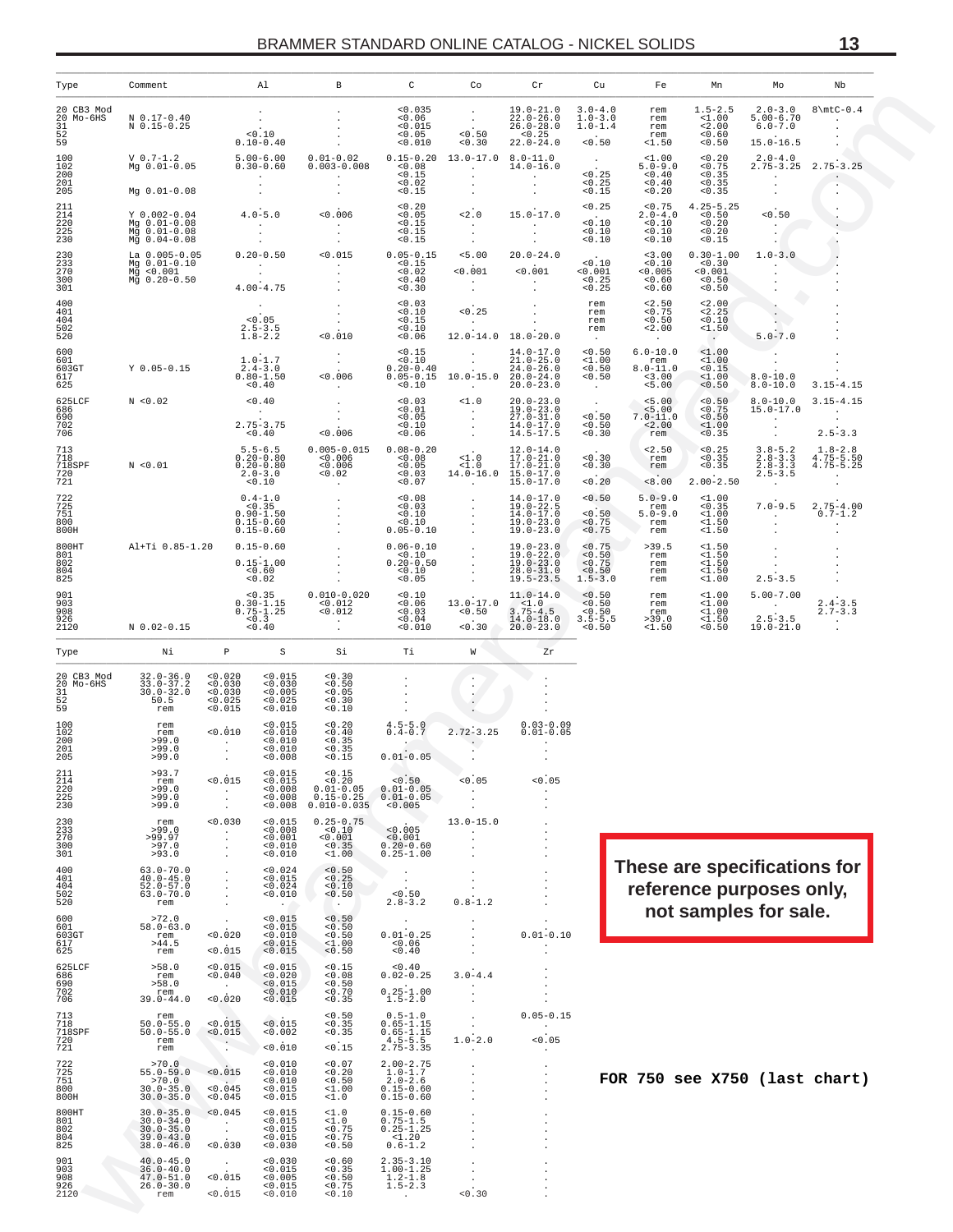| Type                                                                                                | Comment                                                                                                                        |                                                                                                           |                                                                                            |                                                                                                                            |                                                                              |                                                                                      |                                                           |                                                                                   |                                                    |                                                                     |                                                                   |                                                                                   |                                      |
|-----------------------------------------------------------------------------------------------------|--------------------------------------------------------------------------------------------------------------------------------|-----------------------------------------------------------------------------------------------------------|--------------------------------------------------------------------------------------------|----------------------------------------------------------------------------------------------------------------------------|------------------------------------------------------------------------------|--------------------------------------------------------------------------------------|-----------------------------------------------------------|-----------------------------------------------------------------------------------|----------------------------------------------------|---------------------------------------------------------------------|-------------------------------------------------------------------|-----------------------------------------------------------------------------------|--------------------------------------|
|                                                                                                     |                                                                                                                                |                                                                                                           | Al                                                                                         | В                                                                                                                          |                                                                              | C                                                                                    | Co                                                        | Cr                                                                                | Cu                                                 | Fe                                                                  | Mn                                                                | Mo                                                                                | Nb                                   |
| ACI CN-7M<br>ACI CY-40<br>ACI CZ-100<br>ACI HT<br>ACI HT-30                                         |                                                                                                                                |                                                                                                           |                                                                                            |                                                                                                                            |                                                                              | 0.07<br>0.40<br>< 1.00<br>$0.35 - 0.75$<br>$0.25 - 0.35$                             | $\cdot$<br>$\cdot$                                        | $19.0 - 22.0$<br>$14.0 - 17.0$<br>$13.0 - 17.0$<br>$13.0 - 17.0$                  | $3.0 - 4.0$<br><1.25<br>$\cdot$<br>$\cdot$         | rem<br>< 11.0<br>3.00<br>rem<br>rem                                 | < 1.50<br>< 1.50<br>< 1.50<br>2.00<br>< 2.00                      | $2.00 - 3.00$<br>$\cdot$<br>0.50<br>0.50                                          |                                      |
| ACI HT-50<br>ACI HT-50C<br>ACI HU<br>ACI HU-50<br>ACI HW                                            |                                                                                                                                |                                                                                                           |                                                                                            |                                                                                                                            |                                                                              | $0.40 - 0.60$<br>$0.40 - 0.60$<br>$0.35 - 0.75$<br>$0.40 - 0.60$<br>$0.35 - 0.75$    | $\cdot$<br>$\cdot$<br>$\cdot$<br>$\cdot$                  | $15.0 - 19.0$<br>$13.0 - 17.0$<br>$17.0 - 21.0$<br>$17.0 - 21.0$<br>$10.0 - 14.0$ | $\cdot$<br>$\cdot$<br>$\cdot$<br>$\cdot$           | rem<br>rem<br>rem<br>rem<br>rem                                     | < 1.50<br>$\cdot$<br>2.00<br>< 1.50<br>< 2.00                     | 0.50<br>0.50<br>0.50<br>0.50<br>0.50                                              | $0.75 - 1.25$                        |
| ACI HW-50<br>ACI HX<br>ACI HX-50<br>$AF2-1DA$<br>AL-6X                                              | Ta $1-2$ ; B, N, O, Pb limits                                                                                                  |                                                                                                           | $4.20 - 4.80$                                                                              | $0.01 - 0.02$                                                                                                              |                                                                              | $0.40 - 0.60$<br>$0.35 - 0.75$<br>$0.40 - 0.60$<br>$0.30 - 0.35$ 9.50-10.50<br>0.035 | $\ddot{\phantom{a}}$                                      | $10.0 - 14.0$<br>$15.0 - 19.0$<br>$15.0 - 19.0$<br>$11.5 - 12.5$<br>$20.0 - 22.0$ | $\cdot$<br>$\cdot$                                 | rem<br>rem<br>rem<br>$1.00$<br>rem                                  | < 1.50<br>2.00<br><1.50<br>0.10<br>2.00                           | 0.50<br>< 0.50<br>< 0.50<br>$2.50 - 3.50$<br>$6.0 - 7.0$                          |                                      |
| AL-6XN<br>Allcorr<br>Alumel<br>ARMCO 20-45-5<br>Astroloy M                                          | N 0.18-0.25<br>Bi, N, Pb limits                                                                                                |                                                                                                           | < 1.50<br>$1.75 - 2.25$<br>$3.85 - 4.15$                                                   | $0.020 - 0.030$                                                                                                            |                                                                              | 0.030<br>< 0.15<br>< 0.15<br>0.08<br>$0.02 - 0.06$                                   | <12.0<br>$\cdot$<br>$\ddot{\phantom{a}}$<br>$16.0 - 18.0$ | $20.0 - 22.0$<br>$27.0 - 33.0$<br>$18.0 - 22.0$<br>$14.0 - 16.0$                  | $\cdot$<br>$\cdot$<br>0.10                         | rem<br>$\sim$<br>0.50<br>rem<br>< 0.50                              | < 2.00<br>$\rightarrow$<br>$2.00 - 3.00$<br>$3.0 - 7.0$<br>< 0.15 | $6.0 - 7.0$<br>$8.0 - 12.0$<br>$1.5 - 3.0$<br>$4.50 - 5.50$                       | 2.00<br>0.40<br>$\ddot{\phantom{a}}$ |
| $B-2$<br>$B-3$<br>$B-4$<br>$B-10$<br>Be-Ni                                                          | Ni+Mo 94.0-98.0; Ta, V <0.20<br>Be 1.85-2.05                                                                                   |                                                                                                           | < 0.50<br>$0.10 - 0.50$<br>0.5<br>$\cdot$                                                  |                                                                                                                            |                                                                              | 0.02<br>< 0.01<br>< 0.01<br>< 0.01<br>$\cdot$                                        | <1.0<br>3.0<br>2.5<br><1.0<br>$\blacksquare$              | <1.0<br>$1.0 - 3.0$<br>$0.5 - 1.5$<br>$6.0 - 10.0$                                | < 0.20<br>0.50<br>0.50<br>$\cdot$                  | 2.00<br>$1.0 - 3.0$<br>$1.0 - 6.0$<br>$5.0 - 8.0$<br>$\blacksquare$ | < 1.00<br>3.00<br>< 1.50<br>< 1.00<br>$\cdot$                     | $26.0 - 30.0$<br>$27.0 - 32.0$<br>$26.0 - 30.0$<br>$21.0 - 25.0$                  | 0.20<br>$\cdot$<br>$\cdot$           |
| BNi-1<br>BNi-la<br>BNi-2<br>BNi-3<br>BNi-4                                                          | Se <0.005, Other <0.50<br>Se <0.005, Other <0.50<br>Se <0.005, Other <0.50<br>Se <0.005, Other <0.50<br>Se <0.005, Other <0.50 |                                                                                                           | < 0.05<br>< 0.05<br>< 0.05<br>< 0.05<br>< 0.05                                             | $2.75 - 3.50$<br>$2.75 - 3.50$<br>$2.75 - 3.50$<br>$2.75 - 3.50$<br>$1.50 - 2.20$                                          |                                                                              | $0.6 - 0.9$<br>< 0.06<br>0.06<br>0.06<br>0.06                                        | 0.10<br>0.10<br>0.10<br>0.10<br>0.10                      | $13.0 - 15.0$<br>$13.0 - 15.0$<br>$6.0 - 8.0$<br>$\ddot{\phantom{a}}$             | $\cdot$<br>$\cdot$<br>$\sim$<br>$\cdot$<br>$\cdot$ | $4.0 - 5.0$<br>$4.0 - 5.0$<br>$2.5 - 3.5$<br>< 0.50<br>< 1.50       |                                                                   |                                                                                   |                                      |
| BNi-5<br>Bni-5a<br>BNi-5b<br>BNi-6<br>BNi-7                                                         | Se <0.005, Other <0.50<br>Se $< 0.005$<br>Se $< 0.005$<br>Se <0.005, Other <0.50<br>Se <0.005, Other <0.50                     |                                                                                                           | < 0.05<br>< 0.05<br>< 0.05<br>< 0.05<br>< 0.05                                             | 0.03<br>$1.0 - 1.5$<br>$1.0 - 1.6$<br>0.010                                                                                |                                                                              | < 0.10<br>0.10<br>0.06<br>0.01<br>0.08                                               | < 0.10<br>0.10<br><1.0<br>0.10<br>0.10                    | $18.5 - 19.5$<br>$18.5 - 19.5$<br>$14.5 - 15.5$<br>$13.0 - 15.0$                  |                                                    | 0.50<br>$1.00$<br>< 0.20                                            | 0.04                                                              |                                                                                   |                                      |
| BNi-8<br>BNi-9<br>$BNi-10$<br>$BNi-11$<br>$BNi-12$                                                  | Se <0.005, Other <0.50<br>Se <0.005, Other <0.50<br>Se <0.005, Other <0.50<br>Se <0.005, Other <0.50<br>Se < $0.005$           |                                                                                                           | < 0.05<br>< 0.05<br>< 0.05<br>< 0.05<br>< 0.05                                             | $3.25 - 4.00$<br>$2.00 - 3.00$<br>$2.20 - 3.10$<br>0.02                                                                    |                                                                              | 0.10<br>0.06<br>$0.40 - 0.55$<br>$0.30 - 0.50$<br>0.06                               | 0.10<br>0.10<br>< 0.10<br>< 0.10<br>0.10                  | $13.5 - 16.5$<br>$10.0 - 13.0$<br>$9.0 - 11.75$<br>$24.0 - 26.0$                  | $4.0 - 5.0$<br>$\cdot$                             | < 1.50<br>$2.5 - 4.5$<br>$2.5 - 4.5$<br>< 0.20                      | $21.5 - 24.5$                                                     |                                                                                   |                                      |
| $BNi-13$                                                                                            | Se < $0.005$                                                                                                                   |                                                                                                           | < 0.05                                                                                     | $2.75 - 3.50$                                                                                                              |                                                                              | 0.06                                                                                 | 0.10                                                      | $7.0 - 9.0$                                                                       | $2.0 - 3.0$                                        | 0.40                                                                |                                                                   | $1.5 - 2.5$                                                                       | $1.5 - 2.35$                         |
|                                                                                                     |                                                                                                                                |                                                                                                           |                                                                                            |                                                                                                                            |                                                                              |                                                                                      |                                                           |                                                                                   |                                                    |                                                                     |                                                                   |                                                                                   |                                      |
| Type                                                                                                | Νi                                                                                                                             | Р                                                                                                         | S                                                                                          | Si                                                                                                                         | Тi                                                                           | W                                                                                    | . .                                                       | Ζr                                                                                |                                                    |                                                                     |                                                                   |                                                                                   |                                      |
| ACI CN-7M<br>ACI CY-40<br>ACI CZ-100<br>ACI HT<br>ACI HT-30                                         | 27.5–30.5<br>rem<br>rem<br>$33.0 - 37.0$<br>$33.0 - 37.0$                                                                      | 0.040<br>0.040                                                                                            | 0.040<br>0.040                                                                             | < 1.50<br>3.00<br>32.00<br>32.50<br>32.50                                                                                  |                                                                              |                                                                                      |                                                           |                                                                                   |                                                    |                                                                     |                                                                   |                                                                                   |                                      |
| ACI HT-50<br>ACI HT-50C<br>ACI HU<br>ACI HU-50<br>ACI HW                                            | $33.0 - 37.0$<br>$33.0 - 37.0$<br>$37.0 - 41.0$<br>$37.0 - 41.0$<br>$58.0 - 62.0$                                              | 0.040<br>0.040<br>0.040<br>0.040                                                                          | 0.040<br>0.040<br>0.040<br>0.040                                                           | $0.50 - 2.00$<br>2.50<br>$0.50 - 2.00$<br>< 2.50                                                                           |                                                                              |                                                                                      |                                                           |                                                                                   |                                                    |                                                                     |                                                                   |                                                                                   |                                      |
| ACI HW-50<br>ACI HX<br>ACI HX-50<br>$AF2-1DA$<br>AL-6X                                              | $58.0 - 62.0$<br>64.0-68.0<br>64.0-68.0<br>rem<br>$23.5 - 25.5$                                                                | 0.040<br>0.040<br>0.040<br>< 0.015<br>0.030                                                               | 0.040<br>< 0.040<br>0.040<br>< 0.015<br>0.030                                              | $0.50 - 2.00$<br>3.50<br>$0.50 - 2.00$<br>0.10<br>$1.00$                                                                   | $2.75 - 3.25$                                                                | $5.50 - 6.50$                                                                        |                                                           | $0.05 - 0.15$                                                                     |                                                    |                                                                     |                                                                   |                                                                                   |                                      |
| AL-6XN<br>Allcorr<br>Alumel<br>ARMCO 20-45-5<br>Astroloy M                                          | 23.5–25.5<br>rem<br>rem<br>43.0-49.0<br>rem                                                                                    | 0.040<br>$\bullet$<br>< 0.045<br>0.015                                                                    | 0.030<br>$\cdot$<br>0.030<br>0.015                                                         | 1.00<br>$\cdot$<br>$1.60$<br>$1.00$<br>0.20                                                                                | <1.50<br>$3.35 - 3.65$                                                       | < 4.00<br>0.05                                                                       |                                                           | 0.06                                                                              |                                                    |                                                                     |                                                                   | These are specifications for<br>reference purposes only,<br>not samples for sale. |                                      |
| $B-2$<br>$B-3$<br>$B-4$<br>$B-10$<br>Be-Ni                                                          | rem<br>>65.0<br>rem<br>rem<br>rem                                                                                              | 0.040<br>0.030<br>0.040<br>< 0.025                                                                        | 0.030<br>< 0.010<br>0.010<br>0.010                                                         | 0.10<br>0.10<br>0.05<br>0.10                                                                                               | 0.20<br>$0.4 - 0.6$                                                          | 3.00                                                                                 |                                                           | 0.10                                                                              |                                                    |                                                                     |                                                                   |                                                                                   |                                      |
| BNi-1<br>BNi-la<br>$BNi-2$<br>$BNi-3$<br>$BNi-4$<br>BNi-5<br>Bni-5a<br>BNi-5b<br>$BNi-6$<br>$BNi-7$ | rem<br>rem<br>rem<br>rem<br>rem<br>rem<br>rem<br>rem<br>rem<br>rem                                                             | 0.020<br>0.020<br>0.020<br>< 0.020<br>< 0.020<br>0.020<br>0.020<br>0.020<br>$10.0 - 12.0$<br>$9.7 - 10.5$ | 0.020<br>0.020<br>< 0.020<br>0.020<br>< 0.020<br>0.020<br>0.020<br>0.020<br>0.020<br>0.020 | $4.0 - 5.0$<br>$4.0 - 5.0$<br>$4.0 - 5.0$<br>$4.0 - 5.0$<br>$3.0 - 4.0$<br>9.75–10.5<br>$7.0 - 7.5$<br>$7.0 - 7.5$<br>0.10 | 0.05<br>0.05<br>0.05<br>0.05<br>0.05<br>0.05<br>0.05<br>0.05<br>0.05<br>0.05 |                                                                                      |                                                           | 0.05<br>0.05<br>0.05<br>0.05<br>0.05<br>0.05<br>0.05<br>0.05<br>0.05<br>0.05      |                                                    |                                                                     |                                                                   |                                                                                   |                                      |
| $BNi-8$<br>BNi-9<br>$BNi-10$<br>BNi-11<br>$BNi-12$                                                  | rem<br>rem<br>rem<br>rem<br>rem                                                                                                | < 0.020<br>0.020<br>0.020<br>< 0.020<br>$9.0 - 11.0$                                                      | 0.020<br>< 0.020<br>0.020<br>0.020<br>0.020                                                | $6.0 - 8.0$<br>$3.0 - 4.0$<br>$3.25 - 4.25$<br>0.10                                                                        | 0.05<br>0.05<br>0.05<br>0.05<br>0.05                                         | $15.0 - 17.0$<br>11.50-12.75                                                         |                                                           | 0.05<br>0.05<br>0.05<br>0.05<br>0.05                                              |                                                    |                                                                     |                                                                   |                                                                                   |                                      |
| BNi-13                                                                                              | rem                                                                                                                            | 0.020                                                                                                     | < 0.020                                                                                    | $3.8 - 4.8$                                                                                                                | 0.05                                                                         |                                                                                      |                                                           | 0.05                                                                              |                                                    |                                                                     |                                                                   |                                                                                   |                                      |

| Type                                                                                                    | Νi                                                                                | P                                                                                                             | S                                                                                                  | Si                                                                                                                             | Тi                                                                               | W                            | Zr                                                                                       |
|---------------------------------------------------------------------------------------------------------|-----------------------------------------------------------------------------------|---------------------------------------------------------------------------------------------------------------|----------------------------------------------------------------------------------------------------|--------------------------------------------------------------------------------------------------------------------------------|----------------------------------------------------------------------------------|------------------------------|------------------------------------------------------------------------------------------|
| ACI CN-7M<br>ACI CY-40<br>ACI CZ-100<br>ACI HT<br>ACI HT-30                                             | $27.5 - 30.5$<br>rem<br>rem<br>$33.0 - 37.0$<br>$33.0 - 37.0$                     | 0.040<br>< 0.040                                                                                              | 0.040<br>< 0.040                                                                                   | <1.50<br>3.00<br>< 2.00<br>< 2.50<br>< 2.50                                                                                    |                                                                                  |                              |                                                                                          |
| ACI HT-50<br>ACI HT-50C<br>ACI HU<br>ACI HU-50<br>ACI HW                                                | $33.0 - 37.0$<br>$33.0 - 37.0$<br>$37.0 - 41.0$<br>$37.0 - 41.0$<br>$58.0 - 62.0$ | < 0.040<br>0.040<br>0.040<br>< 0.040                                                                          | < 0.040<br>< 0.040<br>0.040<br>0.040                                                               | $0.50 - 2.00$<br>32.50<br>$0.50 - 2.00$<br>32.50                                                                               |                                                                                  |                              |                                                                                          |
| ACI HW-50<br>ACI HX<br>ACI HX-50<br>$AF2-1DA$<br>$AL-6X$                                                | $58.0 - 62.0$<br>$64.0 - 68.0$<br>$64.0 - 68.0$<br>rem<br>$23.5 - 25.5$           | 0.040<br>< 0.040<br>0.040<br>< 0.015<br>0.030                                                                 | < 0.040<br>< 0.040<br>0.040<br>0.015<br>0.030                                                      | $0.50 - 2.00$<br>32.50<br>$0.50 - 2.00$<br>0.10<br>$1.00$                                                                      | 2.75-3.25                                                                        | $5.50 - 6.50$                | $0.05 - 0.15$                                                                            |
| $AL-6XN$<br>Allcorr<br>Alumel<br>ARMCO 20-45-5<br>Astroloy M                                            | $23.5 - 25.5$<br>rem<br>rem<br>$43.0 - 49.0$<br>rem                               | 0.040<br>$\sim$<br>< 0.045<br>< 0.015                                                                         | < 0.030<br>$\mathbf{r}$<br>0.030<br>< 0.015                                                        | <1.00<br>$\sim$<br>$1.60$<br>$1.00$<br>< 0.20                                                                                  | $1.50$<br>$3.35 - 3.65$                                                          | < 4.00<br>0.05               | 0.06                                                                                     |
| $B-2$<br>$B-3$<br>$B-4$<br>$B-10$<br>Be-Ni                                                              | rem<br>>65.0<br>rem<br>rem<br>rem                                                 | < 0.040<br>0.030<br>< 0.040<br>0.025<br>$\ddot{\phantom{0}}$                                                  | 0.030<br>0.010<br>< 0.010<br>0.010                                                                 | 0.10<br>0.10<br>< 0.05<br>0.10<br>$\cdot$                                                                                      | 0.20<br>$\mathbf{r}$<br>$0.4 - 0.6$                                              | 3.00                         | <0.10                                                                                    |
| $BNi-1$<br>BNi-la<br>$BNi-2$<br>$BNi-3$<br>$BNi-4$<br>$BNi-5$<br>Bni-5a<br>BNi-5b<br>$BNi-6$<br>$BNi-7$ | rem<br>rem<br>rem<br>rem<br>rem<br>rem<br>rem<br>rem<br>rem<br>rem                | < 0.020<br>< 0.020<br>< 0.020<br>< 0.020<br>0.020<br>0.020<br>0.020<br>0.020<br>$10.0 - 12.0$<br>$9.7 - 10.5$ | < 0.020<br>< 0.020<br>< 0.020<br>< 0.020<br>< 0.020<br>0.020<br>0.020<br>0.020<br>< 0.020<br>0.020 | $4.0 - 5.0$<br>$4.0 - 5.0$<br>$4.0 - 5.0$<br>$4.0 - 5.0$<br>$3.0 - 4.0$<br>$9.75 - 10.5$<br>$7.0 - 7.5$<br>$7.0 - 7.5$<br>0.10 | < 0.05<br>0.05<br>0.05<br>< 0.05<br>0.05<br>0.05<br>0.05<br>0.05<br>0.05<br>0.05 |                              | < 0.05<br>< 0.05<br>< 0.05<br>< 0.05<br>0.05<br>< 0.05<br>0.05<br>0.05<br>< 0.05<br>0.05 |
| $BNi-8$<br>$BNi-9$<br>$BNi-10$<br>$BNi-11$<br>$BNi-12$                                                  | rem<br>rem<br>rem<br>rem<br>rem                                                   | < 0.020<br>0.020<br>< 0.020<br>0.020<br>$9.0 - 11.0$                                                          | < 0.020<br>0.020<br>< 0.020<br>0.020<br>0.020                                                      | $6.0 - 8.0$<br>$3.0 - 4.0$<br>$3.25 - 4.25$<br>0.10                                                                            | 0.05<br>0.05<br>< 0.05<br>0.05<br>0.05                                           | $15.0 - 17.0$<br>11.50-12.75 | < 0.05<br>0.05<br>< 0.05<br>0.05<br>0.05                                                 |
| $BNi-13$                                                                                                | rem                                                                               | < 0.020                                                                                                       | 0.020                                                                                              | $3.8 - 4.8$                                                                                                                    | < 0.05                                                                           |                              | 0.05                                                                                     |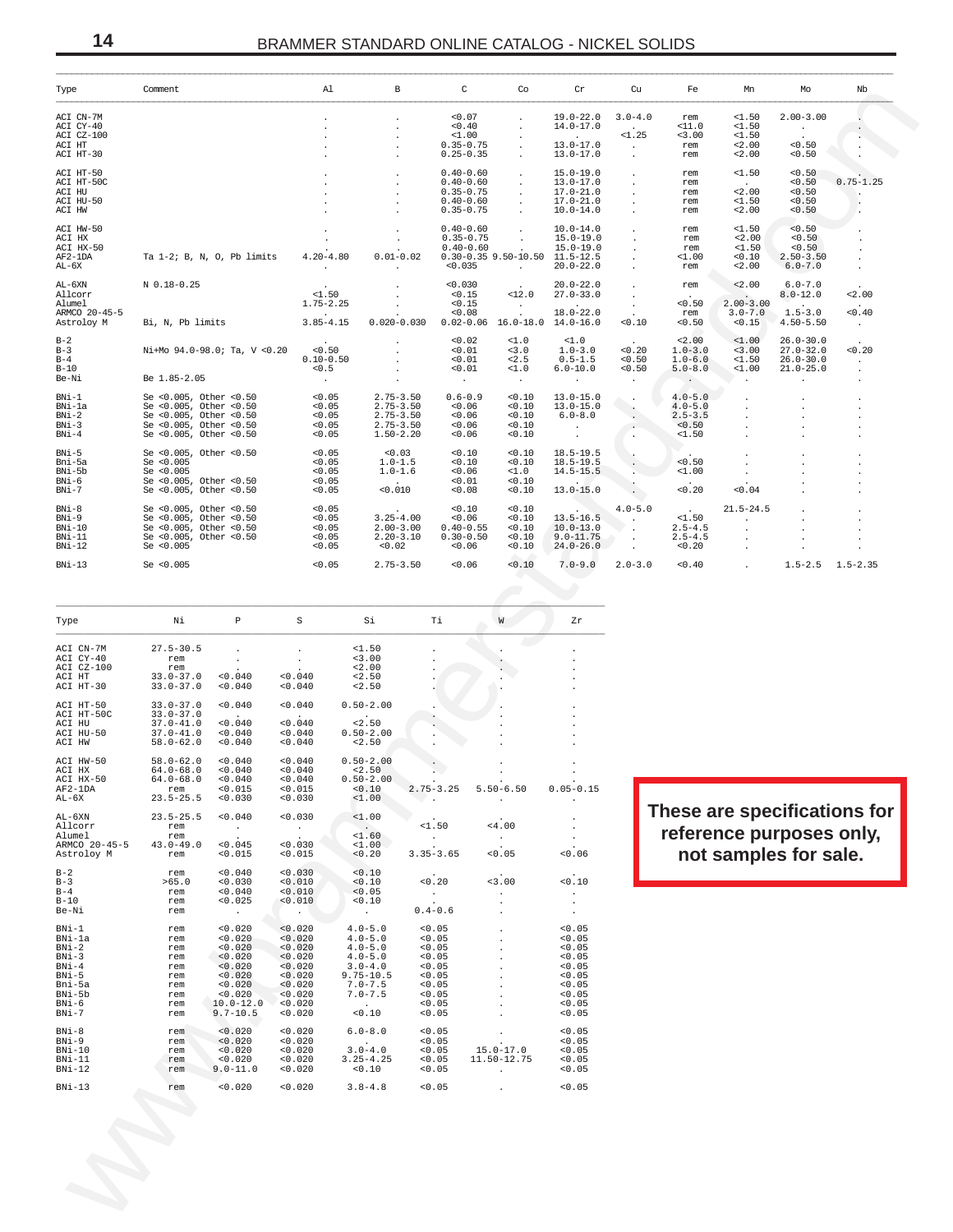| Type                                                             | Comment                                                          |                                                                 | Al                                                   | В                                                                  |                                                    | C                                                                               | Co                                                            | Cr                                                                              | Cu                                                 | Fe                                                                  | Mn                                                | Mo                                                                                | Nb                                    |
|------------------------------------------------------------------|------------------------------------------------------------------|-----------------------------------------------------------------|------------------------------------------------------|--------------------------------------------------------------------|----------------------------------------------------|---------------------------------------------------------------------------------|---------------------------------------------------------------|---------------------------------------------------------------------------------|----------------------------------------------------|---------------------------------------------------------------------|---------------------------------------------------|-----------------------------------------------------------------------------------|---------------------------------------|
| Comm.Pure Ni<br>Comm.Pure Ni<br>Creusot UR SB 8<br>CT15C<br>D979 | Mq < 0.005<br>Mg, N <0.001; O <0.025<br>N 0.17-0.25<br>Zr < 0.05 |                                                                 | < 0.001<br>$\ddot{\phantom{a}}$<br>$0.75 - 1.30$     | $0.008 - 0.015$                                                    |                                                    | 0.02<br>0.006<br>< 0.020<br>$0.05 - 0.15$<br>0.08                               | 0.10<br>$\cdot$<br>$\cdot$<br>$\cdot$                         | < 0.005<br>< 0.001<br>$24.0 - 26.0$<br>$19.0 - 21.0$<br>$14.0 - 16.0$           | 0.01<br>0.02<br>$1.0 - 2.0$                        | 0.05<br>< 0.015<br>rem<br>rem<br>rem                                | 0.003<br>0.001<br>2.00<br>$0.15 - 1.50$<br>< 0.75 | $4.7 - 5.7$<br>$3.75 - 4.50$                                                      | $0.50 - 1.50$<br>$\cdot$              |
| Eatonite<br>Eatonite 3<br>Eatonite 5<br>ER330<br>ERNi-Cl         | Other <1.00                                                      |                                                                 |                                                      |                                                                    |                                                    | 2.4<br>$1.80 - 2.20$<br>$1.80 - 2.20$<br>$0.18 - 0.25$<br>$1.00$                | 10.0<br>$\cdot$<br>$\cdot$<br>$\cdot$<br>$\cdot$              | 29.0<br>$28.0 - 30.0$<br>$28.0 - 30.0$<br>$15.0 - 17.0$                         | $\cdot$<br>< 0.75<br>4.00                          | 56.50<br>$1.0 - 8.0$<br>$1.0 - 8.0$<br>rem<br>< 4.00                | <1.00<br>$1.00$<br>$1.0 - 2.5$<br>< 2.50          | $4.0 - 6.0$<br>$7.0 - 9.0$<br>< 0.75                                              |                                       |
| ERNiCr-6<br>ERNiCr-A<br>ERNiCr-C<br>ERNiCr-C<br>ERNiCr-D         | Pb < 0.010<br>Se $< 0.005$<br>Se $< 0.005$<br>Se < 0.005         |                                                                 | 0.40<br>$\ddot{\phantom{0}}$<br>$\ddot{\phantom{0}}$ | $2.00 - 3.00$<br>$2.00 - 4.00$<br>$2.50 - 4.50$<br>$0.35 - 0.60$   |                                                    | $0.08 - 0.15$<br>$0.30 - 0.60$<br>$0.40 - 0.80$<br>$0.50 - 1.00$<br>$0.6 - 1.1$ | <1.50<br><1.25<br>$1.0$<br>0.10                               | $19.0 - 21.0$<br>$8.0 - 14.0$<br>$10.0 - 16.0$<br>$12.0 - 18.0$<br>$8.0 - 12.0$ | < 0.50<br>$\cdot$<br>$\cdot$<br>$\cdot$<br>$\cdot$ | 32.00<br>$1.25 - 3.25$<br>$3.0 - 5.0$<br>$3.5 - 5.5$<br>$1.0 - 5.0$ | $1.00$                                            |                                                                                   |                                       |
| ERNiCr-E<br>ERNiCrMo-5A<br>ERNi-Cu-8<br>ERNiFeMn-Cl<br>ERNIiMo-8 | $Sn$ $0.5-0.9$<br>V < 0.40<br>Pb < 0.010<br>Other $< 1.00$       |                                                                 | $2.0 - 4.0$<br>$1.00$<br>$\blacksquare$              | $0.7 - 1.4$                                                        |                                                    | $0.1 - 0.5$<br>< 0.12<br>< 0.25<br>0.50<br>0.10                                 | 0.10<br>$\cdot$<br>$\cdot$<br>$\cdot$<br>$\ddot{\phantom{a}}$ | $15.-20.$<br>$14 - 18$<br>$0.5 - 3.5$                                           | $\cdot$<br>$\cdot$<br>rem<br>32.50<br>0.50         | $3.5 - 7.5$<br>$4.0 - 7.0$<br>2.00<br>rem<br>$\cdot$                | <1.00<br>< 1.50<br>$10.0 - 14.0$<br><1.00         | $14 - 18$<br>$18.0 - 21.0$                                                        |                                       |
| ERNiMo-9<br>Filler 72<br>FM 52<br>FM60<br>FM61                   | Other $< 0.50$<br>Al+Ti <1.50                                    |                                                                 | $1.00$<br><1.10<br>$1.25$<br><1.50                   |                                                                    |                                                    | 0.10<br>$0.01 - 0.10$<br>0.04<br>0.15<br>< 0.15                                 |                                                               | $42.0 - 46.0$<br>$28.0 - 31.5$                                                  | $0.3 - 1.3$<br>0.50<br>0.30<br>rem<br>< 0.25       | 0.50<br>$7.0 - 11.0$<br>< 2.50<br>$1.00$                            | $1.00$<br>< 0.20<br>$1.00$<br>4.00<br>$1.00$      | $19.0 - 22.0$<br>0.50                                                             | 0.10                                  |
| FM65<br>FM69<br><b>FM82</b><br>FM92                              |                                                                  |                                                                 | 0.20<br>$0.40 - 1.00$                                |                                                                    |                                                    | 0.05<br>0.08<br>0.10<br>0.08                                                    |                                                               | $19.5 - 23.5$<br>$14.0 - 17.0$<br>$18.0 - 22.0$<br>$14.0 - 17.0$                | $1.5 - 3.0$<br>0.50<br>0.50<br>0.50                | >22.0<br>$5.0 - 9.0$<br>< 3.00<br>< 8.00                            | <1.00<br><1.00<br>$2.5 - 3.5$<br>$2.00 - 2.75$    | $2.5 - 3.5$<br>>70.0                                                              | $0.7 - 1.2$<br>$2.0 - 3.0$<br>$\cdot$ |
| Type                                                             | Νi                                                               | $\, {\mathbb P}$                                                | S                                                    | Si                                                                 | Тi                                                 |                                                                                 | W                                                             |                                                                                 |                                                    |                                                                     |                                                   |                                                                                   |                                       |
| Comm.Pure Ni<br>Comm.Pure Ni<br>Creusot UR SB 8<br>CT15C<br>D979 | >99.9<br>rem<br>$24.0 - 26.0$<br>$31.0 - 34.0$<br>$42.0 - 48.0$  | < 0.025<br>0.030<br>< 0.015                                     | 0.003<br>< 0.0008<br>0.010<br>0.030<br>0.015         | 0.005<br>0.001<br>0.50<br>$0.50 - 1.50$<br>< 0.75                  | 0.005<br>$2.70 - 3.30$                             |                                                                                 | $3.75 - 4.50$                                                 |                                                                                 |                                                    |                                                                     |                                                   |                                                                                   |                                       |
| Eatonite<br>Eatonite 3<br>Eatonite 5<br>ER330<br>ERNi-Cl         | 39.0<br>rem<br>rem<br>$34.0 - 37.0$<br>rem                       | < 0.030<br>0.030<br>0.030<br>$\cdot$                            | < 0.030<br>0.030<br>0.030<br>0.030                   | 0.70<br>$0.8 - 1.2$<br>$0.80 - 1.20$<br>$0.30 - 0.65$<br>< 0.75    |                                                    |                                                                                 | 15.0                                                          |                                                                                 |                                                    |                                                                     |                                                   |                                                                                   |                                       |
| ERNiCr-6<br>ERNiCr-A<br>ERNiCr-C<br>ERNiCr-C<br>ERNiCr-D         | >75.0<br>rem<br>rem<br>rem<br>rem                                | 0.030<br>$\cdot$                                                | 0.015<br>$\cdot$<br>$\cdot$<br>$\cdot$<br>$\cdot$    | 0.30<br>$1.25 - 3.25$<br>$3.0 - 5.0$<br>$3.5 - 5.5$<br>$4.0 - 6.6$ | $0.15 - 0.50$                                      |                                                                                 | $\ddot{\phantom{0}}$<br>$\Box$<br>$1.0 - 3.0$                 |                                                                                 |                                                    |                                                                     |                                                   | These are specifications for<br>reference purposes only,<br>not samples for sale. |                                       |
| ERNiCr-E<br>ERNiCrMo-5A<br>ERNi-Cu-8<br>ERNiFeMn-Cl<br>ERNIiMo-8 | $\cdot$<br>rem<br>$63.0 - 70.0$<br>$35.0 - 45.0$<br>>60.0        | 0.030<br>< 0.015                                                | $\cdot$<br>< 0.015<br>0.030<br>< 0.015               | $5.5 - 8.0$<br>$1.00$<br>1.00<br>$1.00$<br>0.50                    | $0.25 - 1.00$                                      |                                                                                 | $0.5 - 1.5$<br>$3.0 - 5.0$<br>$\cdot$<br>$2.0 - 4.0$          |                                                                                 |                                                    |                                                                     |                                                   |                                                                                   |                                       |
| ERNiMo-9<br>Filler 72<br>FM 52<br>FM60<br>FM61                   | >65.0<br>rem<br>rem<br>$62.0 - 69.0$<br>>93.0                    | < 0.015<br>0.020<br>0.020<br>0.030                              | < 0.015<br>< 0.015<br>0.015<br>0.015<br>< 0.015      | 0.50<br>0.20<br>< 0.50<br>$1.25$<br>< 0.75                         | $0.3 - 1.0$<br><1.00<br>$1.5 - 3.0$<br>$2.0 - 3.5$ |                                                                                 | $2.0 - 4.0$                                                   |                                                                                 |                                                    |                                                                     |                                                   |                                                                                   |                                       |
| FM65<br>FM69<br><b>FM82</b><br>FM92                              | $38.0 - 46.0$<br>>67.0<br>>67.0                                  | 0.030<br>0.030<br>$\begin{array}{c} 0.030 \\ 0.030 \end{array}$ | 0.030<br>< 0.015<br>< 0.015<br>< 0.015               | $< 0.50$<br>$< 0.50$<br>$< 0.50$<br>$< 0.35$                       | $0.60-1.2$<br>2.00-2.75<br>< 0.75<br>$2.50 - 3.50$ |                                                                                 |                                                               |                                                                                 |                                                    |                                                                     |                                                   |                                                                                   |                                       |
|                                                                  |                                                                  |                                                                 |                                                      |                                                                    |                                                    |                                                                                 |                                                               |                                                                                 |                                                    |                                                                     |                                                   |                                                                                   |                                       |
|                                                                  |                                                                  |                                                                 |                                                      |                                                                    |                                                    |                                                                                 |                                                               |                                                                                 |                                                    |                                                                     |                                                   |                                                                                   |                                       |
|                                                                  |                                                                  |                                                                 |                                                      |                                                                    |                                                    |                                                                                 |                                                               |                                                                                 |                                                    |                                                                     |                                                   |                                                                                   |                                       |
|                                                                  |                                                                  |                                                                 |                                                      |                                                                    |                                                    |                                                                                 |                                                               |                                                                                 |                                                    |                                                                     |                                                   |                                                                                   |                                       |
|                                                                  |                                                                  |                                                                 |                                                      |                                                                    |                                                    |                                                                                 |                                                               |                                                                                 |                                                    |                                                                     |                                                   |                                                                                   |                                       |
|                                                                  |                                                                  |                                                                 |                                                      |                                                                    |                                                    |                                                                                 |                                                               |                                                                                 |                                                    |                                                                     |                                                   |                                                                                   |                                       |
|                                                                  |                                                                  |                                                                 |                                                      |                                                                    |                                                    |                                                                                 |                                                               |                                                                                 |                                                    |                                                                     |                                                   |                                                                                   |                                       |

| Type                                                             | Νi                                                              | P                                                        | S                                                    | Si                                                                 | Тi                                                       | W                                         |
|------------------------------------------------------------------|-----------------------------------------------------------------|----------------------------------------------------------|------------------------------------------------------|--------------------------------------------------------------------|----------------------------------------------------------|-------------------------------------------|
| Comm.Pure Ni<br>Comm.Pure Ni<br>Creusot UR SB 8<br>CT15C<br>D979 | >99.9<br>rem<br>$24.0 - 26.0$<br>$31.0 - 34.0$<br>$42.0 - 48.0$ | < 0.025<br>< 0.030<br>< 0.015                            | < 0.003<br>< 0.0008<br>< 0.010<br>< 0.030<br>< 0.015 | < 0.005<br>< 0.001<br>< 0.50<br>$0.50 - 1.50$<br>< 0.75            | < 0.005<br>$2.70 - 3.30$                                 | $3.75 - 4.50$                             |
| Eatonite<br>Eatonite 3<br>Eatonite 5<br>ER330<br>ERNi-Cl         | 39.0<br>rem<br>rem<br>$34.0 - 37.0$<br>rem                      | 0.030<br>< 0.030<br>< 0.030<br>$\sim$                    | 0.030<br>< 0.030<br>< 0.030<br>< 0.030               | 0.70<br>$0.8 - 1.2$<br>$0.80 - 1.20$<br>$0.30 - 0.65$<br>< 0.75    |                                                          | 15.0                                      |
| ERNiCr-6<br>ERNiCr-A<br>ERNiCr-C<br>ERNiCr-C<br>ERNiCr-D         | >75.0<br>rem<br>rem<br>rem<br>rem                               | < 0.030                                                  | < 0.015                                              | 0.30<br>$1.25 - 3.25$<br>$3.0 - 5.0$<br>$3.5 - 5.5$<br>$4.0 - 6.6$ | $0.15 - 0.50$                                            | $1.0 - 3.0$                               |
| ERNiCr-E<br>ERNiCrMo-5A<br>ERNi-Cu-8<br>ERNiFeMn-Cl<br>ERNIiMo-8 | rem<br>$63.0 - 70.0$<br>$35.0 - 45.0$<br>>60.0                  | < 0.030<br>< 0.015                                       | < 0.015<br>< 0.030<br>< 0.015                        | $5.5 - 8.0$<br>$1.00$<br><1.00<br>$1.00$<br>< 0.50                 | $0.25 - 1.00$                                            | $0.5 - 1.5$<br>$3.0 - 5.0$<br>$2.0 - 4.0$ |
| $FRN$ i Mo-9<br>Filler 72<br>FM 52<br>FM60<br>FM61               | >65.0<br>rem<br>rem<br>$62.0 - 69.0$<br>>93.0                   | < 0.015<br>< 0.020<br>$\mathbf{r}$<br>< 0.020<br>< 0.030 | < 0.015<br>< 0.015<br>< 0.015<br>< 0.015<br>< 0.015  | < 0.50<br>< 0.20<br>< 0.50<br><1.25<br>< 0.75                      | $0.3 - 1.0$<br>< 1.00<br>$1.5 - 3.0$<br>$2.0 - 3.5$      | $2.0 - 4.0$                               |
| FM65<br>FM69<br><b>FM82</b><br><b>FM92</b>                       | $38.0 - 46.0$<br>$\sim$<br>>67.0<br>>67.0                       | < 0.030<br>< 0.030<br>< 0.030<br>< 0.030                 | < 0.030<br>< 0.015<br>< 0.015<br>< 0.015             | < 0.50<br>< 0.50<br>< 0.50<br>< 0.35                               | $0.60 - 1.2$<br>$2.00 - 2.75$<br>< 0.75<br>$2.50 - 3.50$ |                                           |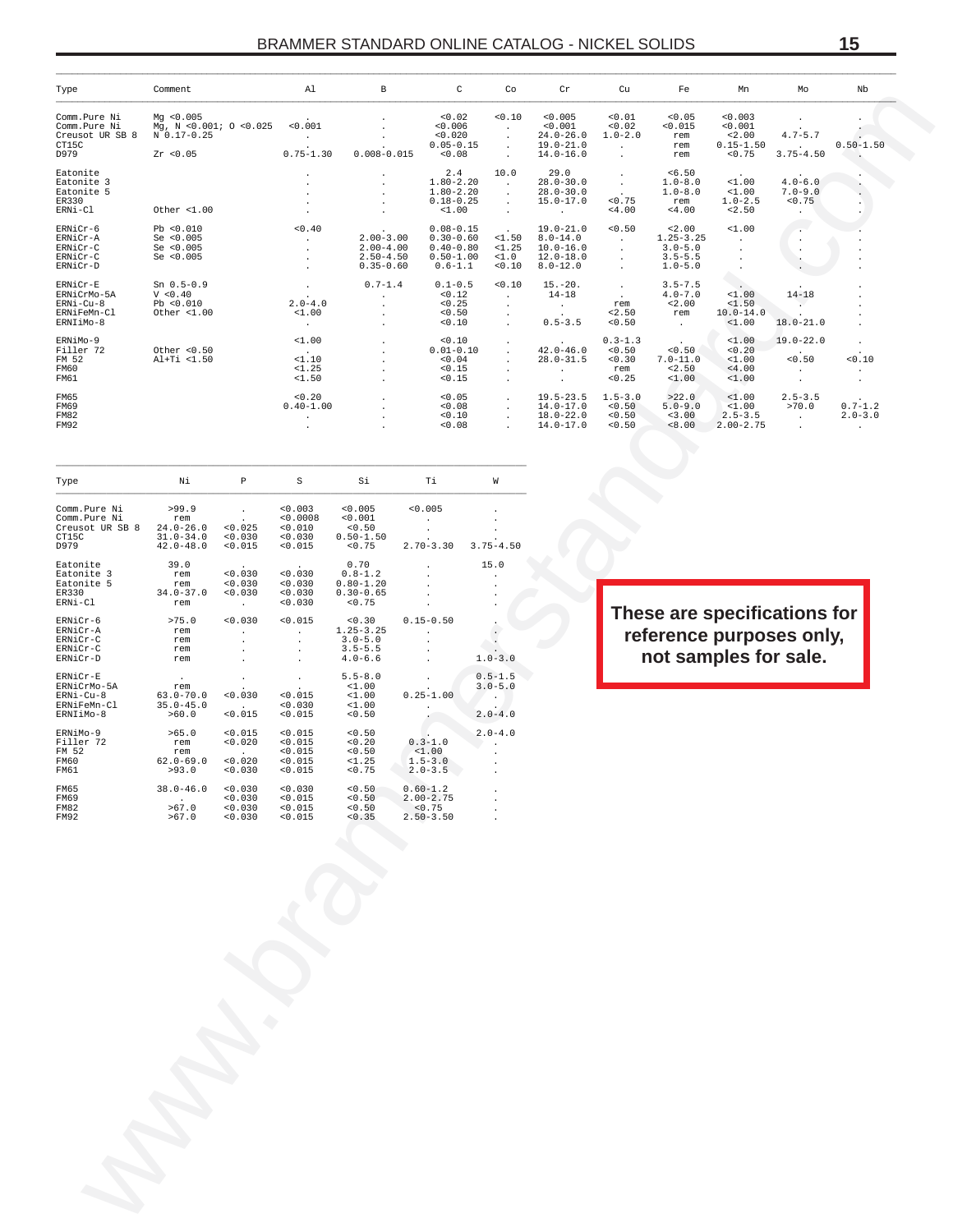# **16** BRAMMER STANDARD ONLINE CATALOG - NICKEL SOLIDS \_\_\_\_\_\_\_\_\_\_\_\_\_\_\_\_\_\_\_\_\_\_\_\_\_\_\_\_\_\_\_\_\_\_\_\_\_\_\_\_\_\_\_\_\_\_\_\_\_\_\_\_\_\_\_\_\_\_\_\_\_\_\_\_\_\_\_\_\_\_\_\_\_\_\_\_\_\_\_\_\_\_\_\_\_\_\_\_\_\_\_\_\_\_\_\_\_\_\_\_\_\_\_\_\_\_\_\_\_\_\_\_\_\_\_\_\_\_\_\_\_\_\_\_\_\_\_\_\_\_\_\_\_\_\_\_\_\_\_\_\_\_\_\_\_\_\_\_\_\_\_\_\_

| Type                                                                                                                                                                                                                                                                                                                                                                                                                      | Comment                                                                                                    |                                                                                           |                                                                      | Al                                                                         | B                                                                            | $\mathsf{C}$                                                                                                                                                                                                                                                          | Co                                                                                                                                                                                                 | Cr                                                                                                                                           | Cu                                                                                     | Fe                                                                                                                  | Mn                                                                       | Mo                                                                                                           |  |
|---------------------------------------------------------------------------------------------------------------------------------------------------------------------------------------------------------------------------------------------------------------------------------------------------------------------------------------------------------------------------------------------------------------------------|------------------------------------------------------------------------------------------------------------|-------------------------------------------------------------------------------------------|----------------------------------------------------------------------|----------------------------------------------------------------------------|------------------------------------------------------------------------------|-----------------------------------------------------------------------------------------------------------------------------------------------------------------------------------------------------------------------------------------------------------------------|----------------------------------------------------------------------------------------------------------------------------------------------------------------------------------------------------|----------------------------------------------------------------------------------------------------------------------------------------------|----------------------------------------------------------------------------------------|---------------------------------------------------------------------------------------------------------------------|--------------------------------------------------------------------------|--------------------------------------------------------------------------------------------------------------|--|
| Hastelloy C-4<br>Hastelloy C-22 V < 0.35<br>Hastelloy C-276 $V < 0.35$                                                                                                                                                                                                                                                                                                                                                    |                                                                                                            |                                                                                           |                                                                      | $\sim$ $-$<br>$\sim$<br>$\sim$<br>$\sim$<br>$\sim$ 100 $\mu$               | $\sim$<br>$\sim$<br>$\sim$<br>$\sim$<br>$\sim$                               | $< 0.12$<br>$< 0.08$<br>< 0.015<br>< 0.015<br>< 0.02                                                                                                                                                                                                                  | < 2.5                                                                                                                                                                                              | $2.5$ $2.5$ $3.5$ $-1.00$<br>$-2.5$ $14.5-16.5$<br>$-2.0$ $14.0-18.0$<br>$-2.5$ $20.0-22.5$<br>$-16.5$<br>$14.5 - 16.5$                      | $\frac{1}{2}$ , $\frac{1}{2}$<br>3.00<br>$\sim 100$ km s $^{-1}$<br>$\sim$             | < 6.00<br>$4.0 - 7.0$<br><b>Contact Contact</b><br>$2.0 - 6.0$<br>$4.0 - 7.0$                                       | $1.00$<br>$1.00$<br>$1.00$<br>< 0.50                                     | $26.0 - 33.0$<br>$15.0 - 17.0$<br>$14.0-17.0$<br>$12.5-14.5$<br>$<1.00$ 15.0-17.0                            |  |
| Hastelloy C-2000<br>Hastelloy F<br>Hastelloy G<br>Hastelloy G-2<br>Hastelloy G-3                                                                                                                                                                                                                                                                                                                                          | $Nb+Ta < 0.50$                                                                                             |                                                                                           | < 0.50                                                               | $\sim 100$ km s $^{-1}$<br>$\blacksquare$<br>$\sim$                        | $\sim$<br>$\sim$<br>$\sim$<br>$\sim$                                         | < 0.010<br>< 0.05<br>< 0.05<br>< 0.03<br>< 0.015                                                                                                                                                                                                                      | < 2.0<br>< 2.5<br>< 2.5<br>$\sim 100$ km s $^{-1}$<br>< 5.0                                                                                                                                        | $22.0 - 24.0$<br>$21.0 - 23.0$<br>$21.0 - 23.5$<br>$23.0 - 26.0$<br>$21.0 - 23.5$                                                            | $1.3 - 1.9$<br><b>Contract Contract</b><br>$1.5 - 2.5$<br>$0.7 - 1.2$                  | < 3.00<br>rem<br>rem<br>$1.5 - 2.5$ $18.0 - 21.0$                                                                   | $18.0 - 21.0$ $1.0 - 2.0$<br>$1.00$<br>$1.00$                            | $< 0.50$ 15.0-17.0<br>$1.0 - 2.0$ 5.5-7.5<br>$5.5 - 7.5$<br>$5.0 - 7.0$<br>$6.0 - 8.0$                       |  |
| Hastelloy G-30<br>Hastelloy G-50<br>Hastelloy H-9M<br>Hastelloy N<br>Hastelloy S                                                                                                                                                                                                                                                                                                                                          | V < 0.50<br>La 0.01-0.10                                                                                   |                                                                                           |                                                                      | $\sim$ $\sim$<br>$\frac{1}{2}$ .<br>$-0.50$<br>0.10-0.50                   | $\sim 10^{-11}$<br>$\langle \sigma_{\rm{eff}} \rangle$<br>< 0.010<br>< 0.015 | $< 0.03$<br>$< 0.015$<br>$< 0.03$<br>$0.04 - 0.08$<br>< 0.02                                                                                                                                                                                                          | < 5.00                                                                                                                                                                                             | $28.0 - 31.5$<br>$2.5$ 19.0-21.0 <0.50<br>$5.5$ 2.5 19.0-21.0 <0.50<br>$5.0$ 20.5-23.0 .<br>$0.20$ 6.0-8.0 <0.35<br>$5.2$ .0 14.5-17.0 <0.35 | < 0.50                                                                                 | $1.0 - 2.4$ 13.0-17.0<br>$15.0 - 20.0$ <1.00<br>$17.0 - 20.0$                                                       | $1.00$                                                                   | $-4.0 - 6.0$<br>$8.0 - 10.0$<br>$8.0 - 10.0$<br>$5.00$ $1.00$ $15.0-18.0$<br>$-3.00$ $0.30-1.00$ $14.0-16.5$ |  |
| Hastelloy W<br>Hastelloy X<br>Haynes 20 Mod<br>Haynes 230<br>Haynes 242                                                                                                                                                                                                                                                                                                                                                   | V < 0.60<br>La < 0.050                                                                                     | $0.20 - 0.50$                                                                             |                                                                      | <b>Contract Contract</b><br>$\frac{1}{2}$ .<br>< 0.50                      |                                                                              | < 0.12<br>$\begin{array}{ccc} \cdot & \cdot & \cdot & 0.12 \\ \cdot & \cdot & \cdot & 0.05 - 0.15 \\ \cdot & \cdot & \cdot & 0.05 \end{array}$<br>$\begin{array}{cc} . & . & . & . & . & . \\ 0.003 & 0.05-0.15 & . & . & . \\ 0.006 & 0.003 & . & . & . \end{array}$ |                                                                                                                                                                                                    | $4.00 - 6.00$<br>$0.5 - 2.5$ 20.5-23.0<br>$-3.0$<br>$-3.0$<br>$-1.0$<br>$-20.0-24.0$<br>$-1.0$<br>$-9.0$<br>$20.0 - 24.0$                    | $\frac{1}{2}$ .<br>< 0.50<br>< 0.50                                                    | $4.0 - 7.0$<br>$17.0 - 20.0$ <1.00<br>$\begin{array}{c}\n \text{rem} \\  \times 3.00 \\  \times 2.00\n \end{array}$ | $1.00$<br>< 2.50<br>< 0.80                                               | $23.0 - 26.0$<br>$8.0 - 10.0$<br>$4.0 - 6.0$<br>$0.3 - 1.0$ $1.0 - 3.0$<br>$24.0 - 26.0$                     |  |
| HL<br>HL-30<br>HL-40<br>HP<br>HR-120                                                                                                                                                                                                                                                                                                                                                                                      | N 0.15-0.30                                                                                                |                                                                                           |                                                                      | $\sim$<br>$\sim 10^{-11}$<br>$\sim 100$ km s $^{-1}$<br>$< 0.40$ $< 0.010$ | <b>Allen</b><br>$\sim 100$<br>$\sim 100$ km s $^{-1}$                        |                                                                                                                                                                                                                                                                       | $\begin{array}{cccc} 0.20-0.60 & . & . & 28.0-32.0 \\ 0.25-0.35 & . & . & 28.0-32.0 \\ 0.35-0.45 & . & . & 28.0-32.0 \\ 0.35-0.75 & . & . & 24.0-28.0 \\ 0.02-0.1 & < 3.0 & 23.0-27.0 \end{array}$ |                                                                                                                                              | 슨<br>$\mathbb{R}^n$<br>< 0.50                                                          | rem<br>rem<br>rem<br>rem<br>rem<br>$\overline{r}$ rem                                                               | $< 2.00$<br>$< 1.50$<br>$< 1.50$<br>$< 2.00$<br>$< 1.50$                 | < 0.50<br>< 0.50<br>< 0.50<br>< 0.50<br>< 2.50                                                               |  |
| HR-160<br>НT<br>$HT - 30$<br>INCO 032<br>Inconle FM62                                                                                                                                                                                                                                                                                                                                                                     |                                                                                                            |                                                                                           |                                                                      | $\sim$ 100 $\mu$<br>$\sim$                                                 | <b>Contract</b><br>$\sim$<br>$\sim$<br>$\sim$                                | $0.25 - 0.35$<br>< 0.03<br>< 0.035                                                                                                                                                                                                                                    | $-1.15$<br>$0.35-0.75$<br>$0.25-0.35$<br>$0.25-0.35$<br>$0.35$<br>$\sim 100$<br>$\sim 100$<br>$\sim 100$                                                                                           | $15.0 - 19.0$<br>$13.0 - 17.0$<br>$20.0 - 23.0$<br>$14.0 - 17.0$                                                                             | $\mathcal{L}(\mathcal{A})$<br><b>A</b><br><b>CONTRACT</b><br>< 0.50                    | $\lt3.50$<br>rem<br>rem<br>rem<br>$6.0 - 10.0$                                                                      | $1.50$<br>< 2.00<br>< 2.00<br>$1.00$<br>$1.00$                           | $1.0$<br>< 0.50<br>$4.0 - 5.0$<br><b>Contractor</b>                                                          |  |
| JS 700<br>K500<br>M220C<br>M252<br>MA754                                                                                                                                                                                                                                                                                                                                                                                  | Pb < $0.005$ , Sn < $0.035$<br>Be 1.80-2.30<br>Y203 0.5-0.7                                                |                                                                                           |                                                                      | $2.30 - 3.15$<br><b>Contractor</b>                                         | $\sim$<br>$\mathcal{L}^{\text{max}}$<br>$0.20 - 0.50$                        | < 0.04<br>< 0.25<br>$0.30 - 0.50$<br>< 0.05                                                                                                                                                                                                                           | $\sim 10^{-1}$<br>$0.75-1.25$ $0.003-0.01$ $0.10-0.20$ $9.0-11.0$ $18.0-20.0$<br><b>Contract Contract</b>                                                                                          | $19.0 - 23.0$<br>$19.0 - 23.0$                                                                                                               | < 0.50<br>rem<br>$\sim 10^{-11}$<br>$\sim 100$ km s $^{-1}$<br>$\sim 100$ km s $^{-1}$ | rem<br>< 2.00<br><b>Contractor</b><br>< 5.00<br>< 2.50                                                              | < 2.00<br>$1.50$<br>$\sim 100$ km s $^{-1}$<br>0.50<br><b>Contractor</b> | $4.3 - 5.0$<br>$\alpha$ , $\alpha$ , $\alpha$ , $\alpha$<br>$9.0 - 10.5$<br><b>Contractor</b>                |  |
| MAR-M-Alloy<br>MAT21                                                                                                                                                                                                                                                                                                                                                                                                      |                                                                                                            |                                                                                           |                                                                      |                                                                            |                                                                              |                                                                                                                                                                                                                                                                       |                                                                                                                                                                                                    | $18.0 - 20.0$                                                                                                                                | $1.00$                                                                                 | $< 0.10$ $< 1.00$<br>< 0.50                                                                                         | < 0.20                                                                   | $2.25 - 2.75$<br>$< 0.50$ 18.0-20.0                                                                          |  |
| Type                                                                                                                                                                                                                                                                                                                                                                                                                      | Nb Ni                                                                                                      |                                                                                           |                                                                      |                                                                            | P S Si                                                                       | Ta                                                                                                                                                                                                                                                                    | $T$ i                                                                                                                                                                                              | W                                                                                                                                            | Zr                                                                                     |                                                                                                                     |                                                                          |                                                                                                              |  |
| Hastelloy B<br>Hastelloy C<br>Hastelloy C-4<br>Name C-22<br>Hastelloy C-22<br>Hastelloy C-276                                                                                                                                                                                                                                                                                                                             | $\mathcal{L}^{\text{max}}_{\text{max}}$ , $\mathcal{L}^{\text{max}}_{\text{max}}$                          | . rem<br>. rem<br>. rem<br>. rem<br>rem                                                   | < 0.040<br>< 0.040<br>0.040<br>0.020<br>< 0.030                      | < 0.030<br>0.030<br>0.030<br>< 0.020<br>< 0.030                            | $1.00$<br>$1.00$<br>0.08<br>< 0.08<br>0.08                                   | $\cdot$<br>$\cdot$                                                                                                                                                                                                                                                    | < 0.70<br>$\cdot$<br>$\sim$ $\sim$                                                                                                                                                                 | $3.0 - 4.5$<br>$2.5 - 3.5$<br>$3.0 - 4.5$                                                                                                    |                                                                                        |                                                                                                                     |                                                                          |                                                                                                              |  |
| Hastelloy C-2000<br>$\frac{3}{4}$<br>$\frac{3}{4}$<br>$\frac{1}{4}$<br>$\frac{3}{4}$<br>$\frac{1}{4}$<br>$\frac{3}{4}$<br>$\frac{3}{4}$<br>$\frac{3}{4}$<br>$\frac{3}{4}$<br>$\frac{3}{4}$<br>$\frac{3}{4}$<br>$\frac{3}{4}$<br>$\frac{3}{4}$<br>$\frac{3}{4}$<br>$\frac{3}{4}$<br>$\frac{3}{4}$<br>$\frac{3}{4}$<br>$\frac{3}{4}$<br>$\frac{3}{4}$<br>$\frac{3}{4}$<br><br>Hastelloy G<br>Hastelloy G-2<br>Hastelloy G-3 | $47.0-52.0$<br>$r$ em                                                                                      | rem<br>1.75-2.50 rem                                                                      | < 0.025<br>< 0.040<br>< 0.040<br>< 0.030<br>< 0.040                  | < 0.010<br>< 0.010<br>< 0.030<br>< 0.030<br>< 0.030                        | < 0.08<br>$1.00$<br>$1.0$<br>$1.00$<br>$1.00$                                | $\cdot$<br>$\sim$<br>$\sim$                                                                                                                                                                                                                                           | < 0.03<br>$0.7 - 1.5$<br><b>Contractor</b>                                                                                                                                                         | <1.00<br>< 1.00<br>$\sim 100$ km s $^{-1}$<br><1.00                                                                                          |                                                                                        |                                                                                                                     |                                                                          |                                                                                                              |  |
| Hastelloy G-30<br>Hastelloy G-50<br>Hastelloy H-9M<br>Hastelloy N<br>Hastelloy S                                                                                                                                                                                                                                                                                                                                          | $\begin{array}{ccc} 0.3-1.5 & \text{rem} \\ <0.50 & >50.0 \\ . & \text{rem} \\ . & \text{rem} \end{array}$ |                                                                                           | < 0.040<br>< 0.010<br>0.040<br>< 0.015<br>< 0.020                    | < 0.020<br>< 0.015<br>0.030<br>< 0.020<br>< 0.015                          | 0.8<br>$1.00$<br>$1.00$<br>< 1.00<br>$0.20 - 0.75$                           |                                                                                                                                                                                                                                                                       | $\sim$<br>$\sim$<br>$\sim$<br>$\sim$                                                                                                                                                               | $1.5 - 4.0$<br>< 1.00<br>$1.0 - 2.0$<br>< 0.50<br>< 1.00                                                                                     |                                                                                        |                                                                                                                     |                                                                          |                                                                                                              |  |
| Hastelloy W<br>Hastelloy X<br>Haynes 20 Mod<br>Haynes 230<br>Haynes 242                                                                                                                                                                                                                                                                                                                                                   | and the control of the control                                                                             | rem<br>rem<br>$25.0 - 27.0$<br>rem<br>rem                                                 | < 0.050<br>0.040<br>< 0.040<br>0.030<br>0.030                        | < 0.050<br>0.030<br>0.030<br>< 0.015<br>< 0.015                            | <1.00<br>< 1.00<br><1.0<br>$0.25 - 0.75$<br>< 0.80                           |                                                                                                                                                                                                                                                                       | $4\ntC$ min<br>and the company                                                                                                                                                                     | $0.2 - 1.0$<br>$13.0 - 15.0$                                                                                                                 |                                                                                        |                                                                                                                     |                                                                          |                                                                                                              |  |
| HL<br>HL-30<br>HL-40<br>HP<br>HR-120                                                                                                                                                                                                                                                                                                                                                                                      | $\sim$                                                                                                     | $16.0 - 22.0$<br>$18.0 - 22.0$<br>$18.0 - 22.0$<br>$35.0 - 37.0$<br>$0.4 - 0.9$ 35.0-39.0 | 0.040<br>< 0.040<br>0.040<br>< 0.040<br>0.040                        | 0.040<br>< 0.040<br>0.040<br>0.040<br>0.030                                | < 2.00<br>$0.50 - 2.00$<br>$0.50 - 2.00$<br>< 2.50<br>$1.00$                 |                                                                                                                                                                                                                                                                       | < 0.20                                                                                                                                                                                             | < 2.50                                                                                                                                       |                                                                                        |                                                                                                                     |                                                                          |                                                                                                              |  |
| HR-160<br>НT<br>HT-30<br>INCO 032<br>Inconle FM62                                                                                                                                                                                                                                                                                                                                                                         | $1.00$<br>$\sim$ $-$<br>$1.0 - 3.0$                                                                        | rem<br>$33.0 - 37.0$<br>$33.0 - 37.0$<br>$30.0 - 34.0$<br>>72.0                           | 0.030<br>< 0.040<br>0.040<br>< 0.030<br>< 0.030                      | 0.015<br>< 0.050<br>< 0.040<br>< 0.005<br>< 0.015                          | $2.4 - 3.0$<br>< 2.50<br>< 2.50<br>0.05<br>0.50                              |                                                                                                                                                                                                                                                                       | $0.20 - 0.80$<br>$\sim$ 100 $\pm$                                                                                                                                                                  | 1.00                                                                                                                                         |                                                                                        |                                                                                                                     |                                                                          |                                                                                                              |  |
| JS 700<br>K500<br>M220C<br>M252<br>MA754                                                                                                                                                                                                                                                                                                                                                                                  |                                                                                                            | $8*C < 0.50 24.0-26.0$<br>$63.0 - 70.0$<br>rem<br>rem<br>rem                              | 0.040<br>$\sim$ $\sim$ $\sim$<br>< 0.015<br><b>Contract Contract</b> | 0.030<br>0.010<br>< 0.015<br><b>Contractor</b>                             | $1.00$<br>0.05<br><b>Contractor</b><br>0.50<br><b>Contract</b>               |                                                                                                                                                                                                                                                                       | $0.35 - 0.85$<br>$2.25 - 2.75$<br>$0.3 - 0.6$                                                                                                                                                      |                                                                                                                                              |                                                                                        |                                                                                                                     |                                                                          |                                                                                                              |  |
| MAR-M-Alloy<br>MAT21                                                                                                                                                                                                                                                                                                                                                                                                      |                                                                                                            | rem<br>rem                                                                                | 0.020                                                                | < 0.015<br>0.020                                                           | 0.08                                                                         | $<0.20$ 1.25-1.75 1.25-1.75                                                                                                                                                                                                                                           |                                                                                                                                                                                                    | $9.0 - 11.0$                                                                                                                                 | $0.03 - 0.08$                                                                          |                                                                                                                     |                                                                          |                                                                                                              |  |
|                                                                                                                                                                                                                                                                                                                                                                                                                           |                                                                                                            |                                                                                           |                                                                      |                                                                            |                                                                              | not samples for sale.                                                                                                                                                                                                                                                 | These are specifications for<br>reference purposes only,                                                                                                                                           |                                                                                                                                              |                                                                                        |                                                                                                                     |                                                                          |                                                                                                              |  |
|                                                                                                                                                                                                                                                                                                                                                                                                                           |                                                                                                            |                                                                                           |                                                                      |                                                                            |                                                                              |                                                                                                                                                                                                                                                                       |                                                                                                                                                                                                    |                                                                                                                                              |                                                                                        |                                                                                                                     |                                                                          |                                                                                                              |  |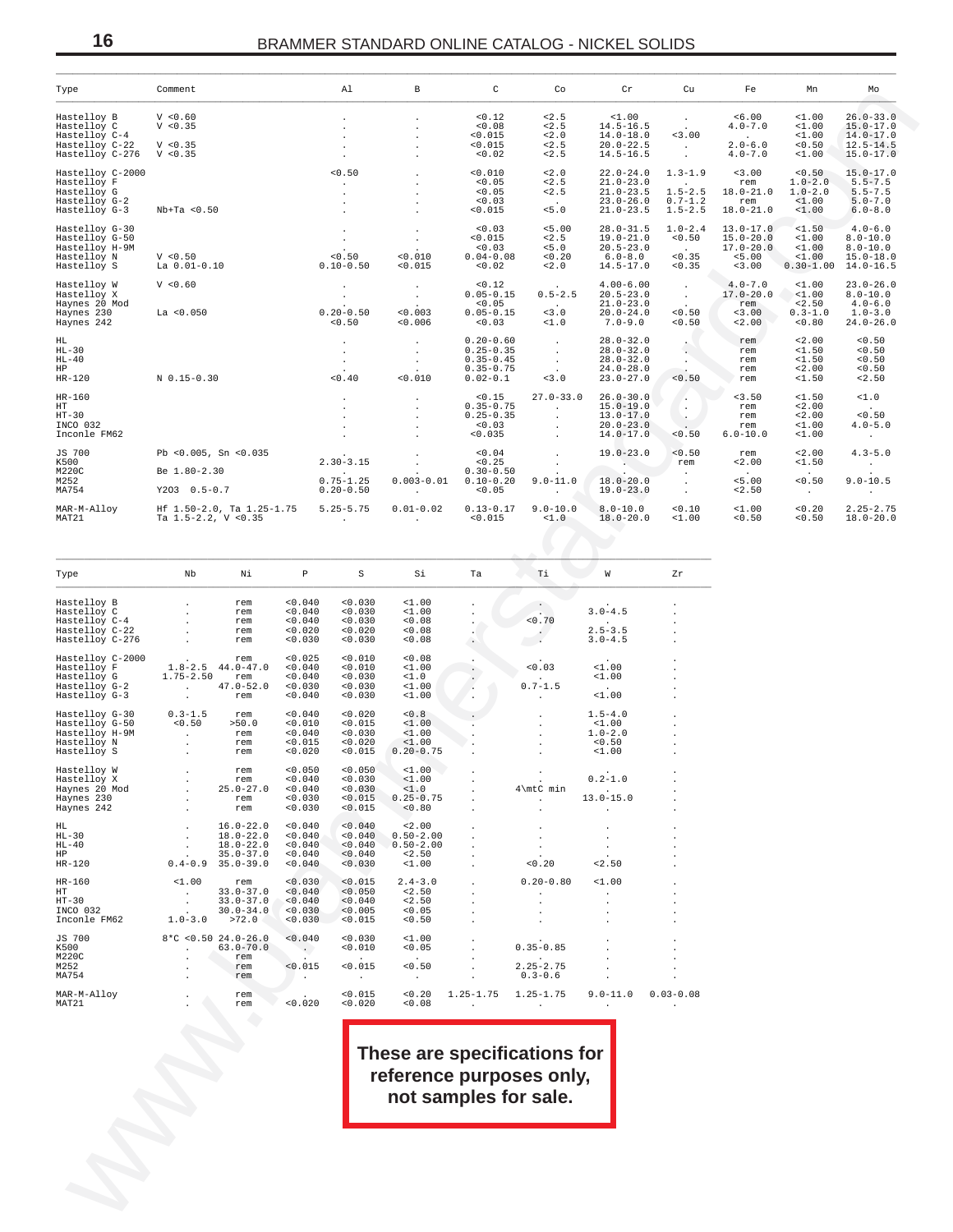| Type                                           | Comment                                                                     |                                                                                                      | Al                                                                                |                                                                  | $\, {\bf B}$                                                     | C                                                                                                                                                                                                                                                                                                                                 | Co                                                                                                                                                                                                                                                                                                                                                                                                                                                                     | $\operatorname{Cr}$                                                                        | Cu                                                                        | Fe                                                                     | Ηf                                     | Mn                                                     |                                                          |
|------------------------------------------------|-----------------------------------------------------------------------------|------------------------------------------------------------------------------------------------------|-----------------------------------------------------------------------------------|------------------------------------------------------------------|------------------------------------------------------------------|-----------------------------------------------------------------------------------------------------------------------------------------------------------------------------------------------------------------------------------------------------------------------------------------------------------------------------------|------------------------------------------------------------------------------------------------------------------------------------------------------------------------------------------------------------------------------------------------------------------------------------------------------------------------------------------------------------------------------------------------------------------------------------------------------------------------|--------------------------------------------------------------------------------------------|---------------------------------------------------------------------------|------------------------------------------------------------------------|----------------------------------------|--------------------------------------------------------|----------------------------------------------------------|
| N03260<br>N04019<br>N04020<br>N04406<br>N06602 | Th02 1.80-2.60                                                              |                                                                                                      | < 0.50<br>0.10<br><b>Contractor</b>                                               |                                                                  | $\sim$<br>$\cdot$<br><b>Contract</b><br><b>Contractor</b>        |                                                                                                                                                                                                                                                                                                                                   |                                                                                                                                                                                                                                                                                                                                                                                                                                                                        |                                                                                            | $27.0 - 31.0$<br>$26.0 - 33.0$<br>$26.0 - 28.0$                           | < 0.05<br>< 2.50<br>< 2.50<br>< 2.00<br>$6.0 - 10.0$                   | $\cdot$<br>$\cdot$                     | <1.50<br>$1.50$<br>$1.50$<br><1.00                     |                                                          |
| N07002<br>N07013<br>N07048<br>N07626<br>N07716 | N < 0.05                                                                    | nominal concentrations<br>Other 7.3-7.7                                                              | $0.05$<br>3.20-3.60<br>$0.40 - 0.90$<br>$0.40 - 0.80$<br>< 0.35                   |                                                                  |                                                                  | 0.05<br>$0.010 - 0.020$ $0.\overline{07} - \overline{0}.20$<br>$\begin{array}{cccc} 0.015 & 0.015 \\ 0.05 & 0.05 \end{array}$<br>< 0.03                                                                                                                                                                                           | 0.50<br>$\sim 100$ km s $^{-1}$                                                                                                                                                                                                                                                                                                                                                                                                                                        | 16.00<br>$8.50 - 9.50$ $12.2 - 13.0$<br>$20.0 - 23.5$<br>$20.0 - 23.0$<br>$19.0 - 22.0$    | $\sim 10$<br>$1.0 - 2.2$<br>< 0.50<br><b>Contact</b>                      | < 0.50<br>$18.0 - 21.0$<br>< 6.00<br>rem                               | $0.75 - 1.05$<br>and the company       | 2.30<br>0.10<br>0.80<br>< 0.50<br>< 0.20               |                                                          |
| N07752<br>N07924<br>N08021<br>N08022<br>N08024 |                                                                             |                                                                                                      |                                                                                   |                                                                  |                                                                  | $\begin{tabular}{lcccccc} N\texttt{D+TA} & 0.70-1.20, & V < 0.10 & 0.40-1.00 & . & 0.020-0.060 & <0.050 \\ \texttt{Mg} < 0.005, & N < 0.02 & .0.75 & . & .0.020 & .3.0 \\ \texttt{ND+TA} & 8\backslash\texttt{mLC-1.0} & . & . & .0.025 & . \\ \texttt{ND+TA} & 8\backslash\texttt{mLC-1.0} & . & . & . & .0.03 \\ \end{tabular}$ |                                                                                                                                                                                                                                                                                                                                                                                                                                                                        | $14.5 - 17.0$<br>$20.5 - 22.5$<br>$19.0 - 21.0$<br>19.0-21.0<br>$22.5 - 25.0$              | < 0.50<br>$1.0 - 4.0$<br>$3.0 - 4.0$<br>$3.0 - 4.0$<br>$0.5 - 1.5$        | $5.0 - 9.0$<br>$7.0 - 13.0$<br>rem<br>rem<br>rem                       | $\sim$<br>$\cdot$<br>$\cdot$<br>$\sim$ | $\frac{1.00}{0.20}$<br>< 2.50<br>$1.5 - 2.0$<br>< 1.00 |                                                          |
| N08221<br>N08310<br>N08421<br>N08535<br>N08826 | N 0.20-0.40                                                                 |                                                                                                      |                                                                                   | $\begin{array}{c} 0.20 \\ -0.2 \end{array}$                      |                                                                  |                                                                                                                                                                                                                                                                                                                                   |                                                                                                                                                                                                                                                                                                                                                                                                                                                                        | $20.0 - 22.0$<br>$24.0 - 26.0$<br>$24.0-26.0$<br>$20.0-22.0$<br>$24.0-27.0$<br>$19.5-23.5$ | $1.5 - 3.0$<br><b>Contractor</b><br>$1.5 - 2.0$<br>< 1.50<br>$1.5 - 3.5$  | rem<br>rem<br>rem<br>rem<br>>22.0                                      | $\sim$<br>$\mathbf{r}$<br>$\cdot$      | < 1.00<br>$2.00 - 4.00$<br>$1.00$<br>< 1.00<br><1.00   |                                                          |
| N08904<br>N08925<br>N08926<br>N09925<br>N13009 | $N$ 0.10-0.20<br>$N = 0.15 - 0.25$                                          | Bi <0.5 ppm, Pb <10 ppm 4.75-5.25 0.010-0.020                                                        |                                                                                   | $\mathcal{L}_{\text{max}}$ .                                     | $\sim$<br>$0.10 - 0.50$                                          | $< 0.020$<br>$< 0.020$<br>$< 0.020$<br>$< 0.03$<br>$-0.03$<br>0.12-0.17 9.00-11.00 8.0-10.0                                                                                                                                                                                                                                       | <b>Contract Contract</b><br>$\label{eq:2} \frac{1}{\sqrt{2}}\left(\frac{1}{\sqrt{2}}\right)^{2} \frac{1}{\sqrt{2}}\left(\frac{1}{\sqrt{2}}\right)^{2} \frac{1}{\sqrt{2}}\left(\frac{1}{\sqrt{2}}\right)^{2} \frac{1}{\sqrt{2}}\left(\frac{1}{\sqrt{2}}\right)^{2} \frac{1}{\sqrt{2}}\left(\frac{1}{\sqrt{2}}\right)^{2} \frac{1}{\sqrt{2}}\left(\frac{1}{\sqrt{2}}\right)^{2} \frac{1}{\sqrt{2}}\left(\frac{1}{\sqrt{2}}\right)^{2} \frac{1}{\sqrt{2}}\left(\frac{1}{$ | $19.0 - 23.0$<br>$19.0 - 21.0$                                                             | $1.0 - 2.0$<br>$0.8 - 1.5$<br>19.0-21.0  0.5-1.5<br>$1.5 - 3.0$<br>< 0.10 | rem<br>rem<br>rem<br>>22.0<br>$1.50$                                   | $\cdot$<br>$\cdot$                     | < 2.00<br><1.00<br>< 2.00<br><1.00<br>0.20             |                                                          |
| N13010<br>N13020<br>N13021<br>N14076<br>N14080 |                                                                             | Bi, Pb <0.5 ppm; Ta 4-5 5.75-6.25 0.010-0.020<br>Bi < 0.5 ppm 3.75-4.75<br>Ag, Bi, Pb limits 4.5-4.9 | <b>Contractor</b>                                                                 | $3.75 - 4.75$ 0.025-0.035<br>the contract of the contract of the | $0.003 - 0.010$<br><b>Contractor</b>                             | $0.03 - 0.10$<br>$0.12 - 0.17$ 18.0-22.0 14.0-15.7 <0.20<br>< 0.05<br>< 0.05                                                                                                                                                                                                                                                      | $0.08 - 0.13$ 9.50-10.50 7.50-8.50<br>$17.0 - 20.0$ $14.0 - 16.0$ < 0.10<br>$\begin{array}{cc} 0.50 & 2.0-3.0 \\ 0.50 & 0.30 \end{array}$                                                                                                                                                                                                                                                                                                                              |                                                                                            | $4.0 - 6.0$<br>< 0.30                                                     | < 0.35<br>< 2.00<br>$1.00$<br>rem<br>rem                               | $\cdot$                                | < 0.20<br>< 0.15<br>$1.00$<br>$1.50$<br>< 0.80         |                                                          |
| N19907<br>N19909<br>N22000<br>N24025<br>N24030 |                                                                             |                                                                                                      |                                                                                   | $\Delta \sim 10^{11}$                                            |                                                                  | $\begin{matrix} <\!\! 0.20 \\ <\!\! 0.15 \\ \vdots \\ <\!\! 0.25 \\ \vdots \\ <\!\! 0.30 \\ \end{matrix} \hspace{1.5cm} \begin{matrix} <\!\! 0.012 \\ <\!\! 0.12 \\ <\!\! 0.12 \\ <\!\! 0.12 \\ <\!\! 0.25 \\ <\!\! 0.30 \\ \end{matrix}$                                                                                         | $12.0 - 16.0$<br>$12.0 - 16.0$<br>and the state of the<br>$\sim$<br><b>Contractor</b>                                                                                                                                                                                                                                                                                                                                                                                  | $\frac{1}{51}$ .0<br>$1.00$<br>$1.0$<br><b>Contractor</b><br><b>Contractor</b>             | $\frac{0.50}{0.50}$<br>$2.0 - 4.0$<br>$27.0 - 33.0$<br>$27.0 - 33.0$      | rem<br>rem<br>Service of<br>3.50<br>< 3.50                             | $\cdot$                                | <1.00<br><1.00<br><1.50<br>$1.50$<br>$1.50$            |                                                          |
| N24130<br>N24135<br>N26022<br>N26055<br>N26455 | V < 0.35<br>Bi, Sn 3.0-5.0                                                  |                                                                                                      |                                                                                   |                                                                  |                                                                  | $\begin{tabular}{ccccc} . & c0.30 & . & . & . & . & . & . & . \\ c0.35 & . & . & . & . & . & . & . & . \\ c0.02 & . & . & . & . & . & . & . & . \\ c0.05 & . & . & . & . & . & . & . & . \\ c0.02 & . & . & . & . & . & . & . \\ c0.02 & . & . & . & . & . & . & . \\ \end{tabular}$                                              |                                                                                                                                                                                                                                                                                                                                                                                                                                                                        |                                                                                            | $26.0 - 33.0$<br>$26.0 - 33.0$<br><b>Contract Contract</b>                | < 3.50<br>< 3.50<br>$2.0 - 6.0$<br>< 2.00<br>< 2.00                    | $\cdot$<br>$\ddot{\phantom{0}}$        | <1.50<br><1.50<br>$1.00$<br><1.50<br>$1.00$            |                                                          |
| N26625<br>N26641<br>N26985<br>N28825<br>N30002 | $Nb+Ta < 0.5$<br>$V$ 0.2-0.4                                                |                                                                                                      |                                                                                   |                                                                  |                                                                  | 0.12                                                                                                                                                                                                                                                                                                                              | $\begin{array}{cccc} <0\,,06 & . & . & 20\,,0-23\,,0\\ 0\,,2-0\,,8 & . & 10\,,0-15\,,0\\ <0\,,02 & . & . & 21\,,5-23\,,5 \end{array}$                                                                                                                                                                                                                                                                                                                                  | $19.5 - 23.5$<br>$15.5 - 17.5$                                                             | $-1.5-2.5$<br>$1.5 - 3.0$<br>$\sim 100$ km s $^{-1}$                      | < 5.00<br>$2.0 - 5.0$<br>$18.0 - 21.0$<br>$28.0 - 32.0$<br>$4.5 - 7.5$ |                                        | <1.00<br><1.00<br>$1.00$<br>$1.00$                     |                                                          |
| N30007<br>N30012<br>N30107<br>N94620<br>N94630 | $V 0.2 - 0.6$<br>Mq < 0.010<br>Mq < 0.010                                   |                                                                                                      | $\leq 0.01$<br>< 0.01                                                             | $\mathcal{L} \subset \mathcal{L}$                                | $\cdot$                                                          | $< 0.07$<br>$< 0.12$<br>$< 0.07$<br>$< 0.02$<br>$< 0.02$                                                                                                                                                                                                                                                                          | $\frac{1}{2\pi}$<br>25 nom<br>17 nom                                                                                                                                                                                                                                                                                                                                                                                                                                   | $\frac{1}{1}$ .0<br>< 1.00<br>$17.0 - 20.0$<br>< 0.03<br>< 0.03                            | $\sim 100$ km s $^{-1}$<br>$\frac{1}{2}$ .<br>< 0.20<br>< 0.20            | < 3.00<br>$4.0 - 6.0$<br>< 3.00<br>rem<br>rem                          | $\ddot{\phantom{a}}$                   | <1.00<br><1.00<br>$1.00$<br>< 0.14<br>< 0.35           |                                                          |
| Type                                           | Mo                                                                          | Nb                                                                                                   | Νi                                                                                | $\mathbb{P}$                                                     | S                                                                | Si                                                                                                                                                                                                                                                                                                                                | Ta                                                                                                                                                                                                                                                                                                                                                                                                                                                                     | Ti                                                                                         | W                                                                         | Zr                                                                     |                                        |                                                        |                                                          |
| N03260<br>N04019<br>N04020<br>N04406<br>N06602 |                                                                             | $\cdot$<br>$\sim$<br>$\sim$<br>$\sim$ $-$<br>$\sim$ $\sim$                                           | rem<br>>60.0<br>rem<br>rem<br>>72.0                                               | $\sim$<br>$\sim$<br><b>Allen</b>                                 | < 0.0025<br>< 0.015<br>$\alpha$ - $\alpha$ - $\alpha$<br>< 0.015 | $3.5 - 4.5$<br>< 2.00<br>< 0.025<br>0.50                                                                                                                                                                                                                                                                                          | $\sim$                                                                                                                                                                                                                                                                                                                                                                                                                                                                 | < 0.05<br>$\sim 10^{-11}$<br>$\blacksquare$<br>$\sim$                                      | $\cdot$                                                                   |                                                                        |                                        |                                                        |                                                          |
| N07002<br>N07013<br>N07048<br>N07626<br>N07716 | $1.70 - 2.10$<br>$5.0 - 7.0$<br>$8.0 - 10.0$ $4.50 - 5.50$<br>$7.0 - 9.5$   | $2.75 - 4.00$                                                                                        | rem<br>$57.0 - 63.0$                                                              | < 0.015<br>< 0.020<br>< 0.020<br>0.015                           | < 0.015<br>< 0.010<br>< 0.015<br>0.010                           | 0.05<br>< 0.10<br>< 0.10<br>< 0.50<br>0.20                                                                                                                                                                                                                                                                                        | $3.85 - 4.5$<br>$1.5-2.1$                                                                                                                                                                                                                                                                                                                                                                                                                                              | 3.10<br>$3.85 - 4.15$<br>< 0.60<br>$1.0 - 1.6$                                             | <b>Contractor</b>                                                         | $3.85 - 4.50$ 0.05-0.15                                                |                                        |                                                        |                                                          |
| N07752<br>N07924<br>N08021<br>N08022<br>N08024 | $5.50 - 7.00$ 2.75-3.50<br>$2.0 - 3.0$<br>$2.0 - 3.0$<br>$3.50 - 5.00$      | $\sim 100$<br>$0.15 - 0.35$                                                                          | >70.0<br>>52.0<br>$32.0 - 36.0$<br>$32.0 - 36.0$<br>$35.0 - 40.0$                 | 0.008<br>0.030<br>0.030<br>0.015<br>0.035                        | 0.003<br>0.005<br>0.030<br>0.020<br>0.035                        | 0.50<br>< 0.20<br>0.60<br>< 0.15<br>< 0.50                                                                                                                                                                                                                                                                                        | $\cdot$                                                                                                                                                                                                                                                                                                                                                                                                                                                                | $2.25 - 2.75$<br>$1.0 - 2.0$                                                               | 0.50<br>$\blacksquare$                                                    | 0.05                                                                   |                                        |                                                        |                                                          |
| N08221<br>N08310<br>N08421<br>N08535<br>N08826 | $5.00 - 6.50$<br>$2.00 - 4.00$<br>$5.0 - 6.5$<br>$2.5 - 4.0$<br>$2.5 - 3.5$ | $\cdot$<br>$\sim$<br>$0.6 - 1.2$                                                                     | $36.0 - 46.0$<br>$18.0 - 22.0$<br>$39.0 - 41.0$<br>$29.0 - 36.5$<br>$38.0 - 44.0$ | 0.035<br>0.030<br>0.030<br>0.030                                 | 0.030<br>< 0.015<br>0.030<br>0.030                               | 0.50<br>0.05<br>0.50<br>0.50<br>1.00                                                                                                                                                                                                                                                                                              | $\cdot$                                                                                                                                                                                                                                                                                                                                                                                                                                                                | $0.6 - 1.0$<br>$0.6 - 1.0$                                                                 |                                                                           |                                                                        |                                        |                                                        |                                                          |
| N08904<br>N08925<br>N08926<br>N09925<br>N13009 | $4.00 - 5.00$<br>$6.0 - 7.0$<br>$6.0 - 7.0$<br>$2.50 - 3.50$                | 0.50<br>$0.75 - 1.25$                                                                                | $23.0 - 28.0$<br>$24.0 - 26.0$<br>$24.0 - 26.0$<br>$38.0 - 46.0$<br>rem           | 0.045<br>< 0.045<br>0.030<br>$\sim$                              | 0.035<br>0.030<br>0.010<br>0.030<br>< 0.015                      | 1.00<br>0.50<br>0.50<br>0.50<br>0.20                                                                                                                                                                                                                                                                                              | $\cdot$<br>$\cdot$                                                                                                                                                                                                                                                                                                                                                                                                                                                     | $1.9 - 2.4$<br>$1.75 - 2.25$                                                               | $11.5 - 13.5$                                                             | $0.03 - 0.08$                                                          |                                        |                                                        |                                                          |
| N13010<br>N13020<br>N13021<br>N14076<br>N14080 | $5.75 - 6.25$<br>$4.50 - 5.50$<br>$4.5 - 5.5$<br>0.50<br>$3.5 - 6.0$        | $\cdot$                                                                                              | rem<br>rem<br>rem<br>$75.0 - 78.0$<br>$79.0 - 82.0$                               | < 0.015<br>$\sim$ $\sim$<br>< 0.020<br>0.020                     | 0.015<br>< 0.015<br>0.010<br>0.010                               | < 0.25<br><1.0<br>0.50<br>0.50                                                                                                                                                                                                                                                                                                    |                                                                                                                                                                                                                                                                                                                                                                                                                                                                        | $0.8 - 1.2$<br>$2.75 - 3.75$<br>$0.9 - 1.5$<br>$\blacksquare$<br>$\cdot$                   | 0.10<br>$\sim$<br>$\cdot$<br>$\cdot$                                      | $0.05 - 0.10$<br>0.06                                                  |                                        |                                                        |                                                          |
| N19907<br>N19909<br>N22000<br>N24025<br>N24030 |                                                                             | $4.3 - 5.2$<br>$4.3 - 5.2$<br>$\ddot{\phantom{a}}$<br>$\cdot$                                        | $35.0 - 40.0$<br>$35.0 - 40.0$<br>rem<br>rem<br>rem                               | < 0.015<br>< 0.015<br>0.030<br>0.030<br>0.030                    | 0.015<br>< 0.015<br>0.030<br>0.030<br>0.030                      | < 0.35<br>$0.25 - 0.50$<br>$8.5 - 10.0$<br>$3.5 - 4.5$<br>$2.7 - 3.7$                                                                                                                                                                                                                                                             | $\cdot$<br>$\ddot{\phantom{0}}$<br>$\cdot$                                                                                                                                                                                                                                                                                                                                                                                                                             | $1.2 - 1.8$<br>$1.3 - 1.8$<br>$\ddot{\phantom{0}}$                                         | $\cdot$<br>$\cdot$<br>$\cdot$                                             |                                                                        |                                        |                                                        | These are specifications for<br>reference purposes only, |
| N24130<br>N24135<br>N26022<br>N26055<br>N26455 | $12.5 - 14.5$<br>$2.0 - 3.5$<br>$15.0 - 17.5$                               | $1.0 - 3.0$<br>0.50                                                                                  | rem<br>rem<br>rem<br>rem<br>rem                                                   | 0.030<br>0.030<br>< 0.025<br>0.030<br>0.030                      | 0.030<br>0.030<br>< 0.025<br>0.030<br>0.030                      | $1.0 - 2.0$<br><1.25<br>< 0.80<br>0.50<br>0.80                                                                                                                                                                                                                                                                                    | $\mathbf{r}$                                                                                                                                                                                                                                                                                                                                                                                                                                                           | $\ddot{\phantom{a}}$<br>$\ddot{\phantom{a}}$                                               | $2.5 - 3.5$<br><1.00                                                      |                                                                        | not samples for sale.                  |                                                        |                                                          |
| N26625<br>N26641<br>N26985<br>N28825<br>N30002 | $8.0 - 10.0$<br>$6.0 - 8.0$<br>$2.5 - 3.5$<br>$16.0 - 18.0$                 | $3.15 - 4.50$<br>$0.7 - 1.0$<br>$\cdot$                                                              | rem<br>rem<br>rem<br>rem<br>rem                                                   | 0.015<br>< 0.025<br>0.030<br>0.040                               | < 0.015<br>0.030<br>0.030<br>0.030                               | $1.00$<br>$1.2 - 5.0$<br>$1.00$<br>$0.75 - 1.20$<br>$1.00$                                                                                                                                                                                                                                                                        | $\ddot{\phantom{a}}$<br>$\bullet$                                                                                                                                                                                                                                                                                                                                                                                                                                      | $\cdot$<br>$\cdot$                                                                         | <1.50<br>$3.75 - 5.25$                                                    |                                                                        |                                        |                                                        |                                                          |
| N30007<br>N30012<br>N30107<br>N94620<br>N94630 | $30.0 - 33.0$<br>$26.0 - 30.0$<br>$17.0 - 20.0$<br>0.06<br>< 0.06           |                                                                                                      | rem<br>rem<br>rem<br>27 nom<br>29 nom                                             | 0.040<br>0.040<br>0.040<br>0.006<br>0.006                        | 0.030<br>0.030<br>0.030<br>0.006<br>0.006                        | 1.00<br>1.00<br>1.00<br>0.15<br>0.15                                                                                                                                                                                                                                                                                              | $\cdot$                                                                                                                                                                                                                                                                                                                                                                                                                                                                | $\cdot$<br>$\cdot$<br>0.01<br>0.01                                                         |                                                                           | 0.01<br>0.01                                                           |                                        |                                                        |                                                          |